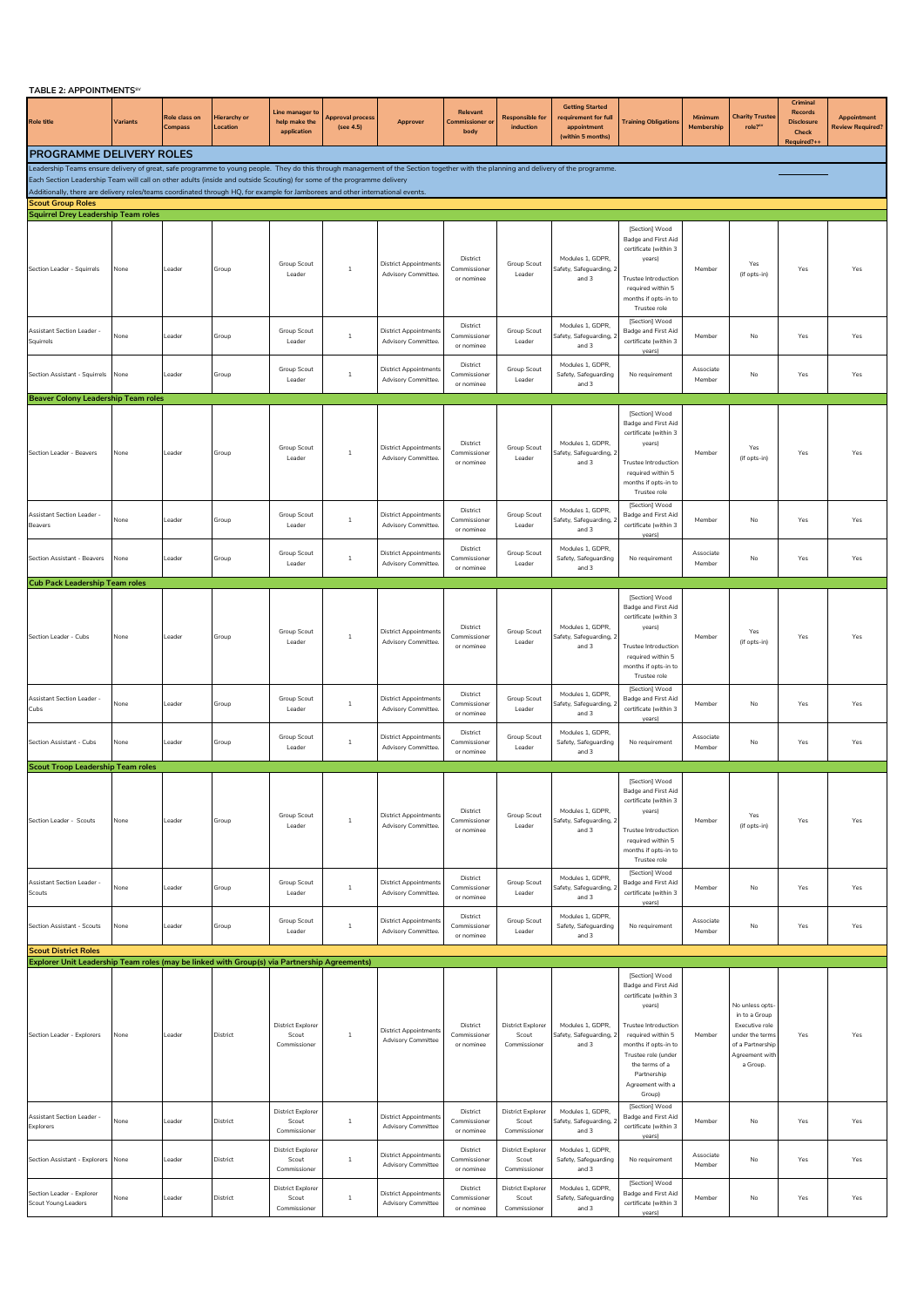## **TABLE 2012**

| <b>IABLE 2: APPOINTMENTS</b>                                                                                                                                                                                                                                                                                                                                                                                                                                                                                                                                                                       |                 |                          |                                                |                                                                                                 |                                        |                                                                     |                                                         |                                                         |                                                                                    |                                                                                                                                                                        |                       |                                        |                                                                                |                                                                                                                                   |
|----------------------------------------------------------------------------------------------------------------------------------------------------------------------------------------------------------------------------------------------------------------------------------------------------------------------------------------------------------------------------------------------------------------------------------------------------------------------------------------------------------------------------------------------------------------------------------------------------|-----------------|--------------------------|------------------------------------------------|-------------------------------------------------------------------------------------------------|----------------------------------------|---------------------------------------------------------------------|---------------------------------------------------------|---------------------------------------------------------|------------------------------------------------------------------------------------|------------------------------------------------------------------------------------------------------------------------------------------------------------------------|-----------------------|----------------------------------------|--------------------------------------------------------------------------------|-----------------------------------------------------------------------------------------------------------------------------------|
| <b>Role title</b>                                                                                                                                                                                                                                                                                                                                                                                                                                                                                                                                                                                  | <b>Variants</b> | Role class on<br>Compass | Hierarchy or<br>Location                       | ine manager t<br>help make the<br>application                                                   | oproval process<br>(see 4.5)           | Approver                                                            | <b>Relevant</b><br>Commissioner o<br>body               | <b>Responsible for</b><br>induction                     | <b>Getting Started</b><br>requirement for full<br>appointment<br>(within 5 months) | <b>Fraining Obligations</b>                                                                                                                                            | Minimum<br>Membership | <b>Charity Trustee</b><br>role?"       | Criminal<br><b>Records</b><br><b>Disclosure</b><br><b>Check</b><br>Required?++ | Appointment<br><b>Review Required?</b>                                                                                            |
| Assistant Section Leader -<br><b>Explorer Scout Young</b><br>Leaders                                                                                                                                                                                                                                                                                                                                                                                                                                                                                                                               | None            | Leader                   | District                                       | <b>District Explorer</b><br>Scout<br>Commissioner                                               | $\mathbf{1}$                           | <b>District Appointments</b><br><b>Advisory Committee</b>           | District<br>Commissioner<br>or nominee                  | <b>District Explorer</b><br>Scout<br>Commissioner       | Modules 1, GDPR,<br>Safety, Safeguarding,<br>and 3                                 | [Section] Wood<br>Badge and First Aid<br>certificate (within 3<br>years)                                                                                               | Member                | No                                     | Yes                                                                            | Yes                                                                                                                               |
| UK Headquarters - Delivery roles for major events                                                                                                                                                                                                                                                                                                                                                                                                                                                                                                                                                  |                 |                          |                                                |                                                                                                 |                                        |                                                                     |                                                         |                                                         |                                                                                    |                                                                                                                                                                        |                       |                                        |                                                                                |                                                                                                                                   |
| Unit Leader                                                                                                                                                                                                                                                                                                                                                                                                                                                                                                                                                                                        | Name of event   | Leader                   | World Jamboree,<br>Moots and similar<br>events | As advised by<br>Contingent Team<br>for each event<br>ocal Selection in<br>County or<br>Country | $\mathbf{1}$                           | Local Selection in<br>County or Country                             | Local Selection<br>County or<br>Country                 | Local Selection in<br>County or Country                 | Modules 1, GDPR,<br>Safety, Safeguarding,<br>and 3                                 | It is recommended<br>hat role holders have<br>the relevant Wood<br>Badge and First Aid<br>Certificate prior to<br>appointment, or are<br>close to completing<br>both.  | Member                | No                                     | Yes                                                                            | No                                                                                                                                |
| Deputy Unit Leader                                                                                                                                                                                                                                                                                                                                                                                                                                                                                                                                                                                 | Name of event   | Leader                   | World Jamboree<br>Moots and similar<br>events  | As advised by<br>Contingent Tear<br>for each event<br>ocal Selection in<br>County or<br>Country | $\mathbf{1}$                           | Local Selection in<br>County or Country                             | cocal Selection<br>County or<br>Country                 | Local Selection in<br>County or Country                 | Modules 1, GDPR,<br>Safety, Safeguarding,<br>and 3                                 | It is recommended<br>that role holders have<br>the relevant Wood<br>Badge and First Aid<br>Certificate prior to<br>appointment, or are<br>close to completing<br>both. | Member                | No                                     | Yes                                                                            | No                                                                                                                                |
| Assistant Unit Leader                                                                                                                                                                                                                                                                                                                                                                                                                                                                                                                                                                              | Name of event   | Leader                   | World Jamboree,<br>Moots and similar<br>events | As advised by<br>Contingent Team<br>for each event<br>ocal Selection in<br>County or<br>Country | $\mathbf{1}$                           | Local Selection in<br>County or Country                             | Local Selection in<br>County or<br>Country              | Local Selection in<br>County or Country                 | Modules 1, GDPR,<br>Safety, Safeguarding,<br>and 3                                 | It is recommended<br>hat role holders have<br>the relevant Wood<br>Badge and First Aid<br>Certificate prior to<br>appointment, or are<br>close to completing<br>both.  | Member                | No                                     | Yes                                                                            | No                                                                                                                                |
| International Service Team<br>Member                                                                                                                                                                                                                                                                                                                                                                                                                                                                                                                                                               | Name of event   | Leader                   | World Jamboree,<br>Moots and similar<br>events | Contingent<br>Leader                                                                            | Contingent<br><b>Selection Process</b> | Contingent Leader                                                   | Contingent<br>Leader                                    | Contingent Leader                                       | Safety, Safeguarding                                                               | No requirement                                                                                                                                                         | Member                | No                                     | Yes                                                                            | No                                                                                                                                |
| <b>LINE MANAGER ROLES</b>                                                                                                                                                                                                                                                                                                                                                                                                                                                                                                                                                                          |                 |                          |                                                |                                                                                                 |                                        |                                                                     |                                                         |                                                         |                                                                                    |                                                                                                                                                                        |                       |                                        |                                                                                |                                                                                                                                   |
| Line Manager roles have the responsibility and authority to ensure effective operation of their charity (the Scout Group, the Scout District, etc.) so that the charitable objectives are met.                                                                                                                                                                                                                                                                                                                                                                                                     |                 |                          |                                                |                                                                                                 |                                        |                                                                     |                                                         |                                                         |                                                                                    |                                                                                                                                                                        |                       |                                        |                                                                                |                                                                                                                                   |
| For ACTING roles<br>Acting roles apply where there is no Line Manager (GSL, DC, etc.) appointed. An Acting role is intended to be a temporary role pending a substantive appointment. The length of appointment should be measured in months rathe<br>Because of the short-term nature of the role, there are few in-role training obligations. Persons appointed to these acting roles should already have undertaken Modules 1, GDPR, Safety, Safeguarding, 2, 4 and Trustee Intro<br>It will also be helpful if the person appointed has previously completed a Manager & Supporter Wood Badge. |                 |                          |                                                |                                                                                                 |                                        |                                                                     |                                                         |                                                         |                                                                                    |                                                                                                                                                                        |                       |                                        |                                                                                |                                                                                                                                   |
| <b>Scout Group</b>                                                                                                                                                                                                                                                                                                                                                                                                                                                                                                                                                                                 |                 |                          |                                                |                                                                                                 |                                        |                                                                     |                                                         |                                                         |                                                                                    |                                                                                                                                                                        |                       |                                        |                                                                                |                                                                                                                                   |
| NOTE: In single-District Counties, e.g. Jersey, Guernsey & also in Wales and other nations, GSLs are appointed by the CC or equivalent role.                                                                                                                                                                                                                                                                                                                                                                                                                                                       |                 |                          |                                                |                                                                                                 |                                        |                                                                     |                                                         |                                                         |                                                                                    |                                                                                                                                                                        |                       |                                        |                                                                                |                                                                                                                                   |
| Group Scout Leader                                                                                                                                                                                                                                                                                                                                                                                                                                                                                                                                                                                 | None            | Commissioner             | Group                                          | District<br>Commissioner or<br>nominee                                                          | $\mathbf{1}$                           | <b>District Appointments</b><br>Advisory Committee.                 | District<br>Commissioner<br>or nominee                  | District<br>Commissioner or<br>nominee                  | Modules 1, GDPR,<br>Safety, Safeguarding,<br>2, 4 and Trustee<br>Introduction      | [M&S] Wood Badge<br>and First Aid<br>certificate (within 3<br>years)                                                                                                   | Member                | Yes                                    | Yes                                                                            | Yes                                                                                                                               |
| Group Scout Leader<br>(Scotland)                                                                                                                                                                                                                                                                                                                                                                                                                                                                                                                                                                   | None            | Commissioner             | Group                                          | District<br>Commissioner o<br>nominee                                                           | $\,1\,$                                | <b>District Appointments</b><br><b>Advisory Committee</b>           | District<br>Commissioner<br>or nominee                  | District<br>Commissioner or<br>nominee                  | Modules 1, GDPR,<br>Safety, Safeguarding,<br>2, 4 and Trustee<br>Introduction      | [M&S] Wood Badge<br>and First Aid<br>certificate (within 3<br>years)                                                                                                   | Member                | See Scottish<br>/ariations from<br>POR | Yes                                                                            | Yes                                                                                                                               |
| Acting Group Scout Leader                                                                                                                                                                                                                                                                                                                                                                                                                                                                                                                                                                          | None            | Commissioner             | Group                                          | n/a                                                                                             | n/a                                    | Appointed by District<br>Commissioner                               | District<br>Commissioner                                | District<br>Commissioner                                | n/a                                                                                | Modules 1, GDPR,<br>Safety, Safeguarding,<br>4 and Trustee<br>Introduction<br>(within 5 months)                                                                        | Member                | Yes                                    | Yes                                                                            | N/a, given that an<br>Acting GSL role is a<br>temporary role.<br>typically for a<br>maximum of 6<br>months (POR Rule<br>3.42(c)   |
| <b>Scout District</b>                                                                                                                                                                                                                                                                                                                                                                                                                                                                                                                                                                              |                 |                          |                                                |                                                                                                 |                                        |                                                                     |                                                         |                                                         |                                                                                    |                                                                                                                                                                        |                       |                                        |                                                                                |                                                                                                                                   |
| NOTE: The DC role does not exist for single-District Counties, e.g. Jersey, Guernsey & also in Wales and other nations. In these cases, GSLs are appointed by CCs or equivalent role.                                                                                                                                                                                                                                                                                                                                                                                                              |                 |                          |                                                |                                                                                                 |                                        |                                                                     |                                                         |                                                         |                                                                                    |                                                                                                                                                                        |                       |                                        |                                                                                |                                                                                                                                   |
| <b>District Commissioner</b>                                                                                                                                                                                                                                                                                                                                                                                                                                                                                                                                                                       | None            | Commissioner             | BSO, England,<br>Northern Ireland,<br>Wales    | County (or<br>equivalent)<br>Commissioner or<br>nominee                                         | $\mathbf{1}$                           | County (or equivalent)<br>Appointments<br><b>Advisory Committee</b> | County (or<br>equivalent)<br>Commissioner or<br>nominee | County (or<br>equivalent)<br>Commissioner or<br>nominee | Modules 1, GDPR,<br>Safety, Safeguarding,<br>2, 4 and Trustee<br>Introduction      | [M&S] Wood Badge<br>and First Aid<br>certificate (within 3<br>years)                                                                                                   | Member                | Yes                                    | Yes                                                                            | Yes                                                                                                                               |
| Acting District Commissioner                                                                                                                                                                                                                                                                                                                                                                                                                                                                                                                                                                       | None            | Commissioner             | District                                       | n/a                                                                                             | n/a                                    | Appointed by<br>County/Area/Region<br>(Scotland)<br>Commissioner    | County/Area/Regi<br>on(Scotland)                        | Appointed by<br>County/Area/Regi<br>on(Scotland)        | n/a                                                                                | Modules 1, GDPR.<br>Safety, Safeguarding<br>4 and Trustee<br>Introduction<br>(within 5 months)                                                                         | Member                | Yes                                    | Yes                                                                            | N/a, given that an<br>Acting DC role is a<br>temporary role,<br>typically for a<br>maximum of 6<br>months (POR Rule<br>4.44(a)(v) |
| <b>District Commissioner</b><br>(Scotland)                                                                                                                                                                                                                                                                                                                                                                                                                                                                                                                                                         | None            | Commissioner             | Scotland                                       | Regional<br>Commissioner or<br>nominee                                                          | $1\,$                                  | Regional<br>Appointments<br><b>Advisory Committee</b>               | Regional<br>Commissioner or<br>nominee                  | Regional<br>Commissioner or<br>nominee                  | Modules 1, GDPR,<br>Safety, Safeguarding,<br>2, 4 and Trustee<br>Introduction      | [M&S] Wood Badge<br>and First Aid<br>certificate (within 3<br>years)                                                                                                   | Member                | See Scottish<br>Variations from<br>POR | Yes                                                                            | Yes                                                                                                                               |
| <b>District Explorer Scout</b><br>Commissioner                                                                                                                                                                                                                                                                                                                                                                                                                                                                                                                                                     | None            | Commissioner             | BSO, England,<br>Northern Ireland,<br>Wales    | District<br>Commissioner or<br>nominee                                                          | $\overline{1}$                         | <b>District Appointments</b><br><b>Advisory Committee</b>           | District<br>Commissioner<br>or nominee                  | District<br>Commissioner or<br>nominee                  | Modules 1, GDPR,<br>Safety, Safeguarding.<br>2, 4 and Trustee<br>Introduction      | [M&S] Wood Badge<br>and First Aid<br>certificate (within 3<br>years)                                                                                                   | Member                | Yes                                    | Yes                                                                            | Yes                                                                                                                               |
| <b>Acting District Explorer Scout</b><br>Commissioner                                                                                                                                                                                                                                                                                                                                                                                                                                                                                                                                              | None            | Commissioner             | District                                       | n/a                                                                                             | n/a                                    | Appointed by District<br>Commissioner                               | District<br>Commissioner                                | District<br>Commissioner                                | n/a                                                                                | Modules 1, GDPR.<br>Safety, Safeguarding<br>4 and Trustee<br>Introduction<br>(within 5 months)                                                                         | Member                | Yes                                    | Yes                                                                            | N/a, given that an<br>Acting DESC role is<br>a temporary role,<br>typically for a<br>maximum of 6<br>months (POR Rule<br>4.44(c)  |
| <b>District Explorer Scout</b><br>Commissioner (Scotland)                                                                                                                                                                                                                                                                                                                                                                                                                                                                                                                                          | None            | Commissioner             | Scotland                                       | District<br>Commissioner o<br>nominee                                                           | $\mathbf{1}$                           | <b>District Appointments</b><br><b>Advisory Committee</b>           | District<br>Commissioner<br>or nominee                  | District<br>Commissioner o<br>nominee                   | Modules 1, GDPR,<br>Safety, Safeguarding,<br>2, 4 and Trustee<br>Introduction      | [M&S] Wood Badge<br>and First Aid<br>certificate (within 3<br>years)                                                                                                   | Member                | See Scottish<br>Variations fron<br>POR | Yes                                                                            | Yes                                                                                                                               |
| <b>District Scout Network</b><br>Commissioner                                                                                                                                                                                                                                                                                                                                                                                                                                                                                                                                                      | None            | Commissioner             | BSO, England,<br>Northern Ireland,<br>Wales    | District<br>Commissioner or<br>nominee                                                          | $\mathbf{1}$                           | <b>District Appointments</b><br><b>Advisory Committee</b>           | District<br>Commissioner<br>or nominee                  | District<br>Commissioner or<br>nominee                  | Modules 1, GDPR,<br>Safety, Safeguarding.<br>2, 4 and Trustee<br>Introduction      | [M&S] Wood Badge<br>and First Aid<br>certificate (within 3<br>years)                                                                                                   | Member                | Yes                                    | Yes                                                                            | Yes                                                                                                                               |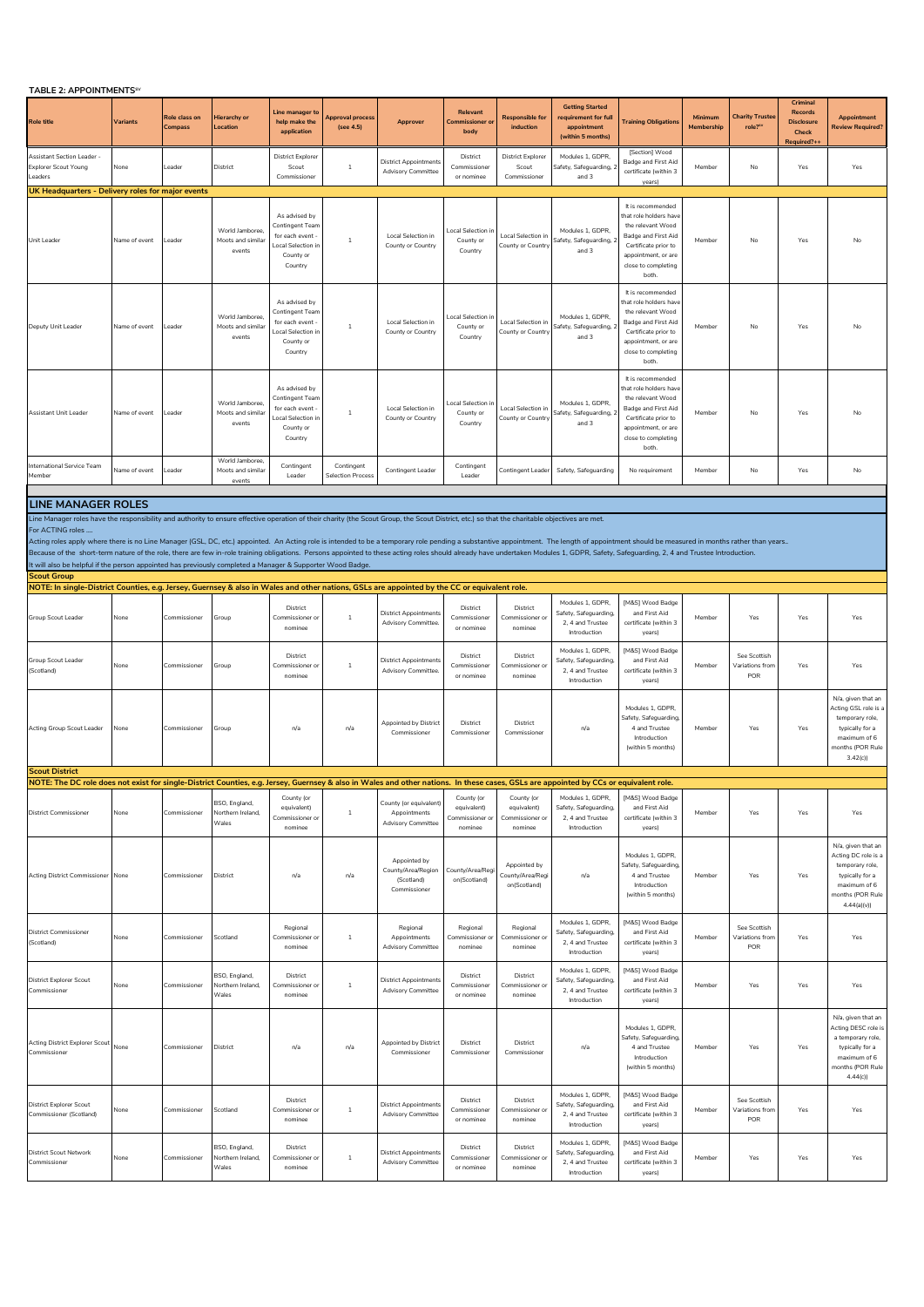**TABLE 2: APPOINTMENTSSV**

| <b>Role title</b>                                                                                                                                                                                                                                                                                                                                                                                                                                                | <b>Variants</b>            | Role class on<br>Compass     | <b>Hierarchy or</b><br>Location   | Line manager to<br>help make the<br>application                                  | Approval process<br>(see 4.5)    | Approver                                                                                         | Relevant<br><b>Commissioner</b> o<br>body                                  | <b>Responsible for</b><br>induction                                                               | <b>Getting Started</b><br>requirement for full<br>appointment<br>(within 5 months) | <b>Training Obligations</b>                                                                       | Minimum<br>Membership | <b>Charity Truster</b><br>role?"          | Crimina<br><b>Records</b><br><b>Disclosure</b><br><b>Check</b><br>Required?+ | <b>Appointment</b><br><b>Review Required?</b>                                                                                         |
|------------------------------------------------------------------------------------------------------------------------------------------------------------------------------------------------------------------------------------------------------------------------------------------------------------------------------------------------------------------------------------------------------------------------------------------------------------------|----------------------------|------------------------------|-----------------------------------|----------------------------------------------------------------------------------|----------------------------------|--------------------------------------------------------------------------------------------------|----------------------------------------------------------------------------|---------------------------------------------------------------------------------------------------|------------------------------------------------------------------------------------|---------------------------------------------------------------------------------------------------|-----------------------|-------------------------------------------|------------------------------------------------------------------------------|---------------------------------------------------------------------------------------------------------------------------------------|
| <b>District Scout Network</b><br>Commissioner (Scotland)                                                                                                                                                                                                                                                                                                                                                                                                         | None                       | Commissioner                 | Scotland                          | District<br>Commissioner o<br>nominee                                            | $\mathbf{1}$                     | <b>District Appointments</b><br><b>Advisory Committee</b>                                        | District<br>Commissioner<br>or nominee                                     | District<br>Commissioner o<br>nominee                                                             | Modules 1, GDPR,<br>Safety, Safeguarding,<br>2, 4 and Trustee<br>Introduction      | [M&S] Wood Badge<br>and First Aid<br>certificate (within 3<br>years)                              | Member                | See Scottish<br>Variations fron<br>POR    | Yes                                                                          | Yes                                                                                                                                   |
| <b>Scout County or equivalent</b>                                                                                                                                                                                                                                                                                                                                                                                                                                |                            |                              |                                   |                                                                                  |                                  |                                                                                                  |                                                                            |                                                                                                   |                                                                                    |                                                                                                   |                       |                                           |                                                                              |                                                                                                                                       |
| <b>County Commissioner</b>                                                                                                                                                                                                                                                                                                                                                                                                                                       | None                       | Commissioner                 | England, Northern<br>reland       | Regional<br>Commissioner<br>England) or Chie<br>Commissioner<br>Northern Ireland | 4                                | UK Headquarters<br>Appointments<br><b>Advisory Committee</b>                                     | Country Chief<br>Commissioner o<br>nominee                                 | Regional<br>Commissioner<br>England) or Chief<br>Commissioner<br>(Northern Ireland)<br>or nominee | Modules 1, GDPR,<br>Safety, Safeguarding,<br>2.4 and Trustee<br>Introduction       | [M&S] Wood Badge<br>and First Aid<br>certificate (within 3<br>years)                              | Member                | Yes                                       | Yes                                                                          | Yes                                                                                                                                   |
| Acting County Commissioner None                                                                                                                                                                                                                                                                                                                                                                                                                                  |                            | Commissioner                 | England, Northern<br>reland       | n/a                                                                              | n/a                              | Appointed by Regiona<br>Commissioner<br>(England) or Chief<br>Commissioner<br>(Northern Ireland) | Country Chief<br>Commissioner o<br>nominee                                 | Regional<br>Commissioner<br>(England) or Chief<br>Commissioner<br>(Northern Ireland)              | n/a                                                                                | Modules 1, GDPR<br>Safety, Safeguarding,<br>4 and Trustee<br>Introduction<br>(within 5 months)    | Member                | Yes                                       | Yes                                                                          | N/a, given that an<br>Acting CC role is a<br>temporary role,<br>typically for a<br>maximum of 6<br>months (POR Rule<br>5.35(a)(vi)    |
| <b>Bailiwick Commissioner</b>                                                                                                                                                                                                                                                                                                                                                                                                                                    | None                       | Commissione                  | Guernsey                          | Regional<br>Commissioner                                                         | 4                                | UK Headquarters<br>Appointments<br><b>Advisory Committee</b>                                     | Country Chief<br>Commissioner<br>nominee                                   | Regional<br>Commissioner o<br>nominee                                                             | Modules 1, GDPR,<br>Safety, Safeguarding,<br>2, 4 and Trustee<br>Introduction      | [M&S] Wood Badge<br>and First Aid<br>certificate (within 3<br>years)                              | Member                | Yes                                       | Yes                                                                          | Yes                                                                                                                                   |
| <b>Island Commissioner</b>                                                                                                                                                                                                                                                                                                                                                                                                                                       | None                       | Commissioner                 | lersey                            | Regional<br>Commissioner                                                         | $\overline{4}$                   | UK Headquarters<br>Appointments<br>Advisory Committee                                            | Country Chief<br>Commissioner o<br>nominee                                 | Regional<br>Commissioner or<br>nominee                                                            | Modules 1, GDPR,<br>Safety, Safeguarding,<br>2. 4 and Trustee<br>Introduction      | [M&S] Wood Badge<br>and First Aid<br>certificate (within 3<br>years)                              | Member                | Yes                                       | Yes                                                                          | Yes                                                                                                                                   |
| Area Commissioner                                                                                                                                                                                                                                                                                                                                                                                                                                                | None                       | Commissioner                 | Wales                             | Regional<br>Commissioner                                                         | $\overline{\bf 4}$               | UK Headquarters<br>Appointments<br><b>Advisory Committee</b>                                     | Country Chief<br>Commissioner o<br>nominee                                 | Regional<br>Commissioner o<br>nominee                                                             | Modules 1, GDPR,<br>Safety, Safeguarding,<br>2, 4 and Trustee<br>Introduction      | [M&S] Wood Badge<br>and First Aid<br>certificate (within 3<br>years)                              | Member                | Yes                                       | Yes                                                                          | Yes                                                                                                                                   |
| Area Commissioner                                                                                                                                                                                                                                                                                                                                                                                                                                                | None                       | Commissioner                 | <b>BSO</b>                        | International<br>Commissioner                                                    | $\overline{a}$                   | UK Headquarters<br>Appointments<br><b>Advisory Committee</b>                                     | International<br>Commissioner                                              | International<br>Commissioner                                                                     | Modules 1, GDPR,<br>Safety, Safeguarding,<br>2, 4 and Trustee<br>Introduction      | [M&S] Wood Badge<br>and First Aid<br>certificate (within 3<br>years)                              | Member                | Yes                                       | Yes                                                                          | Yes                                                                                                                                   |
| Acting Area Commissioner                                                                                                                                                                                                                                                                                                                                                                                                                                         | None                       | Commissioner                 | Wales, BSO                        | n/a                                                                              | n/a                              | Appointed by<br>International<br>Commissioner (BSO)<br>or Chief Commissione<br>(Wales)           | International<br>Commissioner<br>(BSO) or Chief<br>Commissioner<br>(Wales) | Appointed by<br>International<br>Commissioner<br>(BSO) or Chief<br>Commissioner<br>(Wales)        | n/a                                                                                | Modules 1, GDPR<br>Safety, Safeguarding<br>2, 4 and Trustee<br>Introduction<br>(within 5 months)  | Member                | Yes                                       | Yes                                                                          | N/a, given that an<br>Acting AC role is a<br>temporary role,<br>typically for a<br>maximum of 6<br>months (POR Rule<br>5.35(a)(vi)    |
| Regional Commissioner<br>(Scotland)                                                                                                                                                                                                                                                                                                                                                                                                                              | None                       | Commissioner                 | Scotland                          | Chief<br>Commissioner o<br>Scotland or<br>nominee                                | $\,1\,$                          | <b>Scouts Scotland</b><br>Appointments<br><b>Advisory Committee</b>                              | Chief<br>Commissioner of<br>Scotland or<br>nominee                         | Chief<br>Commissioner o<br>Scotland or<br>nominee                                                 | Modules 1, GDPR,<br>Safety, Safeguarding,<br>2, 4 and Trustee<br>Introduction      | [M&S] Wood Badge<br>and First Aid<br>certificate (within 3<br>years)                              | Member                | Yes                                       | Yes                                                                          | Yes                                                                                                                                   |
| <b>Acting Regional</b><br>Commissioner (Scotland)                                                                                                                                                                                                                                                                                                                                                                                                                | None                       | Commissioner                 | Scotland                          | n/a                                                                              | n/a                              | <b>Chief Commissioner of</b><br>Scotland                                                         | Chief<br>Commissioner o<br>Scotland or<br>nominee                          | Chief<br>Commissioner of<br>Scotland or<br>nominee                                                | n/a                                                                                | Modules 1, GDPR<br>Safety, Safeguarding,<br>4 and Trustee<br>Introduction<br>(within 5 months)    | Member                | Yes                                       | Yes                                                                          | N/a, given that an<br>Acting RC(S) role is<br>a temporary role,<br>typically for a<br>maximum of 6<br>months (POR Rule<br>5.35(a)(vi) |
| <b>England and Wales Regions</b>                                                                                                                                                                                                                                                                                                                                                                                                                                 |                            |                              |                                   | Chief                                                                            |                                  |                                                                                                  | Chief                                                                      |                                                                                                   |                                                                                    |                                                                                                   |                       |                                           |                                                                              |                                                                                                                                       |
| Regional Commissioner                                                                                                                                                                                                                                                                                                                                                                                                                                            | England or<br>Wales        | Commissioner                 | England, Wales                    | Commissioner o<br>England or of<br>Wales as<br>appropriate                       | $\overline{1}$                   | UK Headquarters<br>Appointments<br>dvisory Committee                                             | Commissioner of<br>England or of<br>M/alos<br>appropriate                  | Chief<br>Commissioner of<br>England or Wales<br>or nominee                                        | Modules 1, GDPR,<br>Safety, Safeguarding, 2<br>and 4                               | [M&S] Wood Badge<br>and First Aid<br>certificate (within 3<br>years)                              | Member                | No                                        | Yes                                                                          | Yes                                                                                                                                   |
| Acting Regional<br>Commissioner                                                                                                                                                                                                                                                                                                                                                                                                                                  | England or<br>Wales        | Commissioner                 | England, Wales                    | n/a                                                                              | n/a                              | Chief Commissioner of<br>England or of Wales<br>as appropriate                                   | Chief<br>Commissioner of<br>England or of<br>Wales as<br>appropriate       | Chief<br>Commissioner of<br>England or of<br>Wales as<br>appropriate                              | n/a                                                                                | Modules 1, GDPR,<br>Safety, Safeguarding,<br>4 and Trustee<br>Introduction<br>(within 5 months)   | Member                | No                                        | Yes                                                                          | N/a, given that an<br>Acting RC role is a<br>temporary role,<br>ormally limited to a<br>6 month term                                  |
| <b>Country Manager roles</b>                                                                                                                                                                                                                                                                                                                                                                                                                                     |                            |                              |                                   |                                                                                  |                                  | UK Headquarters                                                                                  |                                                                            |                                                                                                   | Modules 1, GDPR.                                                                   | [M&S] Wood Badge                                                                                  |                       |                                           |                                                                              |                                                                                                                                       |
| <b>Chief Commissioner</b>                                                                                                                                                                                                                                                                                                                                                                                                                                        | England                    | Commissioner                 | England                           | UK Chief<br>Commissioner                                                         | $\sqrt{4}$                       | Appointments<br>Advisory Committee                                                               | UK Chief<br>Commissioner                                                   | UK Chief<br>Commissioner                                                                          | Safety, Safeguarding, 2<br>and 4                                                   | and First Aid<br>certificate (within 3<br>years)                                                  | Member                | No                                        | Yes                                                                          | Yes                                                                                                                                   |
| <b>Chief Commissioner</b>                                                                                                                                                                                                                                                                                                                                                                                                                                        | Northern Ireland,<br>Wales | Commissioner                 | <b>Northern Ireland,</b><br>Wales | UK Chief<br>Commissioner                                                         | $\overline{a}$                   | UK Headquarters<br>Appointments<br><b>Advisory Committee</b>                                     | UK Chief<br>Commissioner                                                   | UK Chief<br>Commissioner                                                                          | Modules 1, GDPR,<br>Safety, Safeguarding,<br>Trustee Introduction, 2<br>and 4      | [M&S] Wood Badge<br>and First Aid<br>certificate (within 3<br>years)                              | Member                | Yes                                       | Yes                                                                          | Yes                                                                                                                                   |
| <b>Chief Commissioner</b>                                                                                                                                                                                                                                                                                                                                                                                                                                        | Scotland                   | Commissioner                 | Scotland                          | UK Chief<br>Commissioner<br>and Scottish<br>Trustee Board                        | $\overline{4}$                   | UK Headquarters<br>Appointments<br><b>Advisory Committee</b>                                     | UK Chief<br>Commissioner                                                   | UK Chief<br>Commissioner                                                                          | Modules 1, GDPR,<br>Safety, Safeguarding,<br>Trustee Introduction, 2<br>and 4      | [M&S] Wood Badge<br>and First Aid<br>certificate (within 3<br>years)                              | Member                | Yes                                       | Yes                                                                          | Yes                                                                                                                                   |
| Chief Commissioner (Branch) None                                                                                                                                                                                                                                                                                                                                                                                                                                 |                            | Commissioner                 | <b>Branches</b>                   | International<br>Commissioner                                                    | $\overline{4}$                   | UK Headquarters<br>Appointments<br>Advisory Committee                                            | UK Chief<br>Commissioner                                                   | UK Chief<br>Commissioner                                                                          | As agreed                                                                          | Module 1, Safety,<br>Safeguarding, Wood<br>Badge and First Aid<br>certificate (within 3<br>years) | Member                | As defined in<br>Branch's<br>constitution | Yes                                                                          | Yes                                                                                                                                   |
| <b>Headquarters Manager roles</b>                                                                                                                                                                                                                                                                                                                                                                                                                                |                            |                              |                                   | Chair of UK                                                                      |                                  |                                                                                                  | Chair of UK                                                                | UK Chief                                                                                          |                                                                                    |                                                                                                   |                       |                                           |                                                                              |                                                                                                                                       |
| Chief Scout<br>UK Chief Commissioner                                                                                                                                                                                                                                                                                                                                                                                                                             | None<br>None               | Commissioner<br>Commissioner | UK<br>UK                          | Board<br>Chair of UK<br>Board                                                    | $\overline{4}$<br>$\overline{4}$ | The Council<br>UK Board of Trustees                                                              | Board<br>Chair of UK<br>Board                                              | Commissioner<br>Chair of the UK<br>Board                                                          | No requirement<br>Modules 1, GDPR,<br>Safety, Safeguarding,<br>2, 4 and Trustee    | No requirement<br>[M&S] Wood Badge<br>and First Aid<br>certificate (within 3                      | Member<br>Member      | No<br>Yes                                 | No<br>Yes                                                                    | Yes<br>Yes                                                                                                                            |
|                                                                                                                                                                                                                                                                                                                                                                                                                                                                  |                            |                              |                                   |                                                                                  |                                  |                                                                                                  |                                                                            |                                                                                                   | Introduction                                                                       | years)                                                                                            |                       |                                           |                                                                              |                                                                                                                                       |
| <b>GOVERNANCE ROLES</b>                                                                                                                                                                                                                                                                                                                                                                                                                                          |                            |                              |                                   |                                                                                  |                                  |                                                                                                  |                                                                            |                                                                                                   |                                                                                    |                                                                                                   |                       |                                           |                                                                              |                                                                                                                                       |
| Governance roles form the membership of each Charity's Board of Trustees or Executive Committee, together with any sub-committees. Each Board of Trustees/Executive Committee is responsible for ensuring the strategic direct<br>NOTE ++ In Scotland, PVG checks are only permitted for Executive Members who are a member of a charity registered with OSCR (Office of Scottish Charity Regulator). "Trustees" of non-registered charities cannot have a PVG c |                            |                              |                                   |                                                                                  |                                  |                                                                                                  |                                                                            |                                                                                                   |                                                                                    |                                                                                                   |                       |                                           |                                                                              |                                                                                                                                       |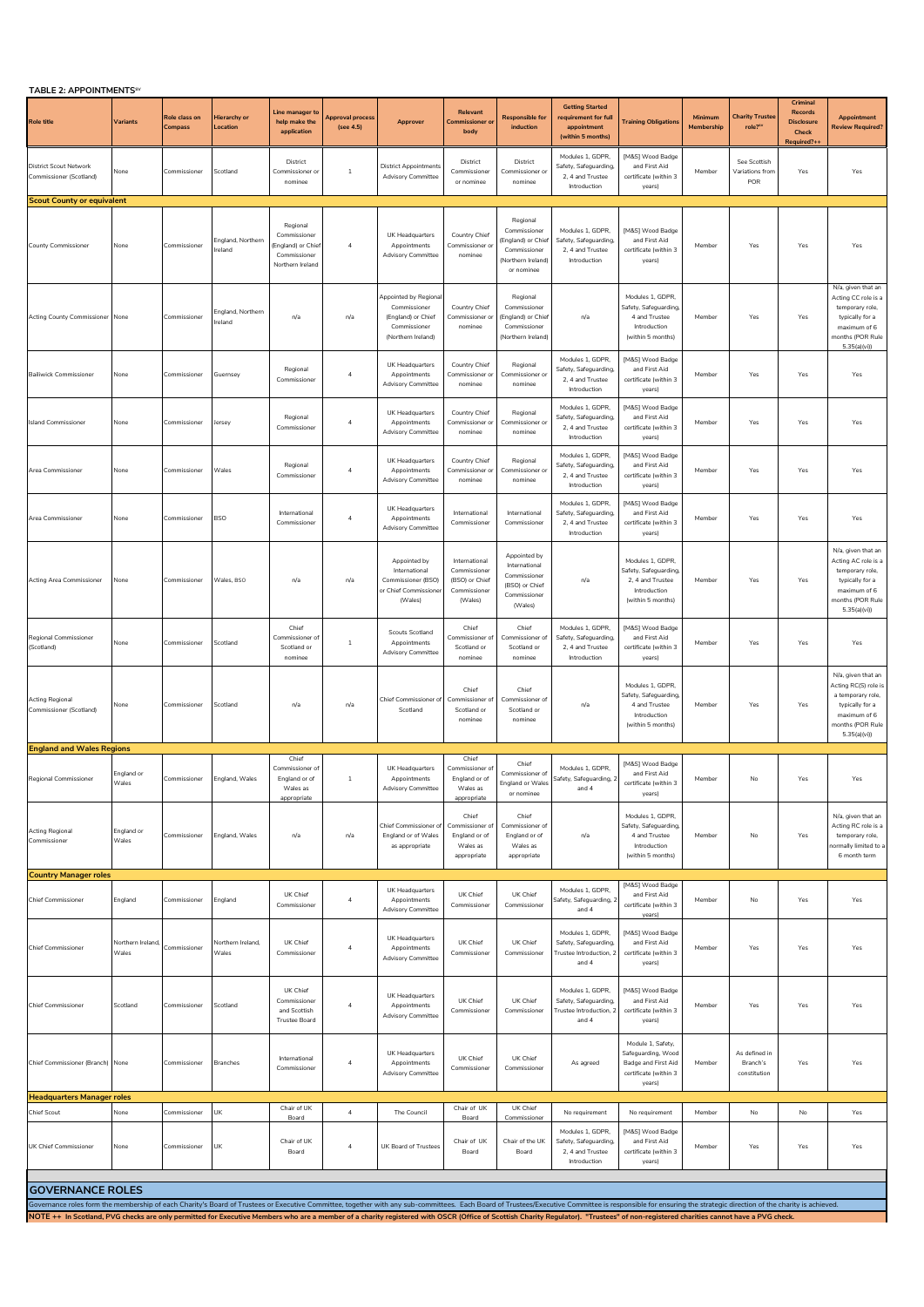| <b>TABLE 2: APPOINTMENTS<sup>s</sup></b>                                                                |                                    |                                 |                                 |                                                                  |                                                                                                                                                                                                   |                                                                                                                                |                                            |                                        |                                                                                    |                                                                                                          |                                                                                                                             |                                                                                                                                  |                                                                                                                                                         |                                               |
|---------------------------------------------------------------------------------------------------------|------------------------------------|---------------------------------|---------------------------------|------------------------------------------------------------------|---------------------------------------------------------------------------------------------------------------------------------------------------------------------------------------------------|--------------------------------------------------------------------------------------------------------------------------------|--------------------------------------------|----------------------------------------|------------------------------------------------------------------------------------|----------------------------------------------------------------------------------------------------------|-----------------------------------------------------------------------------------------------------------------------------|----------------------------------------------------------------------------------------------------------------------------------|---------------------------------------------------------------------------------------------------------------------------------------------------------|-----------------------------------------------|
| <b>Role title</b>                                                                                       | <b>Variants</b>                    | Role class on<br><b>Compass</b> | <b>Hierarchy or</b><br>Location | Line manager to<br>help make the<br>application                  | Approval process<br>(see 4.5)                                                                                                                                                                     | Approver                                                                                                                       | Relevant<br><b>Commissioner or</b><br>body | <b>Responsible for</b><br>induction    | <b>Getting Started</b><br>requirement for full<br>appointment<br>(within 5 months) | <b>Training Obligations</b>                                                                              | Minimum<br>Membership                                                                                                       | <b>Charity Trustee</b><br>role?"                                                                                                 | Criminal<br><b>Records</b><br><b>Disclosure</b><br>Check<br>Required?++                                                                                 | <b>Appointment</b><br><b>Review Required?</b> |
| <b>Scout Group</b>                                                                                      |                                    |                                 |                                 |                                                                  |                                                                                                                                                                                                   | In practice, all Regions (Scotland) and the Country are registered with OSCR. But not all Groups and Districts are registered. |                                            |                                        |                                                                                    |                                                                                                          |                                                                                                                             |                                                                                                                                  |                                                                                                                                                         |                                               |
| Group Chair                                                                                             | None                               | Committee                       | Group                           | Group Scout<br>Leader                                            | $\overline{2}$                                                                                                                                                                                    | Group Scout Council<br>at the AGM                                                                                              | Group Scout<br>Council                     | <b>Group Scout</b><br>Leader           | No requirement                                                                     | Modules 1, GDPR,<br>Safety, Safeguarding<br>and Trustee<br>Introduction<br>(Within 5 months)             | Associate<br>Member                                                                                                         | Yes                                                                                                                              | $\mathsf{Yes}^{**}$                                                                                                                                     | Yes, in line with<br>section 5(i)             |
| Group Deputy Chair                                                                                      | None                               | Committee                       | Group                           | <b>Group Executive</b><br>Committee                              | A Deputy Group<br>Chair is optional. If<br>one is required,<br>the Group<br>Executive<br>Committee must<br>ppoint an elected<br>or nominated<br>member of the<br>Committee to the<br>role.        | Group Executive<br>Committee                                                                                                   | Group Executive<br>Committee               | Group Chair                            | No requirement                                                                     | Their training<br>obligations as an<br><b>Elected or Nominated</b><br>Group Executive<br>Member apply    | Their<br>membership<br>status derives<br>from their role<br>s an Elected o<br>Nominated<br>Group<br>Executive<br>Member     | Yes<br>[Their Trustee<br>status derives<br>from their role<br>as an Elected or<br>Nominated<br><b>Group Executive</b><br>Member] | $Yes++$<br>[Their<br>requirement for<br>a disclosure<br>derives from<br>their role as an<br>Elected or<br>Nominated<br>Group Executive<br>Member]       | No                                            |
| Group Secretary                                                                                         | None                               | Committee                       | Group                           | Elected by<br>Members of the<br>Group Scout<br>Council           | $\sqrt{2}$                                                                                                                                                                                        | Group Scout Council<br>at the AGM                                                                                              | Group Scout<br>Council                     | Group Chair                            | No requirement                                                                     | Modules 1, GDPR,<br>Safety, Safeguarding<br>and Trustee<br>Introduction<br>(Within 5 months)             | Associate<br>Member                                                                                                         | Yes                                                                                                                              | $Yes**$                                                                                                                                                 | Yes, in line with<br>section 5(i)             |
| Group Treasurer                                                                                         | None                               | Committee                       | Group                           | Elected by<br>Members of the<br>Group Scout<br>Council           | $\overline{2}$                                                                                                                                                                                    | Group Scout Council<br>at the AGM                                                                                              | Group Scout<br>Council                     | Group Chair                            | No requirement                                                                     | Modules 1, GDPR,<br>Safety, Safeguarding<br>and Trustee<br>Introduction<br>(Within 5 months)             | Associate<br>Member                                                                                                         | Yes                                                                                                                              | $Yes**$                                                                                                                                                 | Yes, in line with<br>section 5(i)             |
| <b>Group Executive Member</b><br>(Section Leader who opts-in)                                           | Opted-in Section<br>Leader         | Committee                       | Group                           | Opts-in before or<br>at AGM                                      | n/a<br>(Ex Officio<br>member when<br>opts-in at the<br>Group AGM)                                                                                                                                 | n/a                                                                                                                            | n/a                                        | Group Chair                            | No requirement                                                                     | Modules 1, GDPR,<br>Safety, Safeguarding<br>and Trustee<br>Introduction<br>(Within 5 months)             | Member                                                                                                                      | Yes                                                                                                                              | Yes                                                                                                                                                     | No                                            |
| <b>Group Executive Member</b><br>(other than the<br>Chair/Secretary/Treasurer<br>roles)                 | Elected,<br>Nominated,<br>Co-opted | Committee                       | Group                           | Elected by<br>Members of the<br>Group Scout<br>Council           | 2 (Elected,<br>Nominated)<br>3 (Co-opted)                                                                                                                                                         | Group Scout Council<br>at the AGM                                                                                              | Group Scout<br>Council                     | Group Chair                            | No requirement                                                                     | Modules 1, GDPR,<br>Safety, Safeguarding<br>and Trustee<br>Introduction<br>(Within 5 months)             | Associate<br>Member                                                                                                         | Yes                                                                                                                              | Yes <sup>**</sup>                                                                                                                                       | No                                            |
| Group Sub-Committee<br>members (who are not also<br>members of the Group<br><b>Executive Committee)</b> | None                               | Committee                       | Group                           | Group Chair                                                      | $\mathsf 3$                                                                                                                                                                                       | Group Executive<br>Committee                                                                                                   | Group Executive                            | Group Chair                            | No requirement                                                                     | Modules 1, GDPR,<br>Safety and<br>Safeguarding (Within<br>5 months)                                      | Associate<br>Member                                                                                                         | No                                                                                                                               | No                                                                                                                                                      | No                                            |
|                                                                                                         |                                    |                                 |                                 |                                                                  |                                                                                                                                                                                                   |                                                                                                                                |                                            |                                        |                                                                                    |                                                                                                          |                                                                                                                             |                                                                                                                                  |                                                                                                                                                         |                                               |
| <b>Scout District</b>                                                                                   |                                    |                                 |                                 |                                                                  |                                                                                                                                                                                                   |                                                                                                                                |                                            |                                        |                                                                                    |                                                                                                          |                                                                                                                             |                                                                                                                                  |                                                                                                                                                         |                                               |
| <b>District Chair</b>                                                                                   | None                               | Committee                       | District                        | District<br>Commissioner or<br>nominee                           | $\sqrt{2}$                                                                                                                                                                                        | <b>District Scout Council</b><br>at the AGM                                                                                    | <b>District Scout</b><br>Council           | District<br>Commissioner or<br>nominee | No requirement                                                                     | Modules 1, GDPR,<br>Safety, Safeguarding<br>and Trustee<br>Introduction (Within<br>5 months)             | Associate<br>Member                                                                                                         | Yes                                                                                                                              | Yes**                                                                                                                                                   | Yes, in line with<br>section 5(i)             |
| <b>District Deputy Chair</b>                                                                            | None                               | Committee                       | District                        | <b>District Executive</b><br>Committee                           | A Deputy District<br>Chair is optional. If<br>one is required,<br>the District<br>Executive<br>Committee must<br>appoint an elected<br>or nominated<br>member of the<br>Committee to the<br>role. | <b>District Executive</b><br>Committee                                                                                         | <b>District Executive</b><br>Committee     | <b>District Chair</b>                  | No requirement                                                                     | Their training<br>obligations as an<br>Elected or Nominated<br><b>District Executive</b><br>Member apply | Their<br>membership<br>status derives<br>from their role<br>as an Elected o<br>Nominated<br>District<br>Executive<br>Member | Yes<br>[Their Trustee<br>status derives<br>from their role<br>as an Elected or<br>Nominated<br>District<br>Executive<br>Memberl  | $Yes++$<br>[Their<br>requirement for<br>a disclosure<br>derives from<br>their role as ar<br>Elected or<br>Nominated<br>District<br>Executive<br>Member] | $\mathsf{No}$                                 |
| <b>District Secretary</b>                                                                               | None                               | Committee                       | District                        | Elected by<br>Members of the<br><b>District Scout</b><br>Council | $\overline{2}$                                                                                                                                                                                    | District Scout Council<br>at the AGM                                                                                           | <b>District Scout</b><br>Council           | <b>District Chair</b>                  | No requirement                                                                     | Modules 1, GDPR,<br>Safety, Safeguarding<br>and Trustee<br>Introduction (Within<br>5 months)             | Associate<br>Member                                                                                                         | Yes                                                                                                                              | Yes <sup>**</sup>                                                                                                                                       | Yes, in line with<br>section 5(i)             |
| <b>District Treasurer</b>                                                                               | None                               | Committee                       | District                        | Elected by<br>Members of the<br>District Scout<br>Council        | $\sqrt{2}$                                                                                                                                                                                        | District Scout Council<br>at the AGM                                                                                           | <b>District Scout</b><br>Council           | <b>District Chair</b>                  | No requirement                                                                     | Modules 1, GDPR,<br>Safety, Safeguarding<br>and Trustee<br>Introduction (Within<br>5 months)             | Associate<br>Member                                                                                                         | Yes                                                                                                                              | $\mathsf{Yes}^{**}$                                                                                                                                     | Yes, in line with<br>section 5(i)             |
| <b>District Executive Member</b><br>(other than the<br>Chair/Secretary/Treasurer<br>roles)              | Elected,<br>Nominated,<br>Co-opted | Committee                       | District                        | Elected by<br>Members of the<br><b>District Scout</b><br>Council | 2 (Elected,<br>Nominated)<br>3 (Co-opted)                                                                                                                                                         | District Scout Council<br>at the AGM                                                                                           | <b>District Scout</b><br>Council           | District Chair                         | No requirement                                                                     | Modules 1, GDPR,<br>Safety, Safeguarding<br>and Trustee<br>Introduction (Within<br>5 months)             | Associate<br>Member                                                                                                         | Yes                                                                                                                              | Yes <sup>**</sup>                                                                                                                                       | No                                            |
| <b>District Appointments Chair</b>                                                                      | None                               | Committee                       | District                        | <b>District Chair</b>                                            | 3                                                                                                                                                                                                 | <b>District Executive</b><br>Committee                                                                                         | <b>District Executive</b><br>Committee     | <b>District Chair</b>                  | No requirement                                                                     | Modules 1, GDPR,<br>Safety, Safeguarding<br>(Within 5 months)<br>Module 37                               | Associate<br>Member                                                                                                         | No                                                                                                                               | No                                                                                                                                                      | Yes, in line with<br>section 5(i)             |
| <b>District Appointments</b><br>Secretary                                                               | None                               | Secretary                       | District                        | District<br>Appointments<br>Chair                                | 3                                                                                                                                                                                                 | <b>District Executive</b><br>Committee                                                                                         | <b>District Executive</b><br>Committee     | District<br>Appointments<br>Chair      | No requirement                                                                     | Modules 1, GDPR,<br>Safety, Safeguarding<br>(Within 5 months)<br>Module 37                               | Associate<br>Member                                                                                                         | No                                                                                                                               | No                                                                                                                                                      | Yes, in line with<br>section 5(i)             |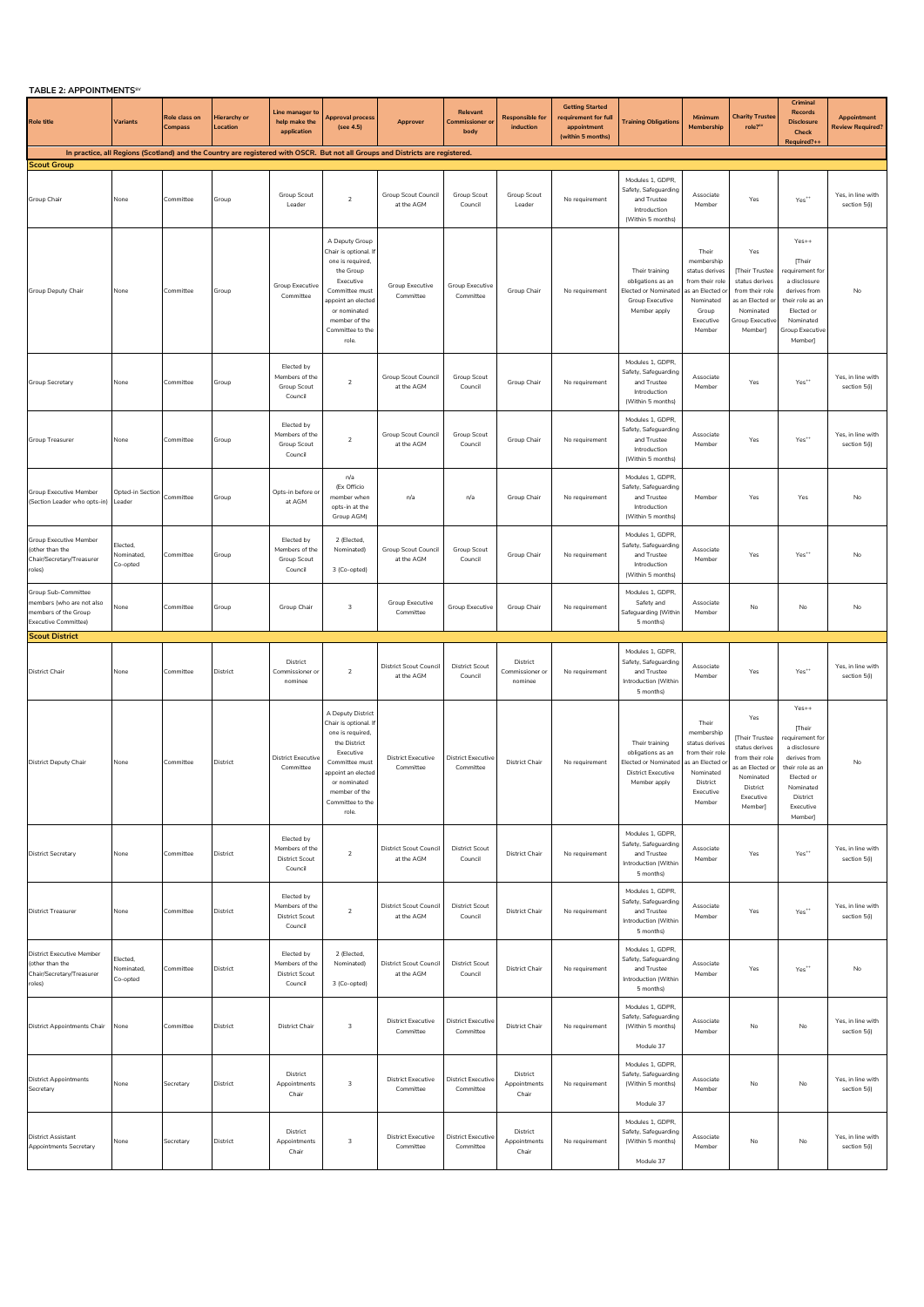| TABLE 2: APPOINTMENTS <sup>SV</sup>                                                                                  |          |                          |                                 |                                                                         |                                                                                                                                                                                                                        |                                                    |                                                  |                                                      |                                                                                    |                                                                                                                        |                                                                                                                                          |                                                                                                                                               |                                                                                                                                                                   |                                        |
|----------------------------------------------------------------------------------------------------------------------|----------|--------------------------|---------------------------------|-------------------------------------------------------------------------|------------------------------------------------------------------------------------------------------------------------------------------------------------------------------------------------------------------------|----------------------------------------------------|--------------------------------------------------|------------------------------------------------------|------------------------------------------------------------------------------------|------------------------------------------------------------------------------------------------------------------------|------------------------------------------------------------------------------------------------------------------------------------------|-----------------------------------------------------------------------------------------------------------------------------------------------|-------------------------------------------------------------------------------------------------------------------------------------------------------------------|----------------------------------------|
| <b>Role title</b>                                                                                                    | Variants | Role class on<br>Compass | <b>Hierarchy or</b><br>Location | Line manager to<br>help make the<br>application                         | <b>Approval process</b><br>(see 4.5)                                                                                                                                                                                   | Approver                                           | <b>Relevant</b><br>Commissioner o<br>body        | <b>Responsible for</b><br>induction                  | <b>Getting Started</b><br>requirement for full<br>appointment<br>(within 5 months) | <b>Training Obligations</b>                                                                                            | Minimum<br>Membership                                                                                                                    | <b>Charity Trustee</b><br>role? <sup>sv</sup>                                                                                                 | Criminal<br><b>Records</b><br><b>Disclosure</b><br>Check<br>Required?+                                                                                            | Appointment<br><b>Review Required?</b> |
| <b>District Appointment</b><br><b>Advisory Committee</b><br>members                                                  | None     | Committee                | District                        | District<br>Appointments<br>Chair                                       | 3                                                                                                                                                                                                                      | <b>District Executive</b><br>Committee             | <b>District Executive</b><br>Committee           | District<br>Appointments<br>Chair                    | No requirement                                                                     | Modules 1, GDPR,<br>Safety, Safeguarding<br>(Within 5 months)<br>Module 37                                             | Associate<br>Member                                                                                                                      | No                                                                                                                                            | No                                                                                                                                                                | No                                     |
| <b>District Sub-Committee</b><br>members (who are not also<br>members of the District<br><b>Executive Committee)</b> | None     | Committee                | District                        | <b>District Chair</b>                                                   | 3                                                                                                                                                                                                                      | <b>District Executive</b><br>Committee             | <b>District Chair</b>                            | <b>District Executive</b><br>Committee               | No requirement                                                                     | Modules 1, GDPR,<br>Safety and<br>Safeguarding (Within<br>5 months)                                                    | Associate<br>Member                                                                                                                      | No                                                                                                                                            | No                                                                                                                                                                | No                                     |
| <b>Scout County or equivalent</b>                                                                                    |          |                          |                                 |                                                                         |                                                                                                                                                                                                                        |                                                    |                                                  |                                                      |                                                                                    |                                                                                                                        |                                                                                                                                          |                                                                                                                                               |                                                                                                                                                                   |                                        |
| County Chair                                                                                                         | None     | Committee                | England, Northern<br>reland     | County<br>Commissioner or<br>nominee                                    | $\overline{2}$                                                                                                                                                                                                         | County Scout Council<br>at the AGM                 | County Scout<br>Council                          | County<br>Commissioner or<br>nominee                 | No requirement                                                                     | Modules 1, GDPR,<br>Safety, Safeguarding<br>and Trustee<br>Introduction<br>(Within 5 months)                           | Associate<br>Member                                                                                                                      | Yes                                                                                                                                           | Yes                                                                                                                                                               | Yes, in line with<br>section 5(i)      |
| Area Chair                                                                                                           | None     | Committee                | Wales, BSO                      | Area<br>Commissioner of<br>nominee                                      | $\overline{2}$                                                                                                                                                                                                         | Area Scout Council at<br>the AGM                   | Area Scout<br>Council                            | Area<br>Commissioner or<br>nominee                   | No requirement                                                                     | Modules 1, GDPR,<br>Safety, Safeguarding<br>and Trustee<br>Introduction<br>(Within 5 months)                           | Associate<br>Member                                                                                                                      | Yes                                                                                                                                           | Yes                                                                                                                                                               | Yes, in line with<br>section 5(i)      |
| Regional Chair (Scotland)                                                                                            | None     | Committee                | Scotland                        | Regional<br>Commissioner<br>(Scotland) or<br>nominee                    | $\overline{2}$                                                                                                                                                                                                         | Regional (Scotland)<br>Scout Council at the<br>AGM | Regional<br>(Scotland) Scout<br>Council          | Regional<br>Commissioner<br>(Scotland) or<br>nominee | No requirement                                                                     | Modules 1, GDPR,<br>Safety, Safeguarding<br>and Trustee<br>Introduction<br>(Within 5 months)                           | Associate<br>Member                                                                                                                      | Yes                                                                                                                                           | Yes                                                                                                                                                               | Yes, in line with<br>section 5(i)      |
| County Deputy Chair                                                                                                  | None     | Committee                | England, Northern<br>reland     | County Executive<br>Committee                                           | A Deputy County<br>Chair is optional. If<br>one is required,<br>the County<br>Executive<br>Committee must<br>appoint an elected<br>or nominated<br>member of the<br>Committee to the<br>role.                          | County Executive<br>Committee                      | County Executive<br>Committee                    | County Chair                                         | No requirement                                                                     | Their training<br>obligations as an<br>Elected or Nominated<br>County Executive<br>Member apply                        | Their<br>membership<br>status derives<br>from their role<br>as an Elected o<br>Nominated<br>County<br>Executive<br>Member                | Yes<br>[Their Trustee<br>status derives<br>from their role<br>as an Elected o<br>Nominated<br>County<br>Executive<br>Member]                  | Yes<br>[Their<br>requirement for<br>a disclosure<br>derives from<br>their role as an<br>Elected or<br>Nominated<br>County<br>Executive<br>Member]                 | No                                     |
| Area Deputy Chair                                                                                                    | None     | Committee                | Wales, BSO                      | Area Executive<br>Committee                                             | A Deputy Area<br>Chair is optional. If<br>one is required,<br>the Area Executive<br>Committee must<br>appoint an elected<br>or nominated<br>member of the<br>Committee to the<br>role.                                 | Area Executive<br>Committee                        | Area Executive<br>Committee                      | Area Chair                                           | No requirement                                                                     | Their training<br>obligations as an<br><b>Elected or Nominated</b><br>Area Executive<br>Member apply                   | Their<br>membership<br>status derives<br>from their role<br>as an Elected o<br>Nominated<br>Area Executive<br>Member                     | Yes<br>Their Trustee<br>status derives<br>from their role<br>as an Elected or<br>ominated Are<br>Executive<br>Member]                         | Yes<br><b>Their</b><br>requirement for<br>a disclosure<br>derives from<br>their role as an<br>Elected or<br>Nominated Area<br>Executive<br>Member]                | No                                     |
| Regional (Scotland) Deputy<br>Chair                                                                                  | None     | Committee                | Scotland                        | Regional<br>(Scotland)<br>Executive<br>Committee                        | A Deputy Region<br>(Scotland) Chair is<br>optional. If one is<br>required, the<br>Region (Scotland)<br>Executive<br>Committee must<br>appoint an elected<br>or nominated<br>member of the<br>Committee to the<br>role. | Regional (Scotland)<br><b>Executive Committee</b>  | Regional<br>(Scotland)<br>Executive<br>Committee | Regional<br>(Scotland) Chair                         | No requirement                                                                     | Their training<br>obligations as an<br>Elected or Nominated<br>Regional (Scotland)<br><b>Executive Member</b><br>apply | Their<br>membership<br>status derives<br>from their role<br>s an Elected o<br>Nominated<br>Regional<br>(Scotland)<br>Executive<br>Member | Yes<br>[Their Trustee<br>status derives<br>from their role<br>as an Elected or<br>Nominated<br>Regional<br>(Scotland)<br>Executive<br>Member] | Yes<br>[Their<br>requirement for<br>a disclosure<br>derives from<br>their role as an<br>Elected or<br>Nominator<br>Regional<br>(Scotland)<br>Executive<br>Member] | No                                     |
| County Secretary                                                                                                     | None     | Committee                | England, Northern<br>reland     | Elected by<br>Members of the<br>County Scout<br>Council                 | $\overline{2}$                                                                                                                                                                                                         | County Scout Council<br>at the AGM                 | County Scout<br>Council                          | County Chair                                         | No requirement                                                                     | Modules 1, GDPR,<br>Safety, Safeguarding<br>and Trustee<br>Introduction<br>(Within 5 months)                           | Associate<br>Member                                                                                                                      | Yes                                                                                                                                           | Yes                                                                                                                                                               | Yes, in line with<br>section 5(i)      |
| Area Secretary                                                                                                       | None     | Committee                | Wales, BSO                      | Elected by<br>Members of the<br>Area Scout<br>Council                   | $\overline{2}$                                                                                                                                                                                                         | Area Scout Council at<br>the AGM                   | Area Scout<br>Council                            | Area Chair                                           | No requirement                                                                     | Modules 1. GDPR.<br>Safety, Safeguarding<br>and Trustee<br>Introduction<br>(Within 5 months)                           | Associate<br>Member                                                                                                                      | Yes                                                                                                                                           | Yes                                                                                                                                                               | Yes, in line with<br>section 5(i)      |
| Regional (Scotland) Secretary                                                                                        | None     | Committee                | Scotland                        | Elected by<br>Members of the<br>Regional<br>(Scotland) Scout<br>Council | $\overline{2}$                                                                                                                                                                                                         | Regional (Scotland)<br>Scout Council at the<br>AGM | Regional<br>(Scotland) Scout<br>Council          | Regional<br>(Scotland) Chair                         | No requirement                                                                     | Modules 1, GDPR,<br>Safety, Safeguarding<br>and Trustee<br>Introduction<br>(Within 5 months)                           | Associate<br>Member                                                                                                                      | Yes                                                                                                                                           | Yes                                                                                                                                                               | Yes, in line with<br>section 5(i)      |
| County Treasurer                                                                                                     | None     | Committee                | England, Northern<br>Ireland    | Elected by<br>Members of the<br>County Scout<br>Council                 | $\overline{2}$                                                                                                                                                                                                         | County Scout Council<br>at the AGM                 | County Scout<br>Council                          | County Chair                                         | No requirement                                                                     | Modules 1, GDPR,<br>Safety, Safeguarding<br>and Trustee<br>Introduction<br>(Within 5 months)                           | Associate<br>Member                                                                                                                      | Yes                                                                                                                                           | Yes                                                                                                                                                               | Yes, in line with<br>section 5(i)      |
| Area Treasurer                                                                                                       | None     | Committee                | Wales, BSO                      | Elected by<br>Members of the<br>Area Scout<br>Council                   | $\overline{2}$                                                                                                                                                                                                         | Area Scout Council at<br>the AGM                   | Area Scout<br>Council                            | Area Chair                                           | No requirement                                                                     | Modules 1, GDPR,<br>Safety, Safeguarding<br>and Trustee<br>Introduction<br>(Within 5 months)                           | Associate<br>Member                                                                                                                      | Yes                                                                                                                                           | Yes                                                                                                                                                               | Yes, in line with<br>section 5(i)      |
| Regional (Scotland) Treasurer None                                                                                   |          | Committee                | Scotland                        | Elected by<br>Members of the<br>Regional<br>(Scotland) Scout<br>Council | $\overline{2}$                                                                                                                                                                                                         | Regional (Scotland)<br>Scout Council at the<br>AGM | Regional<br>(Scotland) Scout<br>Council          | Regional<br>(Scotland) Chair                         | No requirement                                                                     | Modules 1, GDPR,<br>Safety, Safeguarding<br>and Trustee<br>Introduction<br>(Within 5 months)                           | Associate<br>Member                                                                                                                      | Yes                                                                                                                                           | Yes                                                                                                                                                               | Yes, in line with<br>section 5(i)      |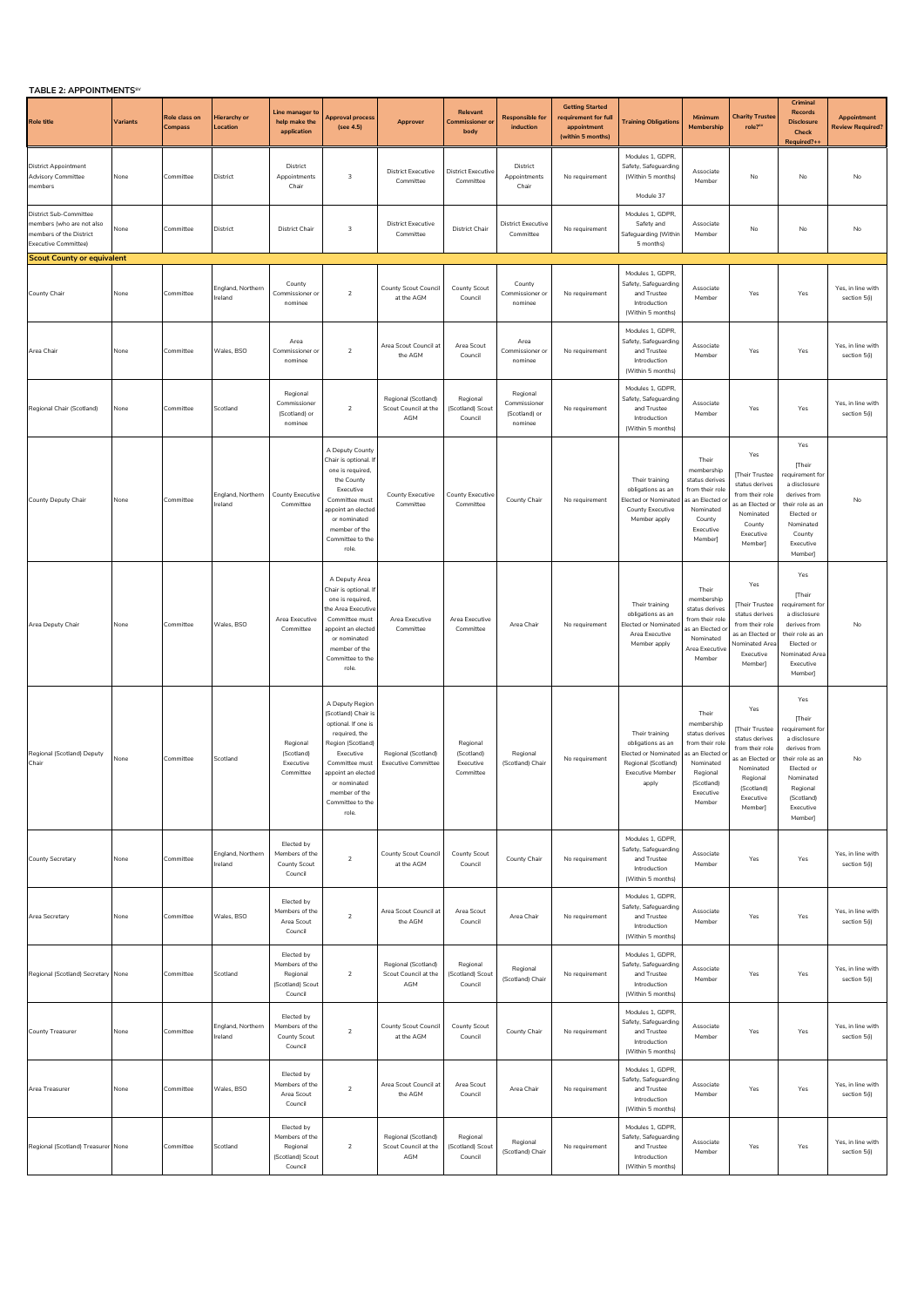| TABLE 2: APPOINTMENTS <sup>SV</sup>                                                                            |                                    |                          |                                      |                                                                                |                                           |                                                                                                                      |                                                                                                                          |                                              |                                                                                    |                                                                                              |                       |                                               |                                                                        |                                        |
|----------------------------------------------------------------------------------------------------------------|------------------------------------|--------------------------|--------------------------------------|--------------------------------------------------------------------------------|-------------------------------------------|----------------------------------------------------------------------------------------------------------------------|--------------------------------------------------------------------------------------------------------------------------|----------------------------------------------|------------------------------------------------------------------------------------|----------------------------------------------------------------------------------------------|-----------------------|-----------------------------------------------|------------------------------------------------------------------------|----------------------------------------|
| <b>Role title</b>                                                                                              | Variants                           | Role class on<br>Compass | <b>Hierarchy or</b><br>Location      | Line manager to<br>help make the<br>application                                | Approval process<br>(see 4.5)             | Approver                                                                                                             | Relevant<br>Commissioner or<br>body                                                                                      | <b>Responsible for</b><br>induction          | <b>Getting Started</b><br>requirement for full<br>appointment<br>(within 5 months) | <b>Training Obligations</b>                                                                  | Minimum<br>Membership | <b>Charity Trustee</b><br>role? <sup>5V</sup> | Criminal<br><b>Records</b><br><b>Disclosure</b><br>Check<br>Required?+ | Appointment<br><b>Review Required?</b> |
| County Executive Member<br>(other than the Ex Officio<br>roles)                                                | Elected,<br>Nominated.<br>Co-opted | Committee                | England, Northern<br>Ireland         | Elected by<br>Members of the<br>County Scout<br>Council                        | 2 (Elected,<br>Nominated)<br>3 (Co-opted) | County Scout Council<br>at the AGM                                                                                   | County Scout<br>Council                                                                                                  | County Chair                                 | No requirement                                                                     | Modules 1, GDPR,<br>Safety, Safeguarding<br>and Trustee<br>Introduction<br>(Within 5 months) | Associate<br>Member   | Yes                                           | Yes                                                                    | No                                     |
| Area Executive Member<br>(other than the Ex Officio<br>roles)                                                  | Elected,<br>Nominated,<br>Co-opted | Committee                | Wales, BSO                           | Elected by<br>Members of the<br>Area Scout<br>Council                          | 2 (Elected,<br>Nominated)<br>3 (Co-opted) | Area Scout Council at<br>the AGM                                                                                     | Area Scout<br>Council                                                                                                    | Area Chair                                   | No requirement                                                                     | Modules 1, GDPR,<br>Safety, Safeguarding<br>and Trustee<br>Introduction<br>(Within 5 months) | Associate<br>Member   | Yes                                           | Yes                                                                    | No                                     |
| <b>Elected Regional Executive</b><br>Members excluding Treasurer None<br>and Secretary (Scotland)              |                                    | Committee                | Scotland                             | Elected by<br>Members of the<br>Regional Scout<br>Council                      | $\overline{2}$                            | Regional Scout<br>Council at the AGM                                                                                 | Regional Scout<br>Council                                                                                                | Regional Chair                               | No requirement                                                                     | Modules 1, GDPR,<br>Safety, Safeguarding<br>and Trustee<br>Introduction<br>(Within 5 months) | Associate<br>Member   | See Scottish<br>Variations fron<br>POR        | Yes                                                                    | No                                     |
| County Sub-Committee<br>nembers (who are not also<br>nembers of the County<br>Executive Committee)             | None                               | Committee                | England, Northern<br>Ireland         | County Chair                                                                   | 3                                         | <b>County Executive</b><br>Committee                                                                                 | County Executive<br>Committee                                                                                            | County Chair                                 | No requirement                                                                     | Modules 1, GDPR,<br>Safety and<br>Safeguarding (Within<br>5 months)                          | Associate<br>Member   | No                                            | No                                                                     | No                                     |
| Area Sub-Committee<br>members (who are not also<br>members of the County<br><b>Executive Committee)</b>        | None                               | Committee                | Wales, BSO                           | Area Chair                                                                     | 3                                         | Area Executive<br>Committee                                                                                          | Area Executive<br>Committee                                                                                              | Area Chair                                   | No requirement                                                                     | Modules 1, GDPR,<br>Safety and<br>Safeguarding (Within<br>5 months)                          | Associate<br>Member   | No                                            | No                                                                     | No                                     |
| Region (Scotland) Sub-<br>Committee members (who<br>are not also members of the<br>Region Executive Committee) | None                               | Committee                | Scotland                             | Region (Scotland)<br>Chair                                                     | $\overline{3}$                            | Region (Scotland)<br><b>Executive Committee</b>                                                                      | Region (Scotland)<br>Executive<br>Committee                                                                              | Region (Scotland)<br>Chair                   | No requirement                                                                     | Modules 1, GDPR<br>Safety and<br>Safeguarding (Within<br>5 months)                           | Associate<br>Member   | No                                            | No                                                                     | No                                     |
| County Appointments Chair                                                                                      | None                               | Committee                | England, Northern<br>Ireland         | County Chair                                                                   | $\overline{3}$                            | County Executive<br>Committee                                                                                        | County Executive<br>Committee                                                                                            | County Chair                                 | No requirement                                                                     | Modules 1, GDPR,<br>Safety, Safeguarding<br>(Within 5 months)<br>Module 37                   | Associate<br>Member   | No                                            | No                                                                     | No                                     |
| County Appointments<br>Secretary                                                                               | None                               | Secretary                | England, Northern<br>Ireland         | County<br>Appointments<br>Chair                                                | 3                                         | <b>County Executive</b><br>Committee                                                                                 | County Executive<br>Committee                                                                                            | County<br>Appointments<br>Chair              | No requirement                                                                     | Modules 1, GDPR,<br>Safety, Safeguarding<br>(Within 5 months)<br>Module 37                   | Associate<br>Member   | No                                            | No                                                                     | No                                     |
| County Assistant<br>Appointments Secretary                                                                     | None                               | Secretary                | England, Northern<br>reland          | County<br>Appointments<br>Chair                                                | 3                                         | County Executive<br>Committee                                                                                        | County Executive<br>Committee                                                                                            | County<br>Appointments<br>Chair              | No requirement                                                                     | Modules 1, GDPR,<br>Safety, Safeguarding<br>(Within 5 months)<br>Module 37                   | Associate<br>Member   | No                                            | No                                                                     | No                                     |
| County Appointment<br><b>Advisory Committee</b><br>members                                                     | None                               | Committee                | England, Northern<br>Ireland         | County<br>Appointments<br>Chair                                                | 3                                         | <b>County Executive</b><br>Committee                                                                                 | County Executive<br>Committee                                                                                            | County<br>Appointments<br>Chair              | No requirement                                                                     | Modules 1, GDPR,<br>Safety, Safeguarding<br>(Within 5 months)<br>Module 37                   | Associate<br>Member   | No                                            | No                                                                     | No                                     |
| Area Appointments Chair                                                                                        | None                               | Committee                | Wales, BSO                           | Area Chair                                                                     | 3                                         | Area Executive<br>Committee                                                                                          | Area Executive<br>Committee                                                                                              | Area Chair                                   | No requirement                                                                     | Modules 1, GDPR,<br>Safety, Safeguarding<br>(Within 5 months)<br>Module 37                   | Associate<br>Member   | No                                            | No                                                                     | No                                     |
| Area Appointments Secretary                                                                                    | vone                               | secretary                | Vales, BSO                           | Area<br>Appointments<br>Chair                                                  |                                           | Area Executive<br>Committee                                                                                          | Area Executive<br>Committee                                                                                              | Area<br>Appointments<br>Chair                | No requirement                                                                     | Modules 1, GDPR,<br>Safety, Safeguarding<br>(Within 5 months)<br>Module 37                   | Associate<br>Member   | No                                            | No                                                                     |                                        |
| Area Assistant Appointments<br>Secretary                                                                       | None                               | Secretary                | Wales, BSO                           | Area<br>Appointments<br>Chair                                                  | 3                                         | Area Executive<br>Committee                                                                                          | Area Executive<br>Committee                                                                                              | Area<br>Appointments<br>Chair                | No requirement                                                                     | Modules 1, GDPR,<br>Safety, Safeguarding<br>(Within 5 months)<br>Module 37                   | Associate<br>Member   | No                                            | No                                                                     | No                                     |
| Area Appointment Advisory<br>Committee members                                                                 | None                               | Committee                | Wales, BSO                           | Area<br>Appointments<br>Chair                                                  | $\overline{3}$                            | Area Executive<br>Committee                                                                                          | Area Executive<br>Committee                                                                                              | Area<br>Appointments<br>Chair                | No requirement                                                                     | Modules 1, GDPR,<br>Safety, Safeguarding<br>(Within 5 months)<br>Module 37                   | Associate<br>Member   | No                                            | No                                                                     | No                                     |
| Regional Appointments Chair<br>(Scotland)                                                                      | None                               | Committee                | Scotland                             | Regional Chair                                                                 | $\overline{3}$                            | Regional Executive<br>Committee                                                                                      | Regional<br>Executive<br>Committee                                                                                       | Regional Chair                               | No requirement                                                                     | Modules 1, GDPR,<br>Safety, Safeguarding<br>(Within 5 months)<br>Module 37                   | Associate<br>Member   | See Scottish<br>Variations from<br>POR        | No                                                                     | No                                     |
| Regional Appointments<br>Secretary (Scotland)                                                                  | None                               | Secretary                | Scotland                             | Regional<br>Appointments<br>Chair (Scotland)                                   | 3                                         | Regional Executive<br>Committee                                                                                      | Regional<br>Executive<br>Committee                                                                                       | Regional<br>Appointments<br>Chair (Scotland) | No requirement                                                                     | Modules 1, GDPR,<br>Safety, Safeguarding<br>(Within 5 months)<br>Module 37                   | Associate<br>Member   | See Scottish<br>Variations from<br>POR        | No                                                                     | No                                     |
| Regional Appointments<br><b>Advisory Committee</b><br>Members (Scotland)                                       | None                               | Committee                | Scotland                             | Regional<br>Appointments<br>Chair (Scotland)                                   | 3                                         | Regional Executive<br>Committee                                                                                      | Regional<br>Executive<br>Committee                                                                                       | Regional<br>Appointments<br>Chair (Scotland) | No requirement                                                                     | Modules 1, GDPR,<br>Safety, Safeguarding<br>(Within 5 months)<br>Module 37                   | Associate<br>Member   | See Scottish<br>Variations from<br>POR        | No                                                                     | No                                     |
| <b>Countries</b>                                                                                               |                                    |                          |                                      |                                                                                |                                           |                                                                                                                      |                                                                                                                          |                                              |                                                                                    |                                                                                              |                       |                                               |                                                                        |                                        |
| Country Chair                                                                                                  | None                               | Committee                | Wales, Scotland,<br>Northern Ireland | Chief<br>Commissioner for<br>Wales or of<br>Scotland or of<br>Northern Ireland | $\overline{2}$                            | Scouts Cymru Scout<br>Council or Scouts<br>Scotland Council or<br><b>Northern Ireland Scou</b><br>Council at the AGM | Scouts Cymru<br>Scout Council or<br>Scouts Scotland<br>Council or<br>Northern Ireland<br>Scout Council as<br>appropriate | <b>Appointed Senior</b><br>Staff Member      | No requirement                                                                     | Modules 1, GDPR,<br>Safety, Safeguarding<br>and Trustee<br>Introduction<br>(Within 5 months) | Member                | Yes                                           | Yes                                                                    | Yes                                    |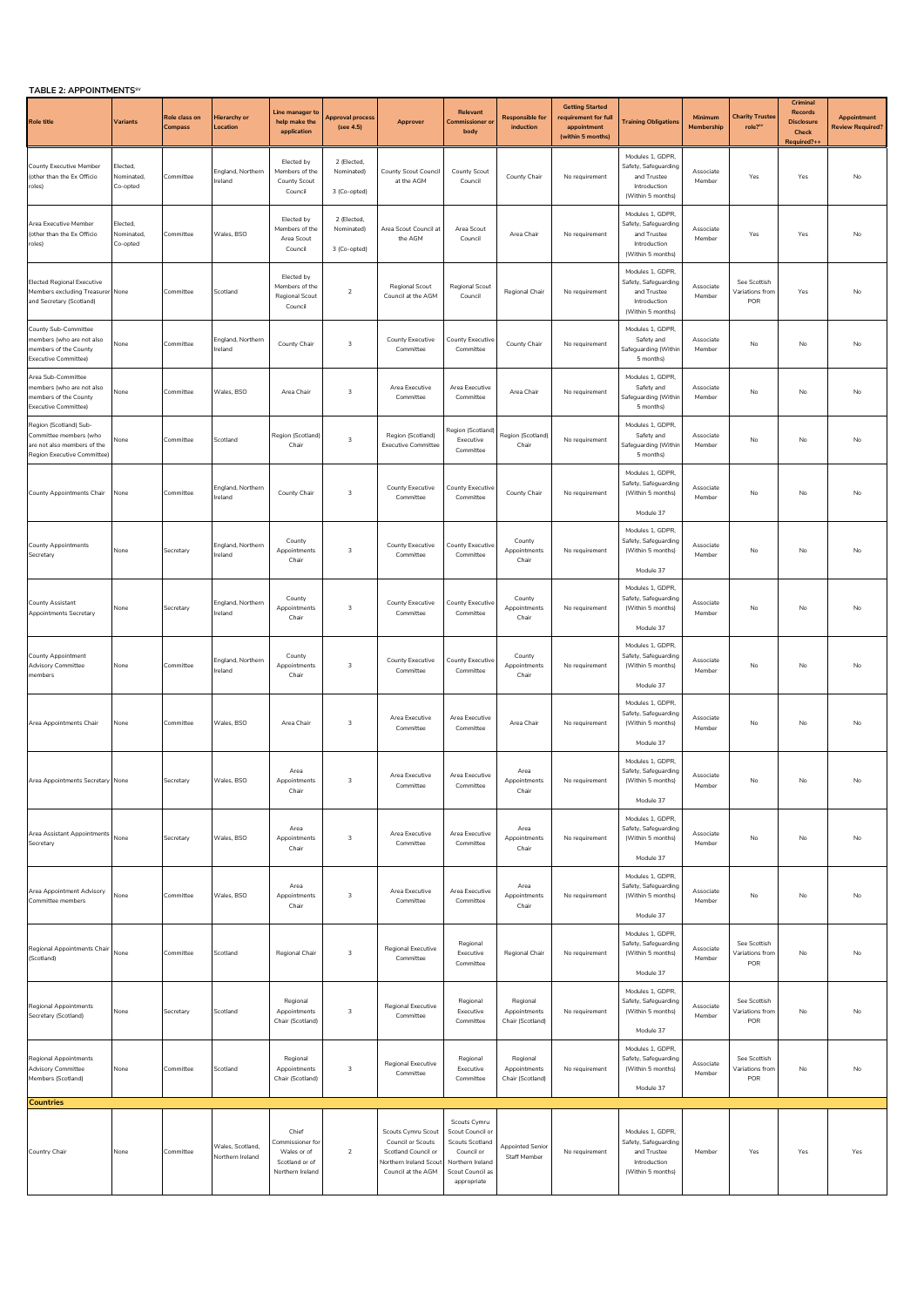| TABLE 2: APPOINTMENTS <sup>SV</sup>                                                                             |                                   |                          |                                             |                                                             |                                           |                                                                                                                             |                                                                                                      |                                         |                                                                                    |                                                                                              |                       |                                                                      |                                                                        |                                                    |
|-----------------------------------------------------------------------------------------------------------------|-----------------------------------|--------------------------|---------------------------------------------|-------------------------------------------------------------|-------------------------------------------|-----------------------------------------------------------------------------------------------------------------------------|------------------------------------------------------------------------------------------------------|-----------------------------------------|------------------------------------------------------------------------------------|----------------------------------------------------------------------------------------------|-----------------------|----------------------------------------------------------------------|------------------------------------------------------------------------|----------------------------------------------------|
| <b>Role title</b>                                                                                               | Variants                          | Role class on<br>Compass | Hierarchy or<br>Location                    | Line manager to<br>help make the<br>application             | <b>Approval process</b><br>(see 4.5)      | Approver                                                                                                                    | Relevant<br><b>Commissioner or</b><br>body                                                           | <b>Responsible for</b><br>induction     | <b>Getting Started</b><br>requirement for full<br>appointment<br>(within 5 months) | <b>Training Obligations</b>                                                                  | Minimum<br>Membership | <b>Charity Trustee</b><br>role? <sup>sv</sup>                        | Criminal<br><b>Records</b><br><b>Disclosure</b><br>Check<br>Required?+ | <b>Appointment</b><br>Review Required <sup>®</sup> |
| Deputy Country Chair                                                                                            | None                              | Committee                | Wales, Scotland,<br>Northern Ireland        | Country Chair                                               | $\overline{\mathbf{3}}$                   | Scouts Cymru Board<br>of Trustees, Northern<br>Ireland Board of<br>Trustees, Board<br>Scotland                              | Scouts Cymru<br>Board of<br>Trustees.<br>Northern Ireland<br>Board of<br>Trustees, Board<br>Scotland | Country Chair                           | No requirement                                                                     | Modules 1, GDPR,<br>Safety, Safeguardino<br>and Trustee<br>Introduction<br>(Within 5 months) | Member                | Yes                                                                  | Yes                                                                    | Yes                                                |
| Country Treasurer                                                                                               | None                              | Committee                | Wales, Scotland,<br>Northern Ireland        | Country Chair                                               | $\overline{2}$                            | Scouts Cymru Scout<br>Council or Scouts<br>Scotland Council or<br><b>Northern Ireland Scou</b><br>Council at the AGM        | Scouts Cymru<br>Board of<br>Trustees,<br>Northern Ireland<br>Board of<br>Trustees, Board<br>Scotland | Country Chair                           | No requirement                                                                     | Modules 1, GDPR,<br>Safety, Safeguarding<br>and Trustee<br>Introduction<br>(Within 5 months) | Member                | Yes                                                                  | Yes                                                                    | Yes                                                |
| Country Executive Committee<br>Member                                                                           | lected,<br>Appointed,<br>Co-opted | Committee                | Wales, Scotland,<br>Northern Ireland        | Country Chair                                               | 2 (Elected,<br>Appointed)<br>3 (Co-opted) | Scouts Cymru Scout<br>Council or Scouts<br>Scotland Council or<br>lorthern Ireland Scout<br>Council at the AGM              | Scouts Cymru<br>Board of<br>Trustees,<br>Northern Ireland<br>Board of<br>Trustees, Board<br>Scotland | Country Chair                           | No requirement                                                                     | Modules 1, GDPR,<br>Safety, Safeguarding<br>and Trustee<br>Introduction<br>(Within 5 months) | Member                | Yes                                                                  | Yes                                                                    | Yes                                                |
| Country Sub-Committee<br>members (who are not also<br>members of the Country<br><b>Executive Committee)</b>     | None                              | Committee                | Wales, Scotland,<br>Northern Ireland        | Country Chair                                               | 3                                         | <b>Scouts Cymru Scout</b><br>Council or Scouts<br>Scotland Council or<br><b>Northern Ireland Scou</b><br>Council at the AGM | Scouts Cymru<br>Board of<br>Trustees,<br>Northern Ireland<br>Board of<br>Trustees, Board<br>Scotland | Country Chair                           | No requirement                                                                     | Modules 1. GDPR.<br>Safety and<br>Safeguarding (Withir<br>5 months)                          | Associate<br>Member   | No (unless a<br>member of an<br>Executive or<br>Trustee Board)       | No                                                                     | No                                                 |
| Country Appointments Chair None                                                                                 |                                   | Committee                | Wales, Scotland,<br>Northern Ireland        | Country Chair                                               | $\overline{\mathbf{3}}$                   | Scouts Cymru Board<br>or Northern Ireland<br>Board of Trustees, or<br><b>Board Scotland</b>                                 | Scouts Cymru<br>Board of<br>Trustees,<br>Northern Ireland<br>Board of<br>Trustees, Board<br>Scotland | Country Chair                           | No requirement                                                                     | Modules 1, GDPR,<br>Safety and<br>Safeguarding<br>(Within 5 months)<br>Module 37             | Associate<br>Member   | No                                                                   | No                                                                     | No                                                 |
| <b>Country Appointments</b>                                                                                     | None                              | Secretary                | Wales, Scotland,<br><b>Northern Ireland</b> | This role is held by a staff member                         |                                           |                                                                                                                             |                                                                                                      |                                         |                                                                                    |                                                                                              |                       |                                                                      |                                                                        |                                                    |
| Secretary<br>Country Appointment<br><b>Advisory Committee Member</b>                                            | None                              | Committee                | Scotland, Wales,<br>BSO                     | Country Chair                                               | 3                                         | Scouts Cymru Board<br>or Northern Ireland<br>Board of Trustees, or<br><b>Board Scotland</b>                                 | Scouts Cymru<br>Board of<br>Trustees,<br>Northern Ireland<br>Board of<br>Trustees, Board             | Country<br>Appointments<br>Chair        | No requirement                                                                     | Modules 1, GDPR,<br>Safety and<br>Safeguarding<br>(Within 5 months)<br>Module 37             | Associate<br>Member   | No                                                                   | No                                                                     | No                                                 |
| <b>Headquarters</b>                                                                                             |                                   |                          |                                             |                                                             |                                           |                                                                                                                             | Scotland                                                                                             |                                         |                                                                                    |                                                                                              |                       |                                                                      |                                                                        |                                                    |
| Chair of the UK Board                                                                                           | None                              | Committee                | Headquarters                                | The UK Board                                                | $\overline{4}$                            | <b>TSA Scout Council at</b><br>the AGM                                                                                      | <b>TSA Scout</b><br>Council                                                                          | UK Chief<br>Executive                   | No requirement                                                                     | Modules 1, GDPR,<br>Safety, Safeguarding<br>and Trustee<br>Introduction<br>(Within 5 months) | Member                | Yes                                                                  | Yes                                                                    | Yes                                                |
| Vice Chair of the UK Board<br>(this will be a current UK<br>Trustee appointed by the<br>Board to be Vice Chair) | None                              | Committee                | Headquarters                                | Chair of the UK<br>Board                                    | $\overline{3}$                            | UK Board of Trustees                                                                                                        | UK Board of<br>Trustees                                                                              | Chair of the UK<br>Board                | No requirement                                                                     | Modules 1, GDPR,<br>Safety, Safeguarding<br>and Trustee<br>Introduction<br>(Within 5 months) | Member                | Yes                                                                  | Yes                                                                    | Yes                                                |
| TSA Secretary (this role is<br>usually carried out by a paid<br>staff member)                                   | None                              | Committee                | Headquarters                                | Chief Financial<br>Officer (staff)                          | $\overline{\mathbf{3}}$                   | UK Board of Trustees                                                                                                        | UK Board of<br>Trustees                                                                              | Director of<br>Finance and<br>Resources | No requirement                                                                     | Mandatory staff<br>training                                                                  | None                  | No                                                                   | No                                                                     | No                                                 |
| <b>TSA Treasurer</b>                                                                                            | None                              | Committee                | Headquarters                                | The UK Board                                                | $\overline{4}$                            | TSA Scout Council at<br>the AGM                                                                                             | <b>TSA Scout</b><br>Council                                                                          | Chair of the UK<br>Board                | No requirement                                                                     | Modules 1, GDPR,<br>Safety, Safeguarding<br>and Trustee<br>Introduction<br>(Within 5 months) | Member                | Yes                                                                  | Yes                                                                    | Yes                                                |
| Elected Members (inc. 18-24)<br>of UK Board                                                                     | None                              | Committee                | Headquarters                                | Elected by<br>Members of the<br><b>TSA Scout</b><br>Council | $\overline{4}$                            | TSA Scout Council at<br>the AGM                                                                                             | <b>TSA Scout</b><br>Council                                                                          | Chair of the UK<br>Board                | No requirement                                                                     | Modules 1, GDPR,<br>Safety, Safeguarding<br>and Trustee<br>Introduction<br>(Within 5 months) | Member                | Yes                                                                  | Yes                                                                    | Yes                                                |
| Appointed Members of the<br>UK Board                                                                            | None                              | Committee                | Headquarters                                | Chair of the UK<br>Board                                    | $\overline{4}$                            | TSA Scout Council at<br>the AGM                                                                                             | <b>TSA Scout</b><br>Council                                                                          | Chair of the UK<br>Board                | No requirement                                                                     | Modules 1, GDPR,<br>Safety, Safeguarding<br>and Trustee<br>Introduction<br>(Within 5 months) | Member                | Yes                                                                  | Yes                                                                    | Yes                                                |
| Co-opted Members of the UK<br>Board                                                                             | None                              | Committee                | Headquarters                                | Chair of UK<br>Board                                        | 3                                         | UK Board of Trustees                                                                                                        | UK Board of<br>Trustees                                                                              | Chair of the UK<br>Board                | No requirement                                                                     | Modules 1, GDPR,<br>Safety, Safeguarding<br>and Trustee<br>Introduction<br>(Within 5 months) | Member                | Yes                                                                  | Yes                                                                    | Yes                                                |
| UK HQ Appointments Chair<br>(this will always be a current<br>UK Trustee)                                       | None                              | Committee                | Headquarters                                | Chair of the UK<br>Board                                    | 3                                         | UK Board of Trustees                                                                                                        | UK Board of<br>Trustees                                                                              | Chair of the UK<br>Board                | No requirement                                                                     | No requirement as<br>completed through<br>Trustee role<br>requirements.                      | Member                | No                                                                   | No                                                                     | No                                                 |
| <b>UK HQ Appointments</b><br>Secretary                                                                          | None                              | Secretary                | Headquarters                                | This role is held by a staff member                         |                                           |                                                                                                                             |                                                                                                      |                                         |                                                                                    |                                                                                              |                       |                                                                      |                                                                        |                                                    |
| UK HQ Appointment<br><b>Advisory Committee Member</b>                                                           | None                              | Committee                | leadquarters                                | <b>UKHO</b><br>Appointments<br>Chair                        | $\overline{\mathbf{3}}$                   | Nominations and<br>Governance<br>Committee                                                                                  | Nominations and<br>Governance<br>Committee                                                           | <b>UKHO</b><br>Appointments<br>Chair    | No requirement                                                                     | Modules 1, GDPR,<br>Safety, Safeguarding<br>and Trustee<br>Introduction<br>(Within 5 months) | Associate<br>Member   | No                                                                   | No                                                                     | No                                                 |
| Committee Chair (this will<br>always be a current UK<br>Trustee)                                                | None                              | Committee                | Headquarters                                | Chair of UK<br>Board                                        | $\overline{\mathbf{3}}$                   | UK Board of Trustees                                                                                                        | UK Board of<br>Trustees                                                                              | Chair of the UK<br>Board                | No requirement                                                                     | No requirement as<br>completed through<br>Trustee role<br>requirements.                      | Member                | No                                                                   | No                                                                     | No                                                 |
| Committee members (who<br>are not also members of the<br>UK Board of Trustees)                                  | None                              | Committee                | Headquarters                                | UK Committee<br>Chair                                       | 3                                         | UK Board of Trustees                                                                                                        | UK Board of<br>Trustees                                                                              | UK Committee<br>Chair                   | No requirement                                                                     | Modules 1, GDPR,<br>Safety and<br>Safeguarding (Withir<br>5 months)                          | Associate<br>Member   | No (unless a<br>member of an<br>Executive or<br><b>Trustee Board</b> | No                                                                     | No                                                 |
| CURRORT BOLES                                                                                                   |                                   |                          |                                             |                                                             |                                           |                                                                                                                             |                                                                                                      |                                         |                                                                                    |                                                                                              |                       |                                                                      |                                                                        |                                                    |

**SUPPORT ROLES**

Support roles are vital roles to support the line managers in the effective operation of Scouting, and particularly contributing to enabling the effective operation of each Colony, Pack, Troop, Unit and Network.<br>The Suppor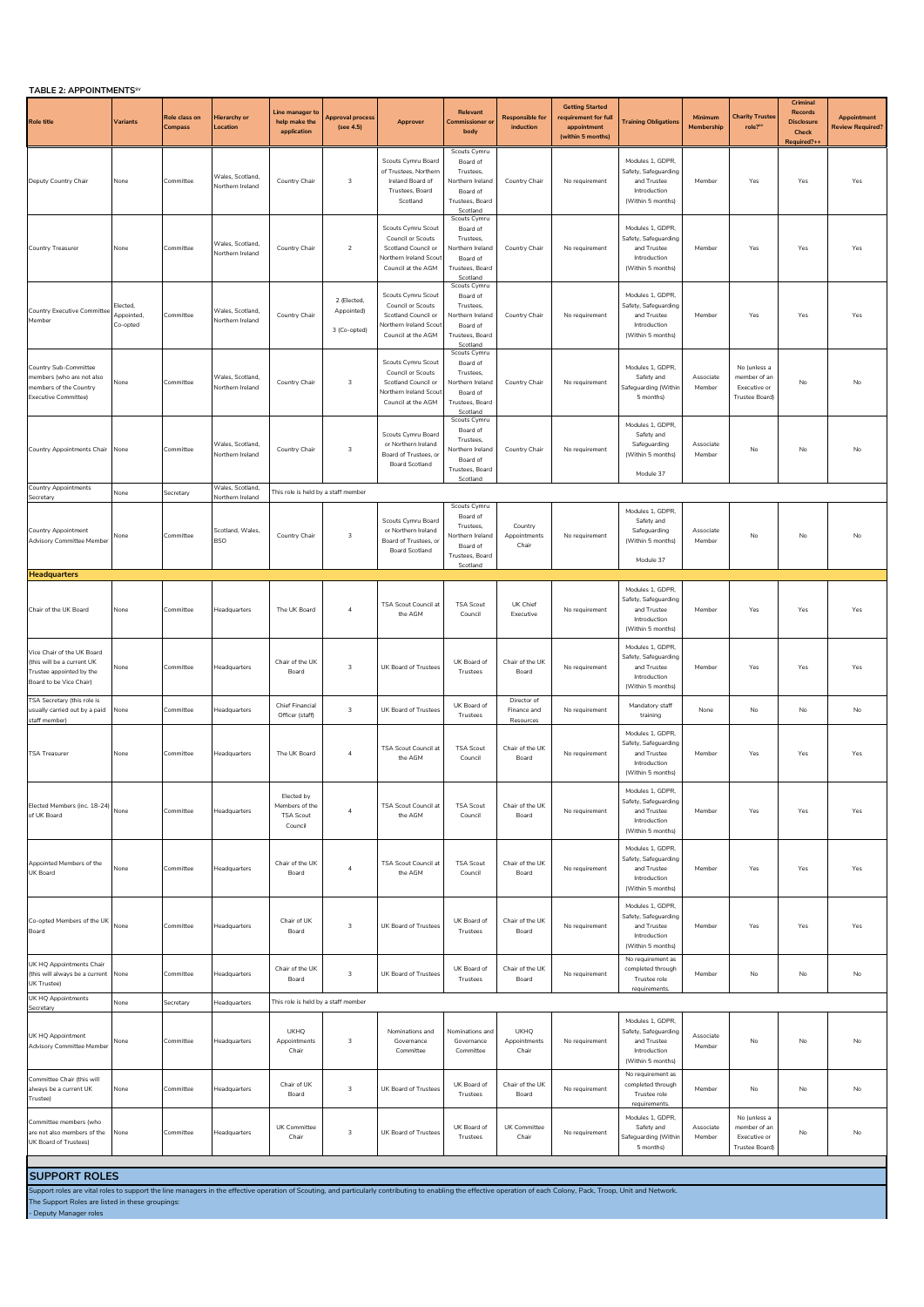| TABLE 2: APPOINTMENTS <sup>5V</sup>                                                                                                                                                                                                                                                                                                                                                                                                                                                                                                                      |                                                                    |                          |                             |                                                 |                               |                                                                    |                                                                                            |                                                      |                                                                                                     |                                                                                          |                       |                                                          |                                                                         |                                               |
|----------------------------------------------------------------------------------------------------------------------------------------------------------------------------------------------------------------------------------------------------------------------------------------------------------------------------------------------------------------------------------------------------------------------------------------------------------------------------------------------------------------------------------------------------------|--------------------------------------------------------------------|--------------------------|-----------------------------|-------------------------------------------------|-------------------------------|--------------------------------------------------------------------|--------------------------------------------------------------------------------------------|------------------------------------------------------|-----------------------------------------------------------------------------------------------------|------------------------------------------------------------------------------------------|-----------------------|----------------------------------------------------------|-------------------------------------------------------------------------|-----------------------------------------------|
| <b>Role title</b>                                                                                                                                                                                                                                                                                                                                                                                                                                                                                                                                        | Variants                                                           | Role class on<br>Compass | Hierarchy or<br>Location    | Line manager to<br>help make the<br>application | Approval process<br>(see 4.5) | Approver                                                           | Relevant<br><b>Commissioner or</b><br>body                                                 | <b>Responsible for</b><br>induction                  | <b>Getting Started</b><br>requirement for full<br>appointment<br>(within 5 months)                  | <b>Training Obligations</b>                                                              | Minimum<br>Membership | <b>Charity Truster</b><br>role? <sup>sv</sup>            | Criminal<br><b>Records</b><br><b>Disclosure</b><br>Check<br>Required?++ | <b>Appointment</b><br><b>Review Required?</b> |
| Activities roles<br>Administration roles (Administrators and Supporters)<br><b>Adult Training roles</b><br>Adviser roles<br>Assistant District, County and Regional Commissioner roles<br>Camp site and Centre volunteer roles<br>Chaplain roles<br><b>Communications roles</b><br>Contingent roles for major events<br>Leader roles on District, County & Country Teams<br>President and Vice President roles<br>Safety and Safeguarding roles<br>Scout Active Support Unit roles<br>Youth Commissioner roles<br><b>SUPPORT ROLES - Deputy Managers</b> |                                                                    |                          |                             |                                                 |                               |                                                                    |                                                                                            |                                                      |                                                                                                     |                                                                                          |                       |                                                          |                                                                         |                                               |
| <b>Scout Group</b>                                                                                                                                                                                                                                                                                                                                                                                                                                                                                                                                       |                                                                    |                          |                             |                                                 |                               |                                                                    |                                                                                            |                                                      |                                                                                                     |                                                                                          |                       |                                                          |                                                                         |                                               |
|                                                                                                                                                                                                                                                                                                                                                                                                                                                                                                                                                          |                                                                    |                          |                             |                                                 |                               |                                                                    |                                                                                            |                                                      | Modules 1, GDPR,                                                                                    | [M&S] Wood Badge                                                                         |                       | Yes                                                      |                                                                         |                                               |
| Deputy Group Scout Leader                                                                                                                                                                                                                                                                                                                                                                                                                                                                                                                                | None                                                               | Commissioner             | Group                       | Group Scout<br>Leader                           | $1\,$                         | <b>District Appointments</b><br>Advisory Committee.                | District<br>Commissioner or<br>nominee                                                     | Group Scout<br>Leader                                | Safety, Safeguarding,<br>2, 4 and Trustee<br>Introduction                                           | and First Aid<br>certificate<br>(within 3 years)                                         | Member                | (in Scotland,<br>only if Group is<br>OSCR<br>registered) | Yes                                                                     | Yes                                           |
| <b>Scout District</b><br>Deputy District Commissioner None                                                                                                                                                                                                                                                                                                                                                                                                                                                                                               |                                                                    | Commissioner             | District                    | District<br>Commissioner or<br>nominee          | $1\,$                         | <b>District Appointments</b><br><b>Advisory Committee</b>          | District<br>Commissioner or<br>nominee                                                     | District<br>Commissioner or<br>nominee               | Modules 1, GDPR,<br>Safety, Safeguarding, 2<br>and 4                                                | [M&S] Wood Badge<br>and First Aid<br>certificate<br>(within 3 years)                     | Member                | No                                                       | Yes                                                                     | Yes                                           |
| Deputy District Commissioner<br>(Scotland)                                                                                                                                                                                                                                                                                                                                                                                                                                                                                                               | None                                                               | Commissioner             | District                    | Region (Scotland)<br>Commissioner or<br>nominee | -1                            | <b>District Appointments</b><br>Advisory Committee                 | Region (Scotland<br>Commissioner or<br>nominee                                             | District<br>Commissioner<br>(Scotland) or<br>nominee | Modules 1, GDPR,<br>Safety, Safeguarding, 2<br>and 4                                                | [M&S] Wood Badge<br>and First Aid<br>certificate<br>(within 3 years)                     | Member                | No                                                       | Yes                                                                     | Yes                                           |
| <b>Scout County or equivalent</b>                                                                                                                                                                                                                                                                                                                                                                                                                                                                                                                        |                                                                    |                          |                             |                                                 |                               |                                                                    |                                                                                            |                                                      |                                                                                                     |                                                                                          |                       |                                                          |                                                                         |                                               |
| Deputy County Commissioner None                                                                                                                                                                                                                                                                                                                                                                                                                                                                                                                          |                                                                    | Commissioner             | England, Northern<br>reland | County<br>Commissioner o<br>nominee             | $1\,$                         | County Appointments<br><b>Advisory Committee</b>                   | County<br>Commissioner or<br>nominee                                                       | County<br>Commissioner or<br>nominee                 | Modules 1, GDPR,<br>Safety, Safeguarding, 2<br>and 4                                                | [M&S] Wood Badge<br>and First Aid<br>certificate<br>(within 3 years)<br>[M&S] Wood Badge | Member                | No                                                       | Yes                                                                     | Yes                                           |
| Deputy Area Commissioner                                                                                                                                                                                                                                                                                                                                                                                                                                                                                                                                 | None                                                               | Commissioner             | Wales, BSO                  | Area<br>Commissioner of<br>nominee              | $\mathbf{1}$                  | Area Appointments<br><b>Advisory Committee</b>                     | Area<br>Commissioner or<br>nominee<br>Regional                                             | Area<br>Commissioner or<br>nominee                   | Modules 1, GDPR,<br>Safety, Safeguarding, 2<br>and 4                                                | and First Aid<br>certificate<br>(within 3 years)                                         | Member                | No                                                       | Yes                                                                     | Yes                                           |
| Deputy Regional<br>Commissioner (Scotland)                                                                                                                                                                                                                                                                                                                                                                                                                                                                                                               | None                                                               | Commissioner             | Scotland                    | Chief<br>Commissioner o<br>Scotland             | $1\,$                         | Scottish Appointment<br><b>Advisory Committee</b>                  | Commissioner<br>(Scotland) in<br>consultation with<br>Chief<br>Commissioner of<br>Scotland | Regional<br>Commissioner<br>(Scotland) or<br>nominee | Modules 1, GDPR,<br>afety, Safeguarding, 2<br>and 4                                                 | [M&S] Wood Badge<br>and First Aid<br>certificate<br>(within 3 years)                     | Member                | No                                                       | Yes                                                                     | Yes                                           |
| Country                                                                                                                                                                                                                                                                                                                                                                                                                                                                                                                                                  |                                                                    |                          |                             |                                                 |                               |                                                                    |                                                                                            |                                                      |                                                                                                     |                                                                                          |                       |                                                          |                                                                         |                                               |
| Deputy Chief Commissioner<br>(Country)                                                                                                                                                                                                                                                                                                                                                                                                                                                                                                                   | None                                                               | Commissioner             | England, Northern<br>reland | Chief<br>Commissioner<br>(Country)              | $\overline{4}$                | UK Headquarters<br>Appointments<br><b>Advisory Committee</b>       | Chief<br>Commissioner<br>(Country)                                                         | Chief<br>Commissioner<br>(Country)                   | Modules 1, GDPR,<br>Safety, Safeguarding, 2<br>and 4                                                | [M&S] Wood Badge<br>and First Aid<br>certificate<br>(within 3 years)                     | Member                | No                                                       | Yes                                                                     | Yes                                           |
| Deputy Chief Commissioner<br>(Country)                                                                                                                                                                                                                                                                                                                                                                                                                                                                                                                   | None                                                               | Commissioner             | Wales                       | Chief<br>Commissioner<br>(Country)              | $\overline{4}$                | UK Headquarters<br>Appointments<br><b>Advisory Committee</b>       | Chief<br>Commissioner<br>(Country)                                                         | Chief<br>Commissioner<br>(Country)                   | Modules 1, GDPR,<br>Safety, Safeguarding, 2<br>and 4<br>(Trustee Introduction<br>for 1 role holder) | [M&S] Wood Badge<br>and First Aid<br>certificate<br>(within 3 years)                     | Member                | Yes<br>(for 1 role<br>holder)                            | Yes                                                                     | Yes                                           |
| Deputy Chief Commissioner<br>(Country)                                                                                                                                                                                                                                                                                                                                                                                                                                                                                                                   | rogramme<br>eople<br>Perception<br>Protect                         | Commissioner             | Scotland                    | Chief<br>Commissioner<br>(Scotland)             | $1\,$                         | Scottish Headquarters<br>Appointments<br><b>Advisory Committee</b> | Chief<br>Commissioner<br>(Country)                                                         | Chief<br>Commissioner<br>(Country)                   | Modules 1, GDPR,<br>Safety, Safeguarding, 2<br>and 4                                                | [M&S] Wood Badge<br>and First Aid<br>certificate<br>(within 3 years)                     | Member                | No                                                       | Yes                                                                     | Yes                                           |
| Commissioner Wales -<br>Programme                                                                                                                                                                                                                                                                                                                                                                                                                                                                                                                        | None                                                               | Commissioner             | Wales                       | Chief<br>Commissioner<br>Wales                  | $\mathbf{1}$                  | UK Headquarters<br>Appointments<br><b>Advisory Committee</b>       | Chie<br>Commissioner<br>Wales                                                              | Chief<br>Commissioner<br>Wales                       | Modules 1, GDPR,<br>Safety, Safeguarding, 2<br>and 4                                                | [M&S] Wood Badge<br>and First Aid<br>certificate<br>(within 3 years)                     | Member                | No                                                       | Yes                                                                     | Yes                                           |
| Deputy Commissioner Wales<br>Programme                                                                                                                                                                                                                                                                                                                                                                                                                                                                                                                   | International<br>$6 - 14$<br>14-25<br>Events<br>Community<br>mpact | Commissioner             | Wales                       | Chief<br>Commissioner<br>Wales                  | $1\,$                         | UK Headquarters<br>Appointments<br><b>Advisory Committee</b>       | Chief<br>Commissioner<br>Wales                                                             | Chief<br>Commissioner<br>Wales                       | Modules 1, GDPR,<br>Safety, Safeguarding, 2<br>and 4                                                | [M&S] Wood Badge<br>and First Aid<br>certificate<br>(within 3 years)                     | Member                | No                                                       | Yes                                                                     | Yes                                           |
| Commissioner Wales -<br>Perception                                                                                                                                                                                                                                                                                                                                                                                                                                                                                                                       | None                                                               | Commissioner             | Wales                       | Chief<br>Commissioner<br>Wales                  | -1                            | UK Headquarters<br>Appointments<br>Advisory Committee              | Chief<br>Commissioner<br>Wales                                                             | Chief<br>Commissione<br>Wales                        | Modules 1, GDPR,<br>Safety, Safeguarding, 2<br>and 4                                                | [M&S] Wood Badge<br>and First Aid<br>certificate<br>(within 3 years)                     | Member                | No                                                       | Yes                                                                     | Yes                                           |
| <b>Commissioner Wales -</b><br>Projects                                                                                                                                                                                                                                                                                                                                                                                                                                                                                                                  | None                                                               | Commissioner             | Wales                       | Chief<br>Commissioner<br>Wales                  | $\,$ 1                        | UK Headquarters<br>Appointments<br><b>Advisory Committee</b>       | Chief<br>Commissioner<br>Wales                                                             | Chief<br>Commissioner<br>Wales                       | Modules 1, GDPR,<br>Safety, Safeguarding, 2<br>and 4                                                | [M&S] Wood Badge<br>and First Aid<br>certificate<br>(within 3 years)                     | Member                | No                                                       | Yes                                                                     | Yes                                           |
| <b>Commissioner Wales -</b><br>Inclusion                                                                                                                                                                                                                                                                                                                                                                                                                                                                                                                 | None                                                               | Commissioner             | Wales                       | Chief<br>Commissioner<br>Wales                  | $\,$ 1                        | UK Headquarters<br>Appointments<br><b>Advisory Committee</b>       | Chief<br>Commissioner<br>Wales                                                             | Chief<br>Commissione<br>Wales                        | Modules 1, GDPR.<br>Safety, Safeguarding, 2<br>and 4                                                | [M&S] Wood Badge<br>and First Aid<br>certificate<br>(within 3 years)                     | Member                | No                                                       | Yes                                                                     | Yes                                           |
| Commissioner Wales -<br>People                                                                                                                                                                                                                                                                                                                                                                                                                                                                                                                           | None                                                               | Commissioner             | Wales                       | Chief<br>Commissioner<br>Wales                  | $\,$ 1                        | UK Headquarters<br>Appointments<br><b>Advisory Committee</b>       | Chief<br>Commissioner<br>Wales                                                             | Chief<br>Commissioner<br>Wales                       | Modules 1, GDPR,<br>Safety, Safeguarding, 2<br>and 4                                                | [M&S] Wood Badge<br>and First Aid<br>certificate<br>(within 3 years)                     | Member                | No                                                       | Yes                                                                     | Yes                                           |
| <b>Headquarters</b>                                                                                                                                                                                                                                                                                                                                                                                                                                                                                                                                      |                                                                    |                          |                             |                                                 |                               |                                                                    |                                                                                            |                                                      |                                                                                                     | [M&S] Wood Badge                                                                         |                       |                                                          |                                                                         |                                               |
| Deputy UK Chief<br>Commissioner                                                                                                                                                                                                                                                                                                                                                                                                                                                                                                                          | None                                                               | Commissioner             | Headquarters                | UK Chief<br>Commissioner                        | $\overline{4}$                | UK Headquarters<br>Appointments<br><b>Advisory Committee</b>       | UK Chief<br>Commissioner                                                                   | UK Chief<br>Commissioner                             | Modules 1, GDPR.<br>Safety, Safeguarding, 2<br>and 4                                                | and First Aid<br>certificate<br>(within 3 years)<br>[M&S] Wood Badge                     | Member                | No                                                       | Yes                                                                     | Yes                                           |
| UK Commissioner                                                                                                                                                                                                                                                                                                                                                                                                                                                                                                                                          | None                                                               | Commissioner             | Headquarters                | UK Chief<br>Commissioner                        | $\overline{a}$                | UK Headquarters<br>Appointments<br><b>Advisory Committee</b>       | UK Chief<br>Commissioner                                                                   | UK Chief<br>Commissioner                             | Modules 1, GDPR.<br>Safety, Safeguarding, 2<br>and 4                                                | and First Aid<br>certificate<br>(within 3 years)<br>[M&S] Wood Badge                     | Member                | No                                                       | Yes                                                                     | Yes                                           |
| International Commissioner                                                                                                                                                                                                                                                                                                                                                                                                                                                                                                                               | None                                                               | Commissioner             | Headquarters                | UK Chief<br>Commissioner                        | $\overline{a}$                | UK Headquarters<br>Appointments<br>Advisory Committee              | UK Chief<br>Commissioner                                                                   | UK Chief<br>Commissione                              | Modules 1. GDPR.<br>Safety, Safeguarding, 2<br>and 4                                                | and First Aid<br>certificate<br>(within 3 years)                                         | Member                | No                                                       | Yes                                                                     | Yes                                           |
| <b>Branches Commissioner</b>                                                                                                                                                                                                                                                                                                                                                                                                                                                                                                                             | None                                                               | Commissioner             | Branches                    | International<br>Commissioner                   | $\overline{a}$                | UK Headquarters<br>Appointments<br><b>Advisory Committee</b>       | International<br>Commissioner                                                              | International<br>Commissioner                        | Modules 1, GDPR,<br>Safety, Safeguarding, 2<br>and 4                                                | [M&S] Wood Badge<br>and First Aid<br>certificate<br>(within 3 years)                     | Member                | No                                                       | Yes                                                                     | Yes                                           |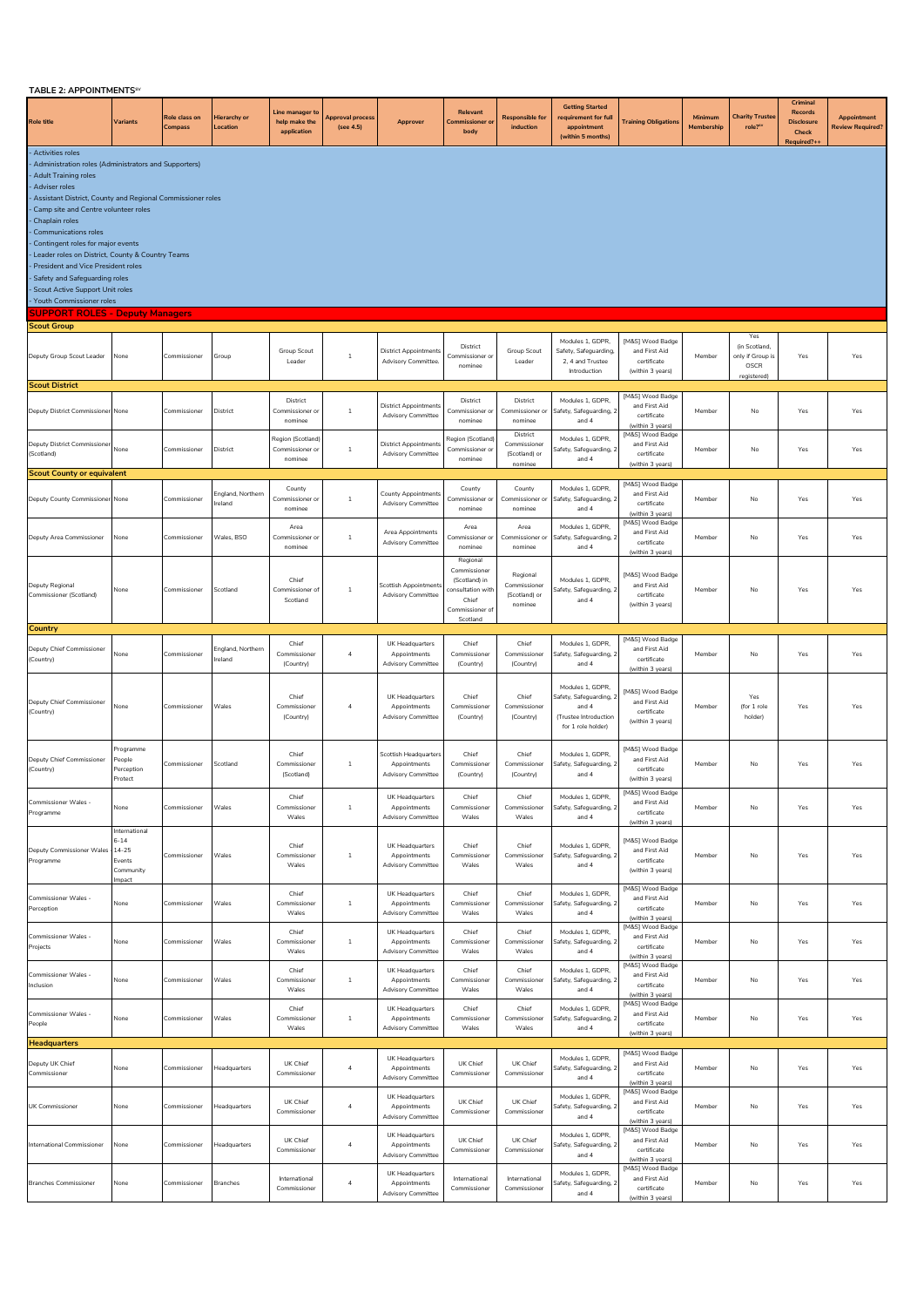| TABLE 2: APPOINTMENTS <sup>SV</sup> |  |  |  |
|-------------------------------------|--|--|--|
|-------------------------------------|--|--|--|

| <b>IABLE 2: APPUINTMENTS</b>                                                              |                        |                          |                                                    |                                                                                                                                                                  |                                      |                                                                |                                                 |                                                                                                                                                           |                                                                                    |                                                                                                                                  |                       |                                 |                                                                  |                                               |
|-------------------------------------------------------------------------------------------|------------------------|--------------------------|----------------------------------------------------|------------------------------------------------------------------------------------------------------------------------------------------------------------------|--------------------------------------|----------------------------------------------------------------|-------------------------------------------------|-----------------------------------------------------------------------------------------------------------------------------------------------------------|------------------------------------------------------------------------------------|----------------------------------------------------------------------------------------------------------------------------------|-----------------------|---------------------------------|------------------------------------------------------------------|-----------------------------------------------|
| <b>Role title</b>                                                                         | Variants               | Role class on<br>Compass | Hierarchy or<br>Location                           | Line manager to<br>help make the<br>application                                                                                                                  | <b>Approval process</b><br>(see 4.5) | Approver                                                       | Relevant<br>Commissioner c<br>body              | <b>Responsible for</b><br>induction                                                                                                                       | <b>Getting Started</b><br>requirement for full<br>appointment<br>(within 5 months) | <b>Training Obligations</b>                                                                                                      | Minimum<br>Membership | <b>Charity Truste</b><br>role?" | Criminal<br>Records<br><b>Disclosure</b><br>Check<br>Required?++ | <b>Appointment</b><br><b>Review Required?</b> |
| Deputy Branches<br>Commissioner                                                           | None                   | Commissioner             | <b>Branches</b>                                    | International<br>Commissioner                                                                                                                                    | $\overline{4}$                       | UK Headquarters<br>Appointments<br><b>Advisory Committee</b>   | International<br>Commissioner                   | International<br>Commissioner                                                                                                                             | Modules 1, GDPR,<br>Safety, Safeguarding, 2<br>and 4                               | [M&S] Wood Badge<br>and First Aid<br>certificate<br>(within 3 years)                                                             | Member                | No                              | Yes                                                              | Yes                                           |
| Volunteer Head of                                                                         | Various                | Manager                  | leadquarters                                       | UK Commissioner                                                                                                                                                  | $\sqrt{4}$                           | UK Headquarters<br>Appointments<br><b>Advisory Committee</b>   | UK Commissione                                  | UK Commissioner                                                                                                                                           | Modules 1, GDPR,<br>Safety, Safeguarding, 2<br>and 4                               | [M&S] Wood Badge<br>and First Aid<br>certificate<br>(within 3 years)                                                             | Member                | No                              | Yes                                                              | Yes                                           |
| Programme Sponsor                                                                         | POW title              | Supporter                | Headquarters                                       | UK Chief<br>Commissioner                                                                                                                                         | $\overline{4}$                       | Approved by Portfolic<br>Management Group                      | UK Chief<br>Commissioner                        | Senior<br>Responsible<br>Owner                                                                                                                            | n/a                                                                                | Modules 1, GDPR,<br>Safety and<br>Safeguarding                                                                                   | Associate<br>Member   | No                              | No                                                               | Yes                                           |
| Project Lead                                                                              | POW title              | Supporter                | Headquarters                                       | UK Chief<br>Commissioner                                                                                                                                         | $\overline{a}$                       | <b>Approved by Portfolio</b><br>Management Group               | UK Chief<br>Commissioner                        | Senior<br>Responsible<br>Owner                                                                                                                            | n/a                                                                                | Modules 1, GDPR,<br>Safety and<br>Safeguarding                                                                                   | Associate<br>Member   | No                              | No                                                               | Yes                                           |
| POW Member (where the<br>person is not already a<br>Member or Associate<br>Member of TSA) | POW title              | Supporter                | Headquarters                                       | UK Chief<br>Commissioner                                                                                                                                         | $\sqrt{4}$                           | Programme Sponsor                                              | Programme<br>Sponsor                            | Programme<br>Sponsor                                                                                                                                      | n/a                                                                                | Modules 1, GDPR<br>Safety and<br>Safeguarding                                                                                    | Associate<br>Member   | No                              | No                                                               | Yes                                           |
| <b>SUPPORT ROLES - Activities</b>                                                         |                        |                          |                                                    |                                                                                                                                                                  |                                      |                                                                |                                                 |                                                                                                                                                           |                                                                                    |                                                                                                                                  |                       |                                 |                                                                  |                                               |
| <b>Scout Group</b><br>Group Skills Instructor                                             | None                   | Trainer                  | Group                                              | Group Scout<br>Leader                                                                                                                                            | $\mathbf{1}$                         | <b>District Appointments</b><br><b>Advisory Committee</b>      | District<br>Commissioner o<br>nominee           | Group Scout<br>Leader                                                                                                                                     | No requirement                                                                     | Modules 1, GDPR<br>Safety, Safeguarding<br>(Within 5 months)                                                                     | Associate<br>Member   | No                              | Yes                                                              | Yes                                           |
| <b>Scout District</b>                                                                     |                        |                          |                                                    |                                                                                                                                                                  |                                      |                                                                |                                                 |                                                                                                                                                           |                                                                                    |                                                                                                                                  |                       |                                 |                                                                  |                                               |
| District Skills Instructor                                                                | None                   | Trainer                  | District                                           | District<br>Commissioner or<br>nominee                                                                                                                           | 1                                    | <b>District Appointments</b><br><b>Advisory Committee</b>      | District<br>Commissioner o<br>nominee           | District<br>Commissioner or<br>nominee                                                                                                                    | No requirement                                                                     | Modules 1, GDPR<br>Safety, Safeguarding<br>(Within 5 months)                                                                     | Associate<br>Member   | No                              | Yes                                                              | Yes                                           |
| District Nights Away Adviser                                                              | None                   | Assessor                 | England, Northern<br>Ireland, Wales,<br><b>BSO</b> | District<br>Commissioner o<br>nominee, in<br>consultation with<br>the County<br>Supporter of the<br>Nights Away<br>Permit Scheme.                                | 1                                    | <b>District Appointments</b><br><b>Advisory Committee</b>      | District<br>Commissioner or<br>nominee          | District<br>Commissioner or<br>nominee                                                                                                                    | No requirement                                                                     | Modules 1, GDPR<br>Safety, Safeguarding<br>(Within 5 months)<br>Module 25 (Nights<br>Away)                                       | Associate<br>Member   | No                              | Yes                                                              | Yes                                           |
| District Nights Away Adviser                                                              | None                   | Assessor                 | Scotland                                           | District<br>Commissioner or<br>nominee, in<br>consultation with<br>the Regional<br>(Scotland)<br>Supporter of the<br>Nights Away<br>Permit Scheme                | $\mathbf{1}$                         | <b>District Appointments</b><br><b>Advisory Committee</b>      | District<br>Commissioner o<br>nominee           | District<br>Commissioner or<br>nominee                                                                                                                    | No Requirement                                                                     | Modules 1, GDPR<br>Safety, Safeguarding<br>(within 5 months)<br>Module 25 (Nights<br>Away)                                       | Associate<br>Member   | No                              | Yes                                                              | Yes                                           |
| <b>Scout County or equivalent</b>                                                         |                        |                          |                                                    |                                                                                                                                                                  |                                      |                                                                |                                                 |                                                                                                                                                           |                                                                                    |                                                                                                                                  |                       |                                 |                                                                  |                                               |
| Assistant County<br>Commissioner - Activities                                             | None                   | Commissioner             | England, Northern<br>Ireland                       | County<br>Commissioner or<br>nominee                                                                                                                             | $\mathbf{1}$                         | <b>County Appointments</b><br><b>Advisory Committee</b>        | County<br>Commissioner or<br>nominee            | County<br>Commissioner or<br>nominee                                                                                                                      | Modules 1, GDPR,<br>Safety, Safeguarding, 2<br>and 4                               | [M&S] Wood Badge<br>and First Aid<br>certificate<br>(within 3 years)                                                             | Member                | No                              | Yes                                                              | Yes                                           |
| Assistant Area Commissioner<br>Activities                                                 | None                   | Commissioner             | Wales, BSO                                         | Area<br>Commissioner or<br>nominee                                                                                                                               | $1\,$                                | Area Appointments<br><b>Advisory Committee</b>                 | Area<br>Commissioner o<br>nominee               | Area<br>Commissioner of<br>nominee                                                                                                                        | Modules 1, GDPR,<br>Safety, Safeguarding, 2<br>and 4                               | [M&S] Wood Badge<br>and First Aid<br>certificate<br>(within 3 years)                                                             | Member                | No                              | Yes                                                              | Yes                                           |
| Regional Adviser - Activities                                                             | None                   | Commissioner             | Scotland                                           | Regional<br>Commissioner<br>(Scotland) or<br>nominee                                                                                                             | 3                                    | <b>Regional Executive</b><br>Committee                         | Regional<br>Executive<br>Committee              | Regional<br>Commissioner or<br>nominee                                                                                                                    | No Requirement                                                                     | Modules 1, GDPR,<br>Safety, Safeguarding,<br>2 and 4                                                                             | Associate<br>Member   | No                              | Yes                                                              | Yes                                           |
| County Manager of the<br><b>Activity Permit Scheme</b>                                    | None                   | Supporter                | England, Northern<br>Ireland                       | County<br>Commissioner                                                                                                                                           | $\mathbf{1}$                         | <b>County Appointments</b><br><b>Advisory Committee</b>        | County<br>Commissioner or<br>nominee            | County<br>Commissioner or<br>nominee                                                                                                                      | No requirement                                                                     | Modules 1, GDPR.<br>Safety, Safeguarding<br>and 4<br>(Within 5 months)                                                           | Associate<br>Member   | No                              | No                                                               | No                                            |
| Area Manager of the Activity<br>Permit Scheme                                             | None                   | Supporter                | Wales, BSO                                         | Area<br>Commissioner                                                                                                                                             | $\mathbf{1}$                         | Area Appointments<br><b>Advisory Committee</b>                 | Area<br>Commissioner or<br>nominee              | Area<br>Commissioner or<br>nominee                                                                                                                        | No requirement                                                                     | Modules 1, GDPR,<br>Safety, Safeguarding<br>and 4<br>(Within 5 months)                                                           | Associate<br>Member   | No                              | No                                                               | No                                            |
| Region (Scotland) Manager of<br>the Activity Permit Scheme                                | None                   | Supporter                | Scotland                                           | Regional<br>Commissioner<br>(Scotland)                                                                                                                           | $\,$ 1 $\,$                          | Region (Scotland)<br>Appointments<br>Advisory Committee        | Region (Scotland)<br>Commissioner or<br>nominee | Region (Scotland)<br>Commissioner or<br>nominee                                                                                                           | No requirement                                                                     | Modules 1, GDPR,<br>Safety, Safeguarding<br>and 4 (Within 5<br>months)                                                           | Associate<br>Member   | No                              | No                                                               | No                                            |
| County Supporter of the<br>Nights Away Permit Scheme                                      | None                   | Supporter                | County                                             | Relevant<br>Assistant County<br>Commissioner                                                                                                                     | 3                                    | County Executive<br>Committee                                  | County Executive<br>Committee                   | Relevant Assistan<br>County<br>Commissioner                                                                                                               | No requirement                                                                     | Modules 1, GDPR,<br>Safety, Safeguarding<br>(within 5 months)<br>Module 25 (Nights<br>Away Advisers)                             | Associate<br>Member   | No                              | No                                                               | No                                            |
| Area Supporter of the Nights<br>Away Permit Scheme                                        | None                   | Supporter                | Wales, BSO                                         | Relevant<br>Assistant Area<br>Commissioner                                                                                                                       | 3                                    | Area Executive<br>Committee                                    | Area Executive<br>Committee                     | Relevant Assistan <sup>®</sup><br>Area<br>Commissioner                                                                                                    | No requirement                                                                     | Modules 1, GDPR,<br>Safety, Safeguarding<br>(within 5 months)<br>Module 25 (Nights<br>Away Advisers)                             | Associate<br>Member   | No                              | No                                                               | No                                            |
| Regional (Scotland)<br>Supporter of the Nights<br>Away Permit Scheme                      | None                   | Supporter                | Scotland                                           | Regional<br>Commissioner<br>(Scotland)                                                                                                                           | $\mathbf{1}$                         | Region (Scotland)<br>Appointments<br><b>Advisory Committee</b> | Region (Scotland<br>Commissioner or<br>nominee  | Region (Scotland)<br>Commissioner or<br>nominee                                                                                                           | No requirement                                                                     | Modules 1, GDPR,<br>Safety, Safeguarding<br>(within 5 months)<br>Module 25 (Nights<br>Away Advisers)                             | Associate<br>Member   | No                              | No                                                               | No                                            |
| County Assessor                                                                           | Activity &<br>Category | Assessor                 | England, Northern<br>Ireland                       | County Manager<br>of the Activity<br>Permit Scheme or<br>relevant Assistant<br>County<br>Commissioner or<br><b>County Adviser</b><br>for Scout Show<br>Assessors | $\mathbf{1}$                         | <b>County Appointments</b><br><b>Advisory Committee</b>        | County<br>Commissioner or<br>nominee            | County Manager<br>of the Activity<br>Permit Scheme or<br>relevant Assistant<br>County<br>Commissioner or<br>County Adviser<br>for Scout Show<br>Assessors | No requirement                                                                     | Module 1, GDPR,<br>Safety &<br>Safeguarding<br>(Within 5 months)<br>Module 25 (Activity<br>Assessors or Scout<br>Show Assessors) | Associate<br>Member   | No                              | Yes                                                              | Yes                                           |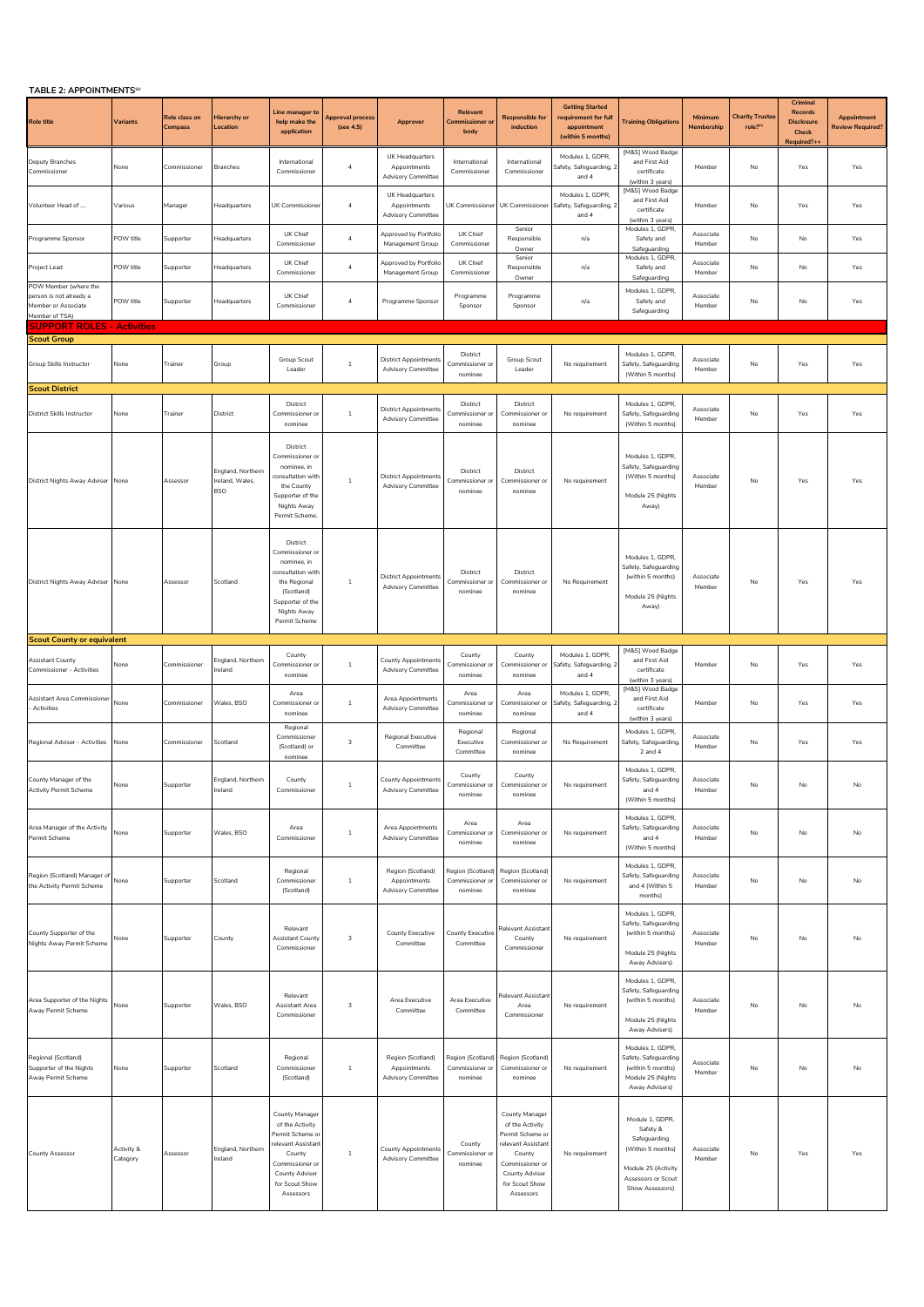| <b>TABLE 2: APPOINTMENTS<sup>5</sup></b>                                                                                                                                                                      |                        |                          |                                        |                                                                                                                                                   |                               |                                                         |                                             |                                                                                                                                                    |                                                                                   |                                                                                                                                  |                       |                                  |                                                                 |                                               |
|---------------------------------------------------------------------------------------------------------------------------------------------------------------------------------------------------------------|------------------------|--------------------------|----------------------------------------|---------------------------------------------------------------------------------------------------------------------------------------------------|-------------------------------|---------------------------------------------------------|---------------------------------------------|----------------------------------------------------------------------------------------------------------------------------------------------------|-----------------------------------------------------------------------------------|----------------------------------------------------------------------------------------------------------------------------------|-----------------------|----------------------------------|-----------------------------------------------------------------|-----------------------------------------------|
| <b>Role title</b>                                                                                                                                                                                             | Variants               | Role class on<br>Compass | <b>Hierarchy or</b><br><b>Location</b> | Line manager t<br>help make the<br>application                                                                                                    | Approval process<br>(see 4.5) | Approver                                                | Relevant<br><b>Commissioner</b> or<br>body  | <b>Responsible for</b><br>induction                                                                                                                | <b>Getting Started</b><br>requirement for ful<br>appointment<br>(within 5 months) | <b>Training Obligations</b>                                                                                                      | Minimum<br>Membership | <b>Charity Truster</b><br>role?" | Criminal<br>Records<br><b>Disclosure</b><br>Check<br>Required?+ | <b>Appointment</b><br><b>Review Required?</b> |
| Area Assessor                                                                                                                                                                                                 | Activity &<br>Category | Assessor                 | Wales, BSO                             | Area Manager of<br>the Activity<br>Permit Scheme o<br>relevant Assistan<br>Area<br>Commissioner or<br>Area Adviser for<br>Scout Show<br>Assessors | 1                             | Area Appointments<br><b>Advisory Committee</b>          | Area<br>Commissioner or<br>nominee          | Area Manager of<br>he Activity Permit<br>Scheme or<br>relevant Assistant<br>Area<br>Commissioner or<br>Area Adviser for<br>Scout Show<br>Assessors | No requirement                                                                    | Module 1, GDPR,<br>Safety &<br>Safeguarding<br>(Within 5 months)<br>Module 25 (Activity<br>Assessors or Scout<br>Show Assessors) | Associate<br>Membe    | No                               | Yes                                                             | Yes                                           |
| Regional Assessor (Scotland)                                                                                                                                                                                  | Activity &<br>Category | Assessor                 | Scotland                               | Regional<br>Manager of the<br><b>Activity Permit</b><br>Scheme                                                                                    | 3                             | Regional Executive<br>Committee                         | Regional<br>Executive<br>Committee          | Regional Manager<br>of the Activity<br>Permit Scheme                                                                                               | No requirement                                                                    | Module 1, GDPR,<br>Safety &<br>Safeguarding<br>(Within 5 months)                                                                 | Associate<br>Member   | No                               | Yes                                                             | Yes                                           |
| County Skills Instructor                                                                                                                                                                                      | None                   | Trainer                  | England, Northern<br>Ireland           | County<br>Commissioner or<br>nominee                                                                                                              | $1\,$                         | <b>County Appointments</b><br><b>Advisory Committee</b> | County<br>Commissioner or<br>nominee        | County<br>Commissioner or<br>nominee                                                                                                               | No requirement                                                                    | Module 25<br>Modules 1, GDPR<br>Safety, Safeguarding<br>(Within 5 months)                                                        | Associate<br>Member   | No                               | Yes                                                             | Yes                                           |
| Area Skills Instructor                                                                                                                                                                                        | None                   | Trainer                  | Wales, BSO                             | Area<br>Commissioner or<br>nominee                                                                                                                | $\mathbf{1}$                  | Area Appointments<br><b>Advisory Committee</b>          | Area<br>Commissioner or<br>nominee          | Area<br>Commissioner or<br>nominee                                                                                                                 | No requirement                                                                    | Modules 1, GDPR<br>Safety, Safeguarding<br>(Within 5 months)                                                                     | Associate<br>Member   | No                               | Yes                                                             | Yes                                           |
| Country                                                                                                                                                                                                       |                        |                          |                                        |                                                                                                                                                   |                               |                                                         |                                             |                                                                                                                                                    |                                                                                   |                                                                                                                                  |                       |                                  |                                                                 |                                               |
| <b>Northern Ireland</b><br>Commissioner - Activities                                                                                                                                                          | None                   | Commissioner             | Northern Ireland                       | Country<br>Commissioner or<br>nominee                                                                                                             | $\mathbf{1}$                  | Country Appointments<br><b>Advisory Committee</b>       | Country<br>Commissioner o<br>nominee        | Country<br>Commissioner o<br>nominee                                                                                                               | Modules 1, GDPR,<br>afety, Safeguarding,<br>and 4                                 | [M&S] Wood Badge<br>and First Aid<br>certificate<br>(within 3 years)                                                             | Member                | No                               | Yes                                                             | Yes                                           |
| Northern Ireland Manager of<br>the Activity Permit Scheme                                                                                                                                                     | None                   | Supporter                | Northern Ireland                       | Country<br>Commissioner o<br>nominee                                                                                                              | $\mathbf{1}$                  | <b>Country Appointment</b><br><b>Advisory Committee</b> | Country<br>Commissioner or<br>nominee       | Country<br>Commissioner or<br>nominee                                                                                                              | No requirement                                                                    | Modules 1, GDPR<br>Safety, Safeguarding<br>and 4<br>(Within 5 months)                                                            | Associate<br>Member   | No                               | No                                                              | No                                            |
| Country Assessor                                                                                                                                                                                              | Activity &<br>Category | Assessor                 | Northern Ireland.<br>Scotland          | Country Manager<br>of the Activity<br>Permit Scheme                                                                                               | $\overline{1}$                | Country Appointments<br><b>Advisory Committee</b>       | Country<br>Commissioner or<br>nominee       | Northern Ireland<br>Commissioner<br>Activities or<br>Scotland<br>Commissioner<br>(Outdoors and<br>Adventure)                                       | No requirement                                                                    | Module 1 and GDPF<br>recommended<br>(Within 5 months)<br>Module 25 (Activity<br>Assessors or Scout<br>Show Assessors)            | Associate<br>Member   | No                               | Yes                                                             | Yes                                           |
| <b>SUPPORT ROLES - Administration roles (Administrators and Supporters)</b>                                                                                                                                   |                        |                          |                                        |                                                                                                                                                   |                               |                                                         |                                             |                                                                                                                                                    |                                                                                   |                                                                                                                                  |                       |                                  |                                                                 |                                               |
| Administration roles provide important support to Group, District and County/Area/ Regional teams in their delivery of Scouting                                                                               |                        |                          |                                        |                                                                                                                                                   |                               |                                                         |                                             |                                                                                                                                                    |                                                                                   |                                                                                                                                  |                       |                                  |                                                                 |                                               |
| Administrator roles have access to Compass records for adults within their hierarchy. For administration roles that do NOT need Compass access, use the Supporter roles.                                      |                        |                          |                                        |                                                                                                                                                   |                               |                                                         |                                             |                                                                                                                                                    |                                                                                   |                                                                                                                                  |                       |                                  |                                                                 |                                               |
| Supporter roles do NOT have access to Compass records for adults (other than their own record). For administration roles that NEED Compass access, use the Administrator roles.<br><b>Administrator roles</b> |                        |                          |                                        |                                                                                                                                                   |                               |                                                         |                                             |                                                                                                                                                    |                                                                                   |                                                                                                                                  |                       |                                  |                                                                 |                                               |
| <b>Scout Group</b>                                                                                                                                                                                            |                        |                          |                                        |                                                                                                                                                   |                               |                                                         |                                             |                                                                                                                                                    |                                                                                   |                                                                                                                                  |                       |                                  |                                                                 |                                               |
| Group Administrator                                                                                                                                                                                           | None                   | Administrator            | Group                                  | Group Chair                                                                                                                                       | $\overline{\mathbf{3}}$       | Group Executive<br>Committee                            | Group Executive<br>Committee                | Group Chair                                                                                                                                        | No requirement                                                                    | Modules 1, GDPR<br>Safety, Safeguarding<br>(Within 5 months)                                                                     | Associate<br>Member   | No                               | Yes                                                             | No                                            |
| <b>Scout District</b>                                                                                                                                                                                         |                        |                          |                                        |                                                                                                                                                   |                               |                                                         |                                             |                                                                                                                                                    |                                                                                   |                                                                                                                                  |                       |                                  |                                                                 |                                               |
| District Administrator                                                                                                                                                                                        | None                   | Administrator            | District                               | District Chair                                                                                                                                    | 3                             | <b>District Executive</b><br>Committee                  | <b>District Executive</b><br>Committee      | <b>District Chair</b>                                                                                                                              | No requirement                                                                    | Modules 1, GDPR<br>Safety, Safeguarding<br>(Within 5 months)                                                                     | Associate<br>Member   | No                               | No                                                              | No                                            |
| District Badge Secretary                                                                                                                                                                                      | None                   | Secretary                | District                               | <b>District Chair</b>                                                                                                                             | 3                             | <b>District Executive</b><br>Committee                  | <b>District Executive</b><br>Committee      | <b>District Chair</b>                                                                                                                              | No requirement                                                                    | Modules 1, GDPR<br>Safety, Safeguarding<br>(Within 5 months)                                                                     | Associate<br>Member   | No                               | No                                                              | No                                            |
| istrict Explorer Scout<br>Administrator                                                                                                                                                                       | None                   | Administrator            | District                               | <b>District Explorer</b><br>Scout<br>Commissioner                                                                                                 | 3                             | or nominee                                              | District<br>Commissioner or<br>nominee      | <b>District Explorer</b><br>Scout<br>Commissioner                                                                                                  | No requirement                                                                    | Modules 1, GDPR,<br>Safety, Safeguarding<br>(Within 5 months)                                                                    | Member                | No                               | Yes                                                             | No                                            |
| District Awards Advisory<br>Group Member                                                                                                                                                                      | None                   | Committee                | District                               | District<br>Commissioner                                                                                                                          | 3                             | <b>District Commissione</b><br>or nominee               | District<br>Commissioner or<br>nominee      | District<br>Commissioner or<br>nominee                                                                                                             | No requirement                                                                    | Modules 1, GDPR<br>Safety, Safeguarding<br>(Within 5 months)                                                                     | Associate<br>Member   | No                               | $\mathsf{No}$                                                   | No                                            |
| District Award Certificate<br>Recipient                                                                                                                                                                       | None                   | Administrator            | District<br>(not Scotland)             | District<br>Commissioner                                                                                                                          | 3                             | District Commissione<br>or nominee                      | District<br>Commissioner or<br>nominee      | District<br>Commissioner or<br>nominee                                                                                                             | No requirement                                                                    | No requirement                                                                                                                   | Associate<br>Member   | No                               | No                                                              | No                                            |
| <b>Scout County or equivalent</b>                                                                                                                                                                             |                        |                          |                                        |                                                                                                                                                   |                               |                                                         |                                             |                                                                                                                                                    |                                                                                   |                                                                                                                                  |                       |                                  |                                                                 |                                               |
| County Administrator                                                                                                                                                                                          | None                   | Administrator            | England, Northern<br>Ireland           | County Chair                                                                                                                                      | 3                             | County Executive<br>Committee                           | <b>County Executive</b><br>Committee        | County Chair                                                                                                                                       | No requirement                                                                    | Modules 1, GDPR<br>Safety, Safeguarding<br>(Within 5 months)                                                                     | Associate<br>Member   | No                               | No                                                              | No                                            |
| Area Administrator                                                                                                                                                                                            | None                   | Administrator            | Wales, BSO                             | Area Chair                                                                                                                                        | 3                             | Area Executive<br>Committee                             | Area Executive<br>Committee                 | Area Chair                                                                                                                                         | No requirement                                                                    | Modules 1, GDPR,<br>Safety, Safeguarding<br>(Within 5 months)                                                                    | Associate<br>Member   | No                               | No                                                              | No                                            |
| County Badge Secretary                                                                                                                                                                                        | None                   | Secretary                | England, Northern<br>Ireland           | County Chair                                                                                                                                      | $\overline{3}$                | <b>County Executive</b><br>Committee                    | <b>County Executive</b><br>Committee        | County Chair                                                                                                                                       | No requirement                                                                    | Modules 1, GDPR,<br>Safety, Safeguarding<br>(Within 5 months)                                                                    | Associate<br>Member   | No                               | No                                                              | No                                            |
| Region (Scotland) Badge<br>Secretary                                                                                                                                                                          | None                   | Secretary                | Scotland                               | Region (Scotland)<br>Chair                                                                                                                        | $\overline{3}$                | Region (Scotland)<br><b>Executive Committee</b>         | Region (Scotland)<br>Executive<br>Committee | Region (Scotland)<br>Chair                                                                                                                         | No requirement                                                                    | Modules 1, GDPR,<br>Safety, Safeguarding<br>(Within 5 months)                                                                    | Associate<br>Member   | No                               | No                                                              | No                                            |
| County Queens Scout Award<br>Coordinator                                                                                                                                                                      | None                   | Co-ordinator             | England, Northern<br>Ireland           | County<br>Commissioner                                                                                                                            | 3                             | <b>County Commissioner</b><br>or nominee                | County<br>Commissioner or<br>nominee        | County<br>Commissioner or<br>nominee                                                                                                               | No requirement                                                                    | Modules 1, GDPR<br>Safety, Safeguarding<br>(Within 5 months)                                                                     | Associate<br>Member   | No                               | No                                                              | No                                            |
| Area Queens Scout Award<br>Coordinator                                                                                                                                                                        | None                   | Co-ordinator             | Wales, BSO                             | Area<br>Commissioner                                                                                                                              | 3                             | Area Commissioner o<br>nominee                          | Area<br>Commissioner or<br>nominee          | Area<br>Commissioner or<br>nominee                                                                                                                 | No requirement                                                                    | Modules 1, GDPR,<br>Safety, Safeguarding<br>(Within 5 months)                                                                    | Associate<br>Member   | No                               | No                                                              | No                                            |
| County Award Certificate<br>Recipient                                                                                                                                                                         | None                   | Committee                | England, Northern<br>Ireland           | County<br>Commissioner                                                                                                                            | $\overline{3}$                | <b>County Commissioner</b><br>or nominee                | County<br>Commissioner or<br>nominee        | County<br>Commissioner or<br>nominee                                                                                                               | No requirement                                                                    | No requirement                                                                                                                   | Associate<br>Member   | No                               | No                                                              | No                                            |
| Area Award Certificate<br>Recipient                                                                                                                                                                           | None                   | Committee                | Wales, BSO                             | County<br>Commissioner                                                                                                                            | $\overline{3}$                | Area Commissioner or<br>nominee                         | Area<br>Commissioner or<br>nominee          | Area<br>Commissioner or<br>nominee                                                                                                                 | No requirement                                                                    | No requirement                                                                                                                   | Associate<br>Member   | No                               | No                                                              | No                                            |
| Regional Administrator<br>(Scotland)                                                                                                                                                                          | None                   | Administrator            | Scotland                               | Regional Chair                                                                                                                                    | 3                             | Regional Executive<br>Committee                         | Regional<br>Executive<br>Committee          | Regional Chair                                                                                                                                     | No requirement                                                                    | Modules 1, GDPR<br>Safety, Safeguarding<br>(Within 5 months)                                                                     | Associate<br>Member   | No                               | No                                                              | $\mathsf{No}$                                 |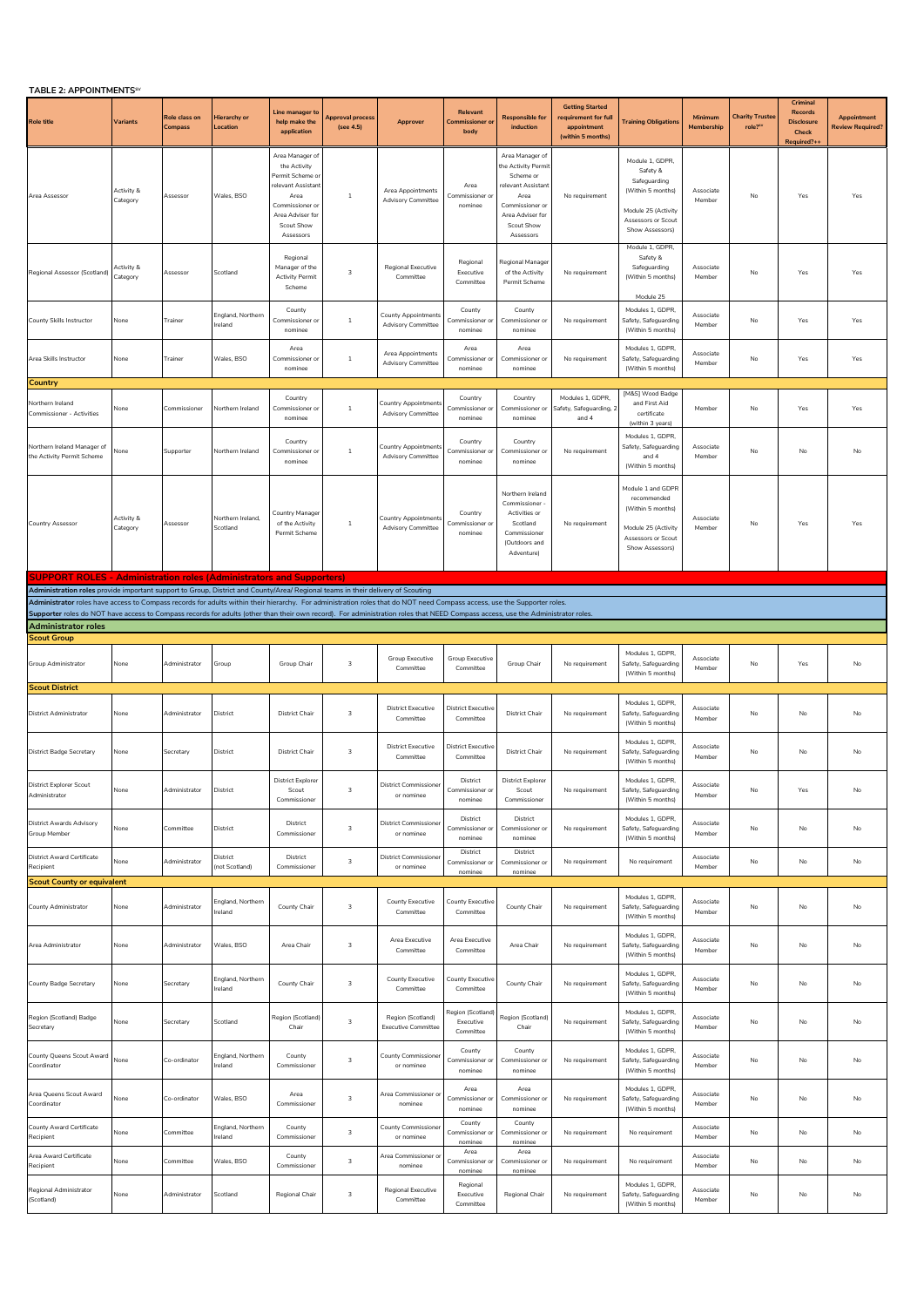| <b>IABLE 2: APPUINTMENTS</b>                                                 |                                         |                          |                                                    |                                                                                            |                                      |                                                           |                                                    |                                                        |                                                                                    |                                                                                               |                       |                                               |                                                                  |                                        |
|------------------------------------------------------------------------------|-----------------------------------------|--------------------------|----------------------------------------------------|--------------------------------------------------------------------------------------------|--------------------------------------|-----------------------------------------------------------|----------------------------------------------------|--------------------------------------------------------|------------------------------------------------------------------------------------|-----------------------------------------------------------------------------------------------|-----------------------|-----------------------------------------------|------------------------------------------------------------------|----------------------------------------|
| <b>Role title</b>                                                            | Variants                                | Role class on<br>Compass | Hierarchy or<br>Location                           | Line manager to<br>help make the<br>application                                            | <b>Approval process</b><br>(see 4.5) | Approver                                                  | Relevant<br><b>Commissioner</b> a<br>body          | <b>Responsible for</b><br>induction                    | <b>Getting Started</b><br>requirement for full<br>appointment<br>(within 5 months) | <b>Training Obligations</b>                                                                   | Minimum<br>Membership | <b>Charity Truster</b><br>role? <sup>51</sup> | Criminal<br>Records<br><b>Disclosure</b><br>Check<br>Required?++ | Appointment<br><b>Review Required?</b> |
| County Awards Advisory<br>Group Member                                       | None                                    | Committee                | England, Northern<br>Ireland                       | County<br>Commissioner                                                                     | 3                                    | <b>County Commissioner</b><br>or nominee                  | County<br>Commissioner or<br>nominee               | County<br>Commissioner or<br>nominee                   | No requirement                                                                     | Modules 1, GDPR,<br>Safety, Safeguarding<br>(Within 5 months)                                 | Associate<br>Member   | No                                            | No                                                               | No                                     |
| Area Awards Advisory Group<br><i><b>Member</b></i>                           | None                                    | Committee                | Wales, BSO                                         | County<br>Commissioner                                                                     | 3                                    | Area Commissioner or<br>nominee                           | Area<br>Commissioner c<br>nominee                  | Area<br>Commissioner o<br>nominee                      | No requirement                                                                     | Modules 1, GDPR,<br>Safety, Safeguarding<br>(Within 5 months)                                 | Associate<br>Member   | No                                            | No                                                               | No                                     |
| Region (Scotland) Awards<br>Advisory Group Member                            | None                                    | Committee                | Scotland                                           | Region<br>Commissioner<br>(Scotland)                                                       | 3                                    | <b>Region Commissioner</b><br>or nominee (Scotland)       | Region<br>Commissioner or<br>nominee<br>(Scotland) | Region<br>Commissioner or<br>nominee<br>(Scotland)     | No requirement                                                                     | Modules 1, GDPR,<br>Safety, Safeguarding<br>(Within 5 months)                                 | Associate<br>Member   | No                                            | No                                                               | No                                     |
| <b>Scout Region (England, Wales)</b><br>Regional Administrator               | None                                    | Administrator            | England, Wales                                     | Regional<br>Commissioner                                                                   | None                                 | Regional<br>Commissioner                                  | Regional<br>Commissioner                           | Regional<br>Commissioner                               | No requirement                                                                     | Modules 1, GDPR.<br>Safety, Safeguarding<br>(Within 5 months)                                 | Associate<br>Member   | No                                            | No                                                               | No                                     |
| <b>Countries</b>                                                             |                                         |                          |                                                    |                                                                                            |                                      |                                                           |                                                    |                                                        |                                                                                    |                                                                                               |                       |                                               |                                                                  |                                        |
| HQ Administrator<br>Headquarters                                             | None                                    | Administrator            | Scotland                                           | This is a staff role                                                                       |                                      |                                                           |                                                    |                                                        |                                                                                    |                                                                                               |                       |                                               |                                                                  |                                        |
| Social Media Administrator                                                   | None                                    | Administrator            | UK                                                 | UK Commissioner<br>People                                                                  | $\sqrt{4}$                           | <b>HQ Appointments</b><br>Secretary                       | Secretary                                          | HQ Appointments UK Commissioner<br>People              | No requirement                                                                     | Modules 1, GDPR,<br>Safety, Safeguarding<br>(Within 5 months)                                 | Associate<br>Member   | No                                            | No                                                               | No                                     |
| Large Events Administrator                                                   | Name of event                           | Administrator            | UK                                                 | Event Lead                                                                                 | $\sqrt{4}$                           | <b>HQ</b> Appointments<br>Secretary                       | HQ Appointments<br>Secretary                       | Event Lead                                             | No requirement                                                                     | Modules 1, GDPR,<br>Safety, Safeguarding<br>(Within 5 months)                                 | Associate<br>Member   | No                                            | No                                                               | No                                     |
| <b>Supporter roles</b>                                                       |                                         |                          |                                                    |                                                                                            |                                      |                                                           |                                                    |                                                        |                                                                                    |                                                                                               |                       |                                               |                                                                  |                                        |
| Group                                                                        |                                         |                          |                                                    |                                                                                            |                                      |                                                           |                                                    |                                                        |                                                                                    |                                                                                               |                       |                                               |                                                                  |                                        |
| Group Supporter                                                              | Quartermaster                           | Supporter                | England, Northern<br>Ireland                       | <b>Group Scout</b><br>Leader                                                               | 3                                    | <b>Group Executive</b><br>Committee                       | <b>Group Scout</b><br>Leader                       | Group Scout<br>Leader                                  | No requirement                                                                     | Modules 1, GDPR,<br>Safety, Safeguarding<br>(Within 5 months)                                 | Associate<br>Member   | No                                            | $\mathsf{No}$                                                    | No                                     |
| <b>District</b><br><b>District Supporter</b>                                 | Quartermaster                           | Supporter                | England, Northern<br>reland                        | District<br>Commissioner                                                                   | $\ensuremath{\mathsf{3}}$            | <b>District Executive</b><br>Committee                    | District<br>Commissioner                           | District<br>Commissioner                               | No requirement                                                                     | Modules 1, GDPR,<br>Safety, Safeguarding<br>(Within 5 months)                                 | Associate<br>Member   | No                                            | No                                                               | No                                     |
| <b>Scout County or equivalent</b>                                            |                                         |                          |                                                    |                                                                                            |                                      |                                                           |                                                    |                                                        |                                                                                    |                                                                                               |                       |                                               |                                                                  |                                        |
| County Supporter                                                             | Quartermaster                           | Supporter                | England, Northern<br>reland                        | County<br>Commissioner                                                                     | 3                                    | County Executive<br>Committee                             | County<br>Commissioner                             | County<br>Commissioner                                 | No requirement                                                                     | Modules 1, GDPR,<br>Safety, Safeguarding<br>(Within 5 months)<br>Modules 1, GDPR.             | Associate<br>Member   | No                                            | No                                                               | No                                     |
| Area Supporter                                                               | Quartermaster                           | Supporter                | Wales, BSO                                         | Area<br>Commissioner                                                                       | 3                                    | Area Executive<br>Committee                               | Area<br>Commissioner                               | Area<br>Commissioner                                   | No requirement                                                                     | Safety, Safeguarding<br>(Within 5 months)                                                     | Associate<br>Member   | No                                            | $\mathsf{No}$                                                    | No                                     |
| <b>Region (England)</b>                                                      |                                         |                          |                                                    |                                                                                            |                                      |                                                           |                                                    |                                                        |                                                                                    |                                                                                               |                       |                                               |                                                                  |                                        |
| Regional Supporter                                                           | Quartermaster                           | Supporter                | England                                            | Regional<br>Commissioner                                                                   | $1\,$                                | Regional<br>Commissioner                                  | Regional<br>Commissioner                           | Regional<br>Commissioner                               | No requirement                                                                     | Modules 1, GDPR,<br>Safety, Safeguarding<br>(Within 5 months)                                 | Associate<br>Member   | No                                            | No                                                               | No                                     |
| Countries                                                                    |                                         |                          |                                                    |                                                                                            |                                      |                                                           |                                                    |                                                        |                                                                                    |                                                                                               |                       |                                               |                                                                  |                                        |
| Country Volunteer<br><b>Headquarters</b>                                     | Wide range of<br>variants on<br>Compass | Supporter                | Scotland                                           | Relevant Scotland<br>Commissioner                                                          | $\,$ 1                               | <b>Scottish Appointments</b><br><b>Advisory Committee</b> | Commissioner                                       | Relevant Scotland Relevant Scotland<br>Commissioner    | No requirement                                                                     | Modules 1, GDPR,<br>Safety, Safeguarding<br>(Within 5 months)                                 | Associate<br>Member   | No                                            | Yes                                                              | Yes                                    |
| <b>HQ Volunteer</b>                                                          | Relevant<br>variants                    | Supporter                | Headquarters                                       | Relevant Team<br>UK member                                                                 | $\sqrt{4}$                           | Relevant Team UK<br>member                                | Relevant Team<br>UK member                         | Relevant Team Uk<br>membe                              | No requirement                                                                     | Modules 1. GDPR.<br>Safety, Safeguarding<br>(Within 5 months)<br>Other training as<br>agreed. | Associate<br>Member   | No                                            | Yes                                                              | Yes                                    |
| <b>SUPPORT ROLES - Adult Training</b><br><b>Scout District or equivalent</b> |                                         |                          |                                                    |                                                                                            |                                      |                                                           |                                                    |                                                        |                                                                                    |                                                                                               |                       |                                               |                                                                  |                                        |
| <b>District Training Adviser</b>                                             | None, or<br>Manager &<br>Supporter      | Advisor                  | England, Northern<br>Ireland, Wales,<br><b>BSO</b> | County Training<br>Manager                                                                 | $\overline{1}$                       | <b>County Appointments</b><br><b>Advisory Committee</b>   | County<br>Commissioner o<br>nominee                | County/Area<br><b>Fraining Manager</b>                 | No requirement                                                                     | Modules 1, GDPR,<br>Safety, Safeguarding<br>(within 5 months)<br>Module 25                    | Associate<br>Member   | No                                            | No                                                               | Yes                                    |
| <b>District Training Adviser</b>                                             | None, or<br>Manager &<br>Supporter      | Advisor                  | Scotland                                           | Assistant District<br>Commissioner<br>(Adult Training)                                     | $1\,$                                | <b>District Appointments</b><br>Advisory Committee.       | District<br>Commissioner or<br>nominee             | Assistant District<br>Commissioner<br>(Adult Training) | No requirement                                                                     | Modules 1, GDPR,<br>Safety, Safeguarding<br>(within 5 months)<br>Module 25                    | Associate<br>Member   | No                                            | No                                                               | Yes                                    |
| <b>Assistant District</b><br>Commissioner (Adult<br>Training)                | None                                    | Manager                  | Scotland                                           | District<br>Commissioner                                                                   | $1\,$                                | <b>District Appointments</b><br>Advisory Committee.       | District<br>Commissioner o<br>nominee              | District<br>Commissioner                               | Modules 1, GDPR,<br>Safety, Safeguarding,<br>and 4                                 | [M&S] Wood Badge<br>and First Aid<br>certificate                                              | Member                | No                                            | Yes                                                              | Yes                                    |
| <b>District Training</b><br>Administrator                                    | None                                    | Administrator            | England, Northern<br>Ireland, Wales.<br><b>BSO</b> | District<br>Commissioner, in<br>consultation with<br>the County<br><b>Fraining Manager</b> | $\overline{3}$                       | <b>District Executive</b><br>Committee                    | District<br>Commissioner o<br>nominee              | County Training<br>Manager                             | No requirement                                                                     | Modules 1, GDPR,<br>Safety, Safeguarding<br>(Within 5 months)<br>Module 30                    | Associate<br>Member   | No                                            | No                                                               | No                                     |
| <b>District Training</b><br>Administrator (Scotland)                         | None                                    | Administrator            | Scotland                                           | District Chair                                                                             | 3                                    | <b>District Executive</b><br>Committee                    | <b>District Chair</b>                              | <b>District Secretary</b>                              | No Requirement                                                                     | Modules 1, GDPR,<br>Safety, Safeguarding<br>(Within 5 months)<br>Module 30                    | Associate<br>Member   | No                                            | No                                                               | No                                     |
| <b>Scout County or equivalent</b>                                            |                                         |                          |                                                    |                                                                                            |                                      |                                                           |                                                    |                                                        |                                                                                    | [M&S] Wood Badge                                                                              |                       |                                               |                                                                  |                                        |
| <b>County Training Manager</b>                                               | None                                    | Manager                  | England, Northern<br>Ireland                       | County<br>Commissioner or<br>nominee                                                       | $\mathbf{1}$                         | <b>County Appointments</b><br><b>Advisory Committee</b>   | County<br>Commissioner or<br>nominee               | County<br>Commissioner or<br>nominee                   | Modules 1, GDPR,<br>Safety, Safeguarding, 2<br>and 4                               | and First Aid<br>certificate<br>(within 3 years)                                              | Member                | No                                            | $\mathsf{No}$                                                    | Yes                                    |
| Area Training Manager                                                        | None                                    | Manager                  | Wales, BSO                                         | Area<br>Commissioner or<br>nominee                                                         | $1\,$                                | Area Appointments<br><b>Advisory Committee</b>            | Area<br>Commissioner or<br>nominee                 | Area<br>Commissioner or<br>nominee                     | Modules 1, GDPR,<br>Safety, Safeguarding, 2<br>and 4                               | [M&S] Wood Badge<br>and First Aid<br>certificate<br>(within 3 years)                          | Member                | No                                            | No                                                               | Yes                                    |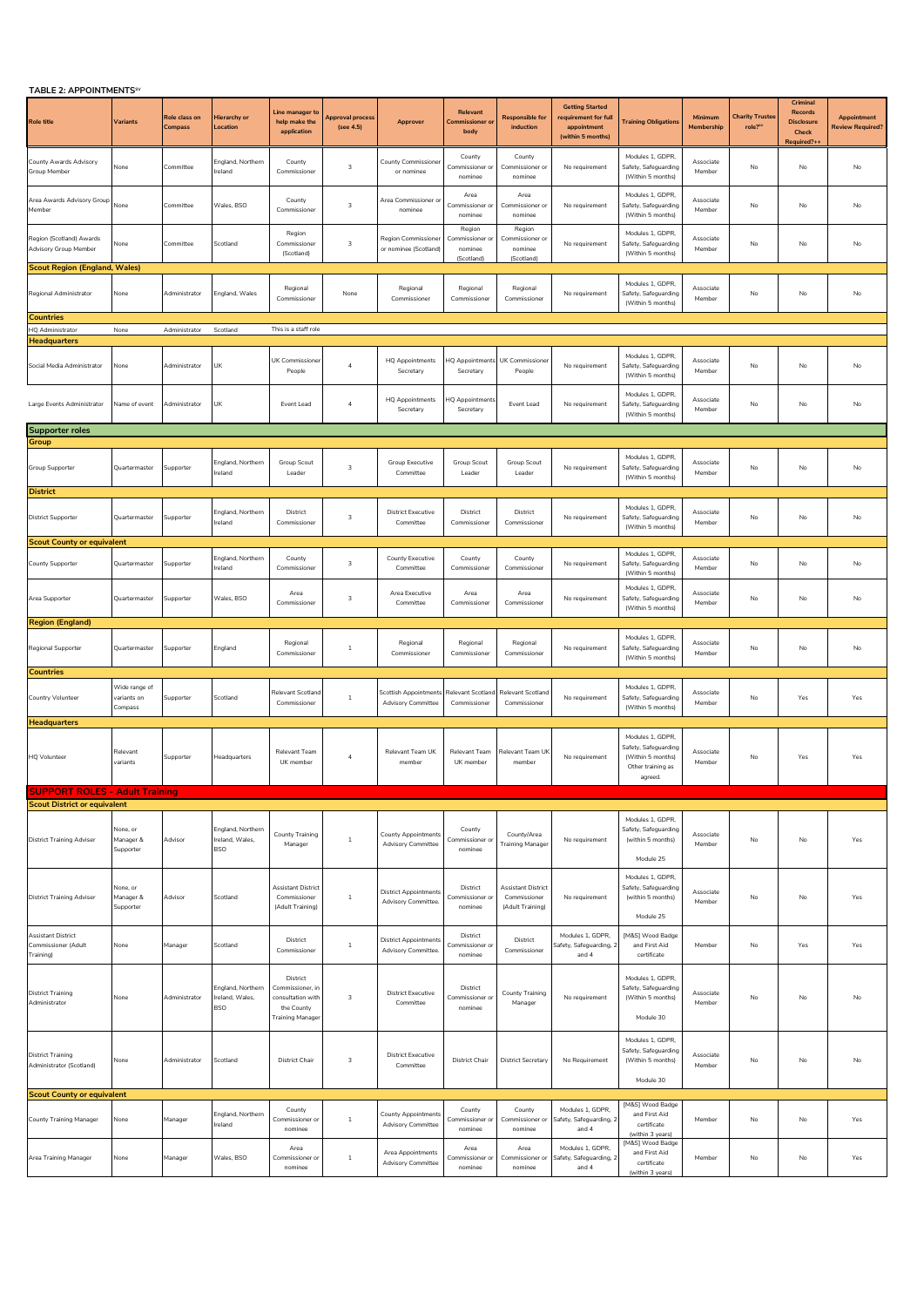| TABLE 2: APPOINTMENTS <sup>SV</sup>                                                                                     |                                                                             |                          |                                                       |                                                             |                                         |                                                                               |                                                                |                                                             |                                                                                    |                                                                                                                                                                                                                                                                   |                       |                                               |                                                                 |                                        |
|-------------------------------------------------------------------------------------------------------------------------|-----------------------------------------------------------------------------|--------------------------|-------------------------------------------------------|-------------------------------------------------------------|-----------------------------------------|-------------------------------------------------------------------------------|----------------------------------------------------------------|-------------------------------------------------------------|------------------------------------------------------------------------------------|-------------------------------------------------------------------------------------------------------------------------------------------------------------------------------------------------------------------------------------------------------------------|-----------------------|-----------------------------------------------|-----------------------------------------------------------------|----------------------------------------|
| <b>Role title</b>                                                                                                       | <b>Variants</b>                                                             | Role class on<br>Compass | Hierarchy or<br>Location                              | Line manager to<br>help make the<br>application             | Approval process<br>(see 4.5)           | Approver                                                                      | Relevant<br>Commissioner or<br>body                            | <b>Responsible for</b><br>induction                         | <b>Getting Started</b><br>requirement for full<br>appointment<br>(within 5 months) | <b>Training Obligations</b>                                                                                                                                                                                                                                       | Minimum<br>Membership | <b>Charity Trustee</b><br>role? <sup>51</sup> | Criminal<br>Records<br><b>Disclosure</b><br>Check<br>Required?+ | Appointment<br><b>Review Required?</b> |
| Assistant Regional<br>Commissioner (Adult<br>Training)                                                                  | None                                                                        | Manager                  | Scotland                                              | Regional<br>Commissioner<br>(Scotland) or<br>nominee        | $\mathbf{1}$                            | Regional<br>Appointments<br><b>Advisory Committee</b><br>(Scotland)           | Regional<br>Commissioner<br>(Scotland) or<br>nominee           | Regional<br>Commissioner<br>(Scotland) or<br>nominee        | Modules 1, GDPR,<br>Safety, Safeguarding, 2<br>and 4                               | [M&S] Wood Badge<br>and First Aid<br>certificate<br>(within 3 years)                                                                                                                                                                                              | Member                | No                                            | Yes                                                             | Yes                                    |
| Deputy County Training<br>Manager                                                                                       | None                                                                        | Manager                  | England, Northern<br>Ireland                          | County<br>Commissioner or<br>nominee                        | $1\,$                                   | County Appointment<br><b>Advisory Committee</b>                               | County<br>Commissioner or<br>nominee                           | County<br>Commissioner or<br>nominee                        | Modules 1. GDPR.<br>Safety, Safeguarding, 2<br>and 4                               | [M&S] Wood Badge<br>and First Aid<br>certificate<br>(within 3 years)                                                                                                                                                                                              | Member                | No                                            | No                                                              | Yes                                    |
| Deputy Area Training<br>Manager                                                                                         | None                                                                        | Manager                  | Wales, BSO                                            | Area<br>Commissioner or<br>nominee                          | $\overline{1}$                          | Area Appointments<br><b>Advisory Committee</b>                                | Area<br>Commissioner or<br>nominee                             | Area<br>Commissioner or<br>nominee                          | Modules 1, GDPR,<br>Safety, Safeguarding, 2<br>and 4                               | [M&S] Wood Badge<br>and First Aid<br>certificate<br>vithin 3 vears!                                                                                                                                                                                               | Member                | No                                            | No                                                              | Yes                                    |
| <b>Local Training Manager</b>                                                                                           | None                                                                        | Manager                  | England, Northern<br>Ireland, Wales,<br><b>BSO</b>    | County/Area<br>Training Manage                              | $\mathbf{1}$                            | County/Area<br>Appointments<br><b>Advisory Committee</b>                      | County/Area<br>Commissioner or<br>nominee                      | County/Area<br><b>Training Manage</b>                       | Modules 1, GDPR,<br>afety, Safeguarding, 2<br>and 4                                | [M&S] Wood Badge<br>and First Aid<br>certificate<br>(within 3 years)                                                                                                                                                                                              | Member                | No                                            | No                                                              | Yes                                    |
| Trainer                                                                                                                 | (None)<br>Manager and<br>Supporters<br>Executive<br>Committees<br>First Aid | Trainer                  | England, Northern<br>Ireland, Scotland,<br>Wales, BSO | County/Area/Regi<br>on(Scotland)<br><b>Training Manager</b> | $\mathbf{1}$                            | County/Area/<br>Region(Scotland)<br>Appointments<br><b>Advisory Committee</b> | County/Area/<br>Region(Scotland)<br>Commissioner or<br>nominee | County/Area/<br>Region(Scotland)<br><b>Training Manager</b> | No requirement                                                                     | Module 1, GDPR,<br>Safety and<br>Safeguarding.<br>(within 5 months)<br><b>Trustee Introduction</b><br>for Executive<br>Committee Trainers<br>One or more of the<br>following modules<br>(depending on role<br>description): Module<br>27, Module 28,<br>Module 29 | Associate<br>Member   | No                                            | No                                                              | Yes                                    |
| Training Adviser                                                                                                        | (None)<br>Manager &<br>Supporter                                            | Advisor                  | England, Northern<br>Ireland, Wales,<br><b>BSO</b>    | County/Area<br><b>Fraining Manager</b>                      | 1                                       | County/Area<br>Appointments<br><b>Advisory Committee</b>                      | County/Area<br>Commissioner o<br>nominee                       | County/Area<br><b>Training Manager</b>                      | No requirement                                                                     | Modules 1, GDPR,<br>Safety, Safeguarding<br>(within 5 months)<br>Module 25                                                                                                                                                                                        | Associate<br>Member   | No                                            | No                                                              | Yes                                    |
| Regional Training Adviser<br>(Scotland)                                                                                 | (None)<br>Manager &<br>Supporter                                            | Advisor                  | Scotland                                              | Assistant<br>Regional<br>Commissioner<br>(Adult Training)   | $\mathbf{1}$                            | Regional<br>Appointments<br><b>Advisory Committee</b>                         | Assistant<br>Regional<br>Commissioner<br>(Adult Training)      | Assistant Regiona<br>Commissioner<br>(Adult Training)       | No requirement                                                                     | Modules 1, GDPR,<br>Safety, Safeguarding<br>(within 5 months)<br>Module 25                                                                                                                                                                                        | Associate<br>Member   | No                                            | No                                                              | Yes                                    |
| <b>Local Training Administrator</b>                                                                                     | None                                                                        | Administrator            | England, Northern<br>reland, Wales,<br><b>BSO</b>     | Local Training<br>Manager                                   | $\,1\,$                                 | <b>County Appointments</b><br><b>Advisory Committee</b>                       | County<br>Commissioner or<br>nominee                           | <b>Local Training</b><br>Manager                            | No requirement                                                                     | Modules 1, GDPR,<br>Safety, Safeguarding<br>(Within 5 months)                                                                                                                                                                                                     | Associate<br>Member   | No                                            | $\mathsf{No}$                                                   | No                                     |
| County Training<br>Administrator                                                                                        | None                                                                        | Administrator            | England, Northern<br>Ireland                          | County Training<br>Manager                                  | 3                                       | <b>County Executive</b><br>Committee                                          | County<br>Commissioner o<br>nominee                            | County Training<br>Manager                                  | No requirement                                                                     | Modules 1, GDPR,<br>Safety, Safeguarding<br>(Within 5 months)                                                                                                                                                                                                     | Associate<br>Member   | No                                            | $\mathsf{No}$                                                   | No                                     |
| Area Training Administrator                                                                                             | None                                                                        | Administrator            | Wales, BSO                                            | Area Training<br>Manager                                    | 3                                       | Area Executive<br>Committee                                                   | Area<br>Commissioner or<br>nominee                             | Area Training<br>Manager                                    | No requirement                                                                     | Modules 1, GDPR,<br>Safety, Safeguarding<br>(Within 5 months)                                                                                                                                                                                                     | Associate<br>Member   | No                                            | No                                                              | No                                     |
| Region (Scotland) Training<br>Administrator                                                                             | None                                                                        | Administrator            | Scotland                                              | Regional Chair                                              | 3                                       | <b>Regional Executive</b><br>Committee                                        | Regional Chair                                                 | ≷egional<br>Secretary                                       | No requirement                                                                     | Modules 1, GDPR,<br>Safety, Safeguarding<br>(Within 5 months)                                                                                                                                                                                                     | Associate<br>Member   | No                                            | No                                                              | No                                     |
| <b>Scout Region - England</b><br>Assistant Regional<br>Commissioner                                                     | Training                                                                    | Manager                  | England                                               | Regional<br>Commissioner                                    | Headquarters<br>Search Group<br>Process | UK Headquarters<br>Appointments<br><b>Advisory Committee</b>                  | Chief<br>Commissioner of<br>England or<br>nominee              | Regional<br>Commissioner                                    | Modules 1, GDPR,<br>Safety, Safeguarding, 2<br>and 4                               | [M&S] Wood Badge<br>and First Aid<br>certificate<br>(within 3 years)                                                                                                                                                                                              | Member                | No                                            | Yes                                                             | Yes                                    |
| <b>Scout Countries</b><br><b>Training Support Manager</b><br>England                                                    | None                                                                        | Manager                  | England                                               | Volunteer Head<br>of Training and<br>Development            | $\overline{4}$                          | UK Headquarters<br>Appointments<br><b>Advisory Committee</b>                  | Volunteer Head of<br>Training and<br>Development               | Volunteer Head of<br>Training and<br>Development            | Modules 1, GDPR,<br>Safety, Safeguarding, 2<br>and 4                               | [M&S] Wood Badge<br>and First Aid<br>certificate                                                                                                                                                                                                                  | Member                | No                                            | Yes                                                             | Yes                                    |
| <b>Scotland Commissioner</b><br>(Adult Training)                                                                        | None                                                                        | Manager                  | Scotland                                              | Chief<br>Commissioner of<br>Scotland                        | $1\,$                                   | Scottish Appointment<br><b>Advisory Committee</b>                             | Chief<br>Commissioner for<br>Scotland                          | Deputy Chief<br>Commissioner -<br>People                    | Modules 1, GDPR,<br>Safety, Safeguarding, 2<br>and 4                               | (within 3 years)<br>[M&S] Wood Badge<br>and First Aid<br>certificate<br>(within 3 years)                                                                                                                                                                          | Member                | $\mathsf{No}$                                 | Yes                                                             | Yes                                    |
| Northern Ireland<br>Commissioner (Adult<br>Support)                                                                     | None                                                                        | Manager                  | Northern Ireland                                      | Chief<br>Commissioner<br>(Northern Ireland)                 | $\overline{4}$                          | UK Headquarters<br>Appointments<br><b>Advisory Committee</b>                  | Chief<br>Commissioner<br>(Northern Ireland)                    | Chief<br>Commissioner<br>(Northern Ireland)                 | Modules 1, GDPR,<br>Safety, Safeguarding, 2<br>and 4                               | [M&S] Wood Badge<br>and First Aid<br>certificate<br>(within 3 years)                                                                                                                                                                                              | Member                | No                                            | Yes                                                             | Yes                                    |
| <b>Commissioner Wales Adult</b><br>Training                                                                             | None                                                                        | Manager                  | Wales                                                 | Commissioner<br>Wales - People                              | $\bf{4}$                                | UK Headquarters<br>Appointments<br><b>Advisory Committee</b>                  | Commissioner<br>Wales - People                                 | Commissioner<br>Wales - People                              | Modules 1, GDPR,<br>Safety, Safeguarding, 2<br>and 4                               | [M&S] Wood Badge<br>and First Aid<br>certificate<br>(within 3 years)                                                                                                                                                                                              | Member                | No                                            | Yes                                                             | Yes                                    |
| <b>SUPPORT ROLES - Advisers</b>                                                                                         |                                                                             |                          |                                                       |                                                             |                                         |                                                                               |                                                                |                                                             |                                                                                    |                                                                                                                                                                                                                                                                   |                       |                                               |                                                                 |                                        |
| <b>Scout Group</b><br>Group Adviser                                                                                     | None                                                                        | Adviser                  | Group<br>(not Scotland)                               | Group Chair                                                 | 3                                       | Group Executive<br>Committee                                                  | Group Executive<br>Committee                                   | Group Scout<br>Leader                                       | No requirement                                                                     | Modules 1, GDPR,<br>Safety, Safeguarding<br>(Within 5 months)                                                                                                                                                                                                     | Associate<br>Member   | No                                            | Yes                                                             | Yes                                    |
| <b>Scout District</b><br>District Adviser (except<br>District Nights Away Adviser)<br><b>Scout County or equivalent</b> | Various                                                                     | Adviser                  | District                                              | Relevant<br><b>Assistant District</b><br>Commissioner       | 3                                       | <b>District Executive</b><br>Committee                                        | <b>District Executive</b><br>Committee                         | District<br>Commissioner or<br>nominee                      | No requirement                                                                     | Modules 1, GDPR,<br>Safety, Safeguarding<br>(within 5 months)                                                                                                                                                                                                     | Associate<br>Member   | No                                            | Yes                                                             | Yes                                    |
| County Adviser                                                                                                          | Various                                                                     | Adviser                  | County                                                | Relevant<br>Assistant County<br>Commissioner                | 3                                       | County Executive<br>Committee                                                 | <b>County Executive</b><br>Committee                           | County<br>Commissioner or<br>nominee                        | No requirement                                                                     | Modules 1, GDPR,<br>Safety, Safeguarding<br>(within 5 months)<br>Module 25 (Nights<br>Away Advisers)<br>required for Nights<br>Away Advisers                                                                                                                      | Associate<br>Member   | No                                            | Yes                                                             | Yes                                    |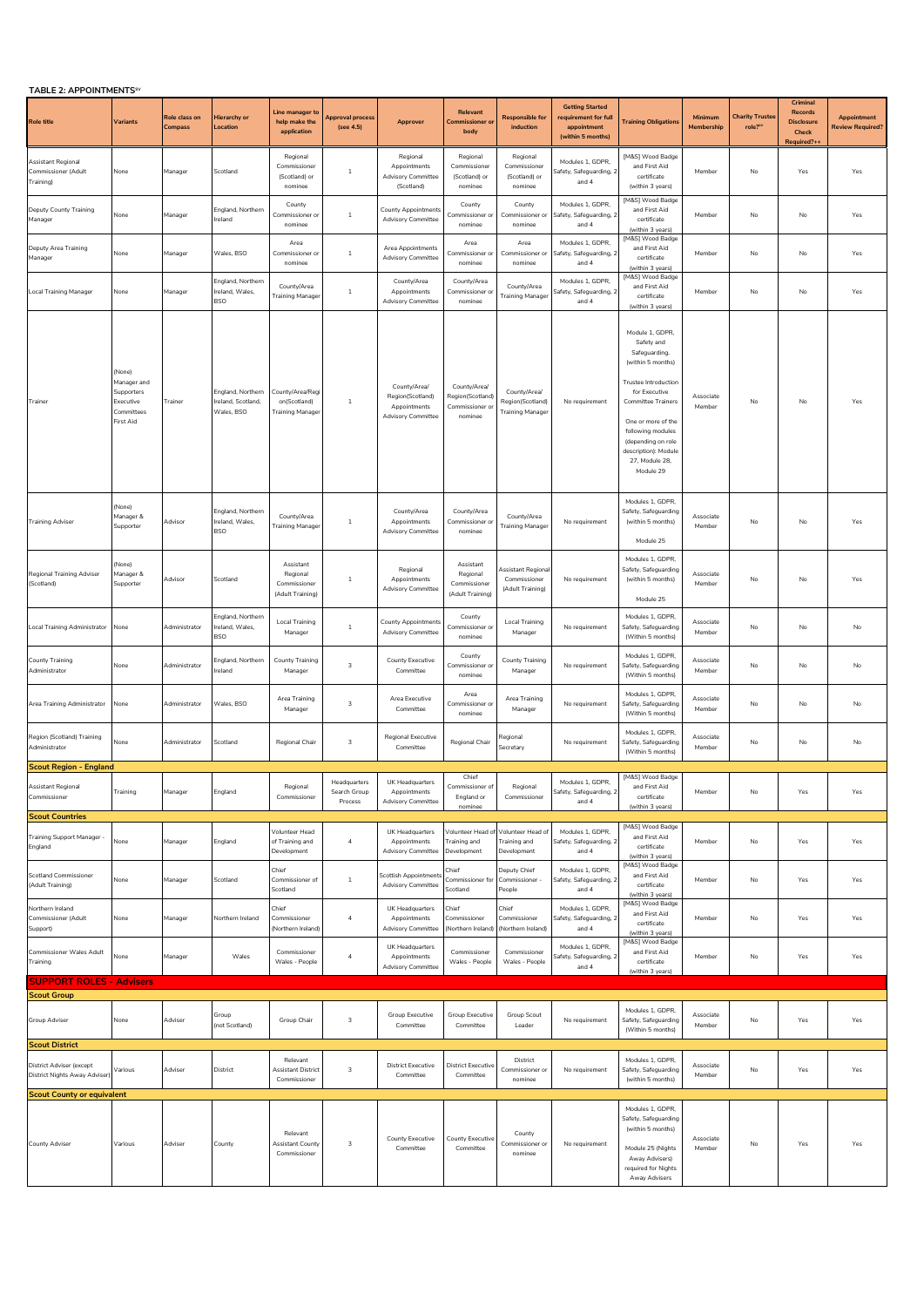| TABLE 2: APPOINTMENTS <sup>SV</sup>                                                              |          |                          |                              |                                                      |                                      |                                                                     |                                                      |                                                      |                                                                                   |                                                                                                                                              |                       |                                  |                                                                        |                                               |
|--------------------------------------------------------------------------------------------------|----------|--------------------------|------------------------------|------------------------------------------------------|--------------------------------------|---------------------------------------------------------------------|------------------------------------------------------|------------------------------------------------------|-----------------------------------------------------------------------------------|----------------------------------------------------------------------------------------------------------------------------------------------|-----------------------|----------------------------------|------------------------------------------------------------------------|-----------------------------------------------|
| <b>Role title</b>                                                                                | Variants | Role class on<br>Compass | Hierarchy or<br>Location     | Line manager t<br>help make the<br>application       | <b>Approval process</b><br>(see 4.5) | Approver                                                            | Relevant<br><b>Commissioner or</b><br>body           | <b>Responsible for</b><br>induction                  | <b>Getting Started</b><br>requirement for ful<br>appointment<br>(within 5 months) | <b>Training Obligations</b>                                                                                                                  | Minimum<br>Membership | <b>Charity Trustee</b><br>role?" | Criminal<br><b>Records</b><br><b>Disclosure</b><br>Check<br>Required?+ | <b>Appointment</b><br><b>Review Required?</b> |
| Area Adviser                                                                                     | Various  | Adviser                  | Wales, BSO                   | Relevant<br>Assistant County<br>Commissioner         | 3                                    | County Executive<br>Committee                                       | County Executive<br>Committee                        | Area<br>Commissioner or<br>nominee                   | No requirement                                                                    | Modules 1, GDPR,<br>Safety, Safeguarding<br>(within 5 months)<br>Module 25 (Nights<br>Away Advisers)<br>required for Nights<br>Away Advisers | Associate<br>Member   | No                               | Yes                                                                    | Yes                                           |
| Regional Adviser (Scotland)                                                                      | Various  | Adviser                  | Scotland                     | Regional<br>Commissioner o<br>nominee                | 3                                    | <b>Regional Executive</b><br>Committee                              | Regional<br>Executive<br>Committee                   | Regional<br>Commissioner or<br>nominee               | No requirement                                                                    | Modules 1, GDPR,<br>Safety, Safeguarding<br>(within 5 months)<br>Module 25 (Nights<br>Away Advisers)<br>required for Nights<br>Away Advisers | Associate<br>Member   | No                               | Yes                                                                    | Yes                                           |
| <b>Countries</b>                                                                                 |          |                          |                              |                                                      |                                      |                                                                     |                                                      |                                                      |                                                                                   |                                                                                                                                              |                       |                                  |                                                                        |                                               |
| Country Adviser                                                                                  | nclusion | Adviser                  | Scotland                     | Chief<br>Commissioner of<br>Scotland                 | $\mathbf{1}$                         | <b>Scottish Appointments</b><br><b>Advisory Committee</b>           | Chief<br>Commissioner or<br>nominee                  | Chief<br>Commissioner or<br>nominee                  | No requirement                                                                    | Modules 1, GDPR<br>Safety, Safeguarding<br>(within 5 months)<br>Module 7 and other<br>modules as agreed<br>with TA                           | Associate<br>Member   | No                               | Yes                                                                    | Yes                                           |
| <b>SUPPORT ROLES - Assistant District, County and Regional Commissioners</b>                     |          |                          |                              |                                                      |                                      |                                                                     |                                                      |                                                      |                                                                                   |                                                                                                                                              |                       |                                  |                                                                        |                                               |
| <b>Scout District</b><br><b>Assistant District</b><br>Commissioner - Squirrel<br>Section Support | None     | Commissioner             | District                     | District<br>Commissioner or<br>nominee               | 1                                    | <b>District Appointments</b><br><b>Advisory Committee</b>           | District<br>Commissioner or<br>nominee               | District<br>Commissioner or<br>nominee               | Modules 1, GDPR,<br>Safety, Safeguarding, 2<br>and 4                              | [M&S] Wood Badge<br>and First Aid<br>certificate<br>(within 3 years)                                                                         | Member                | No                               | Yes                                                                    | Yes                                           |
| <b>Assistant District</b><br>Commissioner - Beaver<br>Section Support                            | None     | Commissioner             | District                     | District<br>Commissioner or<br>nominee               | $1\,$                                | <b>District Appointments</b><br><b>Advisory Committee</b>           | District<br>Commissioner or<br>nominee               | District<br>Commissioner or<br>nominee               | Modules 1, GDPR,<br>Safety, Safeguarding, 2<br>and 4                              | [M&S] Wood Badge<br>and First Aid<br>certificate<br>(within 3 years)                                                                         | Member                | No                               | Yes                                                                    | Yes                                           |
| <b>Assistant District</b><br>Commissioner - Cub Section<br>Support                               | None     | Commissioner             | District                     | District<br>Commissioner o<br>nominee                | 1                                    | District Appointments<br><b>Advisory Committee</b>                  | District<br>Commissioner or<br>nominee               | District<br>Commissioner or<br>nominee               | Modules 1, GDPR.<br>Safety, Safeguarding, 2<br>and 4                              | [M&S] Wood Badge<br>and First Aid<br>certificate<br>(within 3 years)                                                                         | Member                | No                               | Yes                                                                    | Yes                                           |
| Assistant District<br>Commissioner - Scout<br><b>Section Support</b>                             | Vone     | Commissioner             | District                     | District<br>Commissioner<br>nominee                  | $1\,$                                | District Appointments<br><b>Advisory Committee</b>                  | District<br>ommissioner o<br>nominee                 | District<br>Commissioner or<br>nominee               | Modules 1, GDPR,<br>Safety, Safeguarding,<br>and 4                                | [M&S] Wood Badge<br>and First Aid<br>certificate<br>(within 3 years)                                                                         | Member                | No                               | Yes                                                                    | Yes                                           |
| Assistant District<br>Commissioner                                                               | Various  | Commissioner             | District<br>(not Scotland)   | District<br>Commissioner o<br>nominee                | 1                                    | District Appointments<br><b>Advisory Committee</b>                  | District<br>Commissioner or<br>nominee               | District<br>Commissioner or<br>nominee               | Modules 1. GDPR.<br>Safety, Safeguarding, 2<br>and 4                              | [M&S] Wood Badge<br>and First Aid<br>certificate<br>(within 3 years)                                                                         | Member                | No                               | Yes                                                                    | Yes                                           |
| <b>Scout County or equivalent</b>                                                                |          |                          |                              |                                                      |                                      |                                                                     |                                                      |                                                      |                                                                                   | [M&S] Wood Badge                                                                                                                             |                       |                                  |                                                                        |                                               |
| Assistant County<br>Commissioner - Squirrel<br>Support                                           | None     | Commissioner             | ingland, Northern<br>reland  | County<br>Commissioner o<br>nominee                  | $\mathbf{1}$                         | County Appointments<br><b>Advisory Committee</b>                    | County<br>Commissioner o<br>nominee                  | County<br>Commissioner o<br>nominee                  | Modules 1, GDPR<br>afety, Safeguarding,<br>and 4                                  | and First Aid<br>certificate<br>(within 3 years)                                                                                             | Member                | No                               | Yes                                                                    | Yes                                           |
| Assistant Area Commissioner<br>Squirrel Support                                                  | None     | Commissioner             | Wales, BSO                   | Area<br>Commissioner o<br>nominee                    | $\mathbf{1}$                         | Area Appointments<br><b>Advisory Committee</b>                      | Area<br>Commissioner or<br>nominee                   | Area<br>Commissioner o<br>nominee                    | Modules 1. GDPR.<br>Safety, Safeguarding,<br>and 4                                | [M&S] Wood Badge<br>and First Aid<br>certificate<br>(within 3 years)                                                                         | Member                | No                               | Yes                                                                    | Yes                                           |
| Assistant County<br>Commissioner - Beaver<br>Support                                             | None     | Commissioner             | England, Northern<br>Ireland | County<br>Commissioner or<br>nominee                 | $\,$ 1                               | County Appointments<br><b>Advisory Committee</b>                    | County<br>Commissioner or<br>nominee                 | County<br>Commissioner or<br>nominee                 | Modules 1, GDPR,<br>Safety, Safeguarding, 2<br>and 4                              | [M&S] Wood Badge<br>and First Aid<br>certificate<br>(within 3 years)                                                                         | Member                | No                               | Yes                                                                    | Yes                                           |
| Assistant Area Commissioner<br>Beaver Support                                                    | None     | Commissioner             | Wales, BSO                   | Area<br>Commissioner or<br>nominee                   | $\mathbf{1}$                         | Area Appointments<br><b>Advisory Committee</b>                      | Area<br>Commissioner or<br>nominee                   | Area<br>Commissioner or<br>nominee                   | Modules 1, GDPR,<br>Safety, Safeguarding, 2<br>and 4                              | [M&S] Wood Badge<br>and First Aid<br>certificate<br>(within 3 years)                                                                         | Member                | No                               | Yes                                                                    | Yes                                           |
| <b>Assistant County</b><br>Commissioner - Cub Support                                            | None     | Commissioner             | County                       | County<br>Commissioner o<br>nominee                  | $\,$ 1                               | County Appointments<br><b>Advisory Committee</b>                    | County<br>Commissioner or<br>nominee                 | County<br>Commissioner or<br>nominee                 | Modules 1 GDPR<br>Safety, Safeguarding, 2<br>and 4                                | [M&S] Wood Badge<br>and First Aid<br>certificate<br>(within 3 years)                                                                         | Member                | No                               | Yes                                                                    | Yes                                           |
| Assistant Area Commissioner<br>Cub Support                                                       | None     | Commissioner             | Wales, BSO                   | Area<br>Commissioner o<br>nominee                    | -1                                   | Area Appointments<br><b>Advisory Committee</b>                      | Area<br>Commissioner or<br>nominee                   | Area<br>Commissioner or<br>nominee                   | Modules 1, GDPR,<br>Safety, Safeguarding, 2<br>and 4                              | [M&S] Wood Badge<br>and First Aid<br>certificate<br>(within 3 years)                                                                         | Member                | No                               | Yes                                                                    | Yes                                           |
| <b>Assistant County</b><br>Commissioner - Scout<br>Support                                       | None     | Commissioner             | County                       | County<br>Commissioner of<br>nominee                 | $1\,$                                | County Appointments<br><b>Advisory Committee</b>                    | County<br>Commissioner or<br>nominee                 | County<br>Commissioner or<br>nominee                 | Modules 1. GDPR.<br>Safety, Safeguarding, 2<br>and 4                              | [M&S] Wood Badge<br>and First Aid<br>certificate<br>(within 3 years)                                                                         | Member                | No                               | Yes                                                                    | Yes                                           |
| Assistant Area Commissioner<br>Scout Support                                                     | None     | Commissioner             | Wales, BSO                   | Area<br>Commissioner or<br>nominee                   | 1                                    | Area Appointments<br><b>Advisory Committee</b>                      | Area<br>Commissioner or<br>nominee                   | Area<br>Commissioner or<br>nominee                   | Modules 1, GDPR,<br>Safety, Safeguarding, 2<br>and 4                              | [M&S] Wood Badge<br>and First Aid<br>certificate<br>(within 3 years)                                                                         | Member                | No                               | Yes                                                                    | Yes                                           |
| Assistant County<br>Commissioner - Explorer<br>Support                                           | None     | Commissioner             | County                       | County<br>Commissioner o<br>nominee                  | $\,$ 1                               | <b>County Appointments</b><br><b>Advisory Committee</b>             | County<br>Commissioner or<br>nominee                 | County<br>Commissioner o<br>nominee                  | Modules 1, GDPR<br>afety, Safeguarding,<br>and 4                                  | [M&S] Wood Badge<br>and First Aid<br>certificate<br>(within 3 years)                                                                         | Member                | No                               | Yes                                                                    | Yes                                           |
| Assistant Area Commissioner<br>Explorer Support                                                  | None     | Commissioner             | Wales, BSO                   | Area<br>Commissioner or<br>nominee                   | 1                                    | Area Appointments<br><b>Advisory Committee</b>                      | Area<br>Commissioner or<br>nominee                   | Area<br>Commissioner o<br>nominee                    | Modules 1, GDPR,<br>Safety, Safeguarding, 2<br>and 4                              | [M&S] Wood Badge<br>and First Aid<br>certificate<br>(within 3 years)                                                                         | Member                | No                               | Yes                                                                    | Yes                                           |
| Assistant Regional<br>Commissioner (Scotland) -<br><b>Section Support</b>                        | Various  | Commissioner             | Scotland                     | Regional<br>Commissioner<br>(Scotland) or<br>nominee | $\mathbf{1}$                         | Regional<br>Appointments<br><b>Advisory Committee</b><br>(Scotland) | Regional<br>Commissioner<br>(Scotland) or<br>nominee | Regional<br>Commissioner<br>(Scotland) or<br>nominee | Modules 1, GDPR,<br>Safety, Safeguarding, 2<br>and 4                              | [M&S] Wood Badge<br>and First Aid<br>certificate<br>(within 3 years)                                                                         | Member                | No                               | Yes                                                                    | Yes                                           |
| Assistant Regional<br>Commissioner (Scotland) -<br><b>Explorer Support</b>                       | None     | Commissioner             | Scotland                     | Regional<br>Commissioner<br>(Scotland) or<br>nominee | 1                                    | Regional<br>Appointments<br><b>Advisory Committee</b><br>(Scotland) | Regional<br>Commissioner<br>(Scotland) or<br>nominee | Regional<br>Commissioner<br>(Scotland) or<br>nominee | Modules 1. GDPR.<br>Safety, Safeguarding, 2<br>and 4                              | [M&S] Wood Badge<br>and First Aid<br>certificate<br>(within 3 years)                                                                         | Member                | No                               | Yes                                                                    | Yes                                           |
| Assistant Regional<br>Commissioner (Scotland) -<br>Network Support                               | None     | Commissioner             | Scotland                     | Regional<br>Commissioner<br>(Scotland) or<br>nominee | 1                                    | Regional<br>Appointments<br><b>Advisory Committee</b><br>(Scotland) | Regional<br>Commissioner<br>(Scotland) or<br>nominee | Regional<br>Commissioner<br>(Scotland) or<br>nominee | Modules 1, GDPR,<br>afety, Safeguarding,<br>and 4                                 | [M&S] Wood Badge<br>and First Aid<br>certificate<br>(within 3 years)                                                                         | Member                | No                               | Yes                                                                    | Yes                                           |
| <b>Assistant County</b><br>Commissioner - Network<br>Support                                     | None     | Commissioner             | County                       | County<br>Commissioner o<br>nominee                  | 1                                    | County Appointments<br><b>Advisory Committee</b>                    | County<br>Commissioner or<br>nominee                 | County<br>Commissioner or<br>nominee                 | Modules 1. GDPR.<br>Safety, Safeguarding, 2<br>and 4                              | [M&S] Wood Badge<br>and First Aid<br>certificate<br>(within 3 years)                                                                         | Member                | No                               | Yes                                                                    | Yes                                           |
| Assistant Area Commissioner<br>Scout Network Support                                             | None     | Commissioner             | Wales, BSO                   | Area<br>Commissioner or<br>nominee                   | $1\,$                                | Area Appointments<br><b>Advisory Committee</b>                      | Area<br>Commissioner or<br>nominee                   | Area<br>Commissioner or<br>nominee                   | Modules 1, GDPR,<br>Safety, Safeguarding, 2<br>and 4                              | [M&S] Wood Badge<br>and First Aid<br>certificate<br>(within 3 years)                                                                         | Member                | No                               | Yes                                                                    | Yes                                           |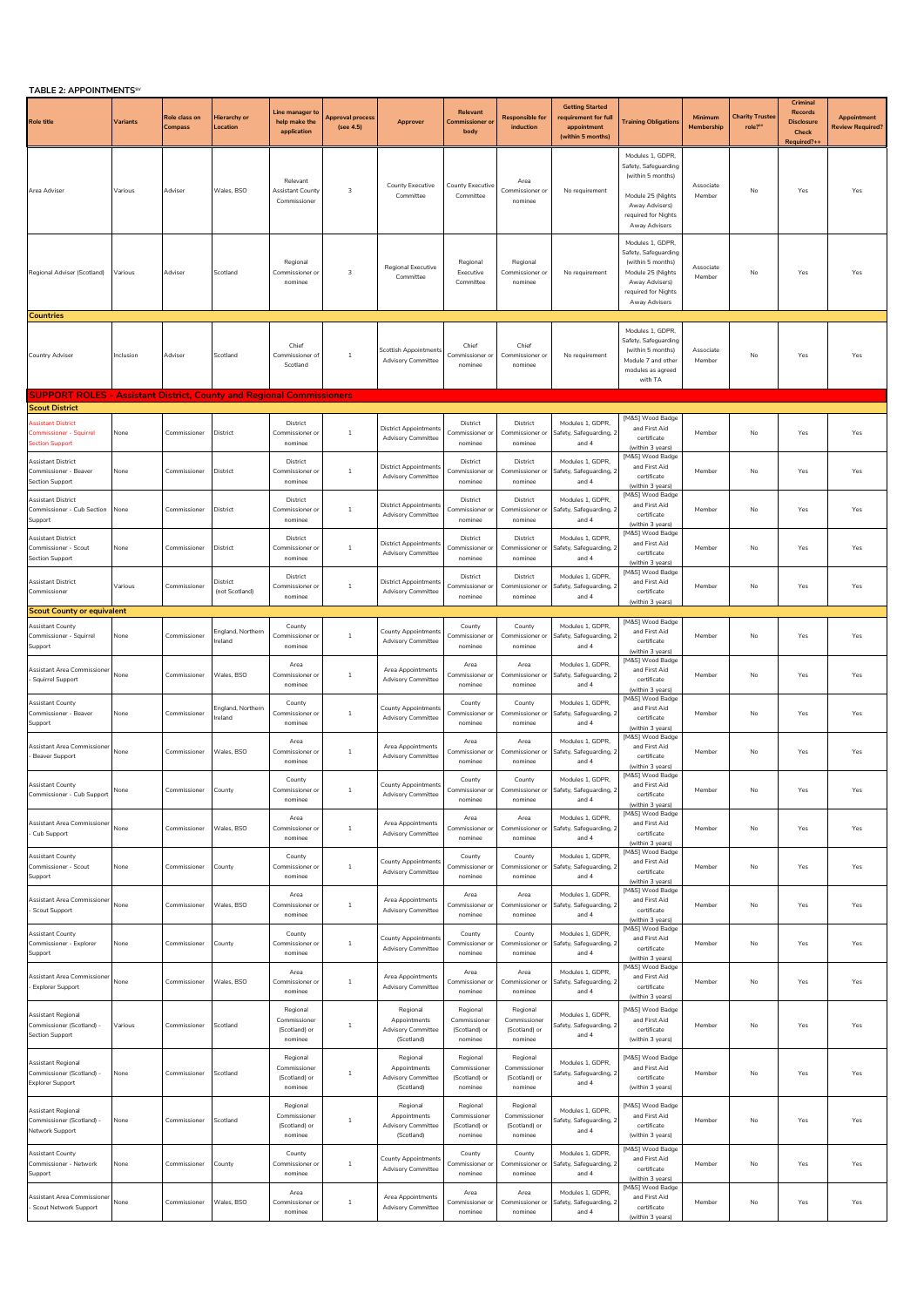## **TABLE 2: APPOINTMENTSSV**

| <b>I ADLE Z: APPUINTMENTS</b>                                  |          |                           |                                 |                                                 |                                         |                                                              |                                                                        |                                                    |                                                                                    |                                                                      |                       |                                              |                                                                        |                                               |
|----------------------------------------------------------------|----------|---------------------------|---------------------------------|-------------------------------------------------|-----------------------------------------|--------------------------------------------------------------|------------------------------------------------------------------------|----------------------------------------------------|------------------------------------------------------------------------------------|----------------------------------------------------------------------|-----------------------|----------------------------------------------|------------------------------------------------------------------------|-----------------------------------------------|
| <b>Role title</b>                                              | Variants | Role class on<br>compass. | <b>Hierarchy</b> or<br>.ocation | Line manager to<br>help make the<br>application | Approval process<br>(see 4.5)           | Approver                                                     | Relevant<br><b>nissioner</b><br>body                                   | <b>Responsible for</b><br>induction                | <b>Getting Started</b><br>requirement for full<br>appointment<br>(within 5 months) | <b>Training Obligation:</b>                                          | Minimum<br>Membership | <b>Charity Truste</b><br>role? <sup>5V</sup> | Criminal<br><b>Records</b><br><b>Disclosure</b><br>Check<br>Required?+ | Appointment<br>Review Required <mark>?</mark> |
| <b>Assistant County</b><br>Commissioner                        | Various  | Commissioner              | County                          | County<br>Commissioner or<br>nominee            | $\overline{1}$                          | County Appointments<br><b>Advisory Committee</b>             | County<br>Commissioner or<br>nominee                                   | County<br>Commissioner or<br>nominee               | Modules 1, GDPR,<br>Safety, Safeguarding, 2<br>and 4                               | [M&S] Wood Badge<br>and First Aid<br>certificate<br>(within 3 years) | Member                | No                                           | Yes                                                                    | Yes                                           |
| <b>Assistant County</b><br>Commissioner - International        | None     | Commissioner              | England, Northern<br>reland     | County<br>Commissioner o<br>nominee             | $\mathbf{1}$                            | <b>County Appointments</b><br><b>Advisory Committee</b>      | County<br>Commissioner or<br>nominee                                   | County<br>Commissioner or<br>nominee               | Modules 1, GDPR.<br>Safety, Safeguarding, 2<br>and 4                               | [M&S] Wood Badge<br>and First Aid<br>certificate<br>(within 3 years) | Member                | No                                           | Yes                                                                    | Yes                                           |
| Assistant Area Commissioner<br>International                   | None     | Commissioner              | Wales, BSO                      | Area<br>Commissioner of<br>nominee              | $\mathbf{1}$                            | Area Appointments<br><b>Advisory Committee</b>               | Area<br>Commissioner o<br>nominee                                      | Area<br>Commissioner o<br>nominee                  | Modules 1, GDPR.<br>afety, Safeguarding, 2<br>and 4                                | [M&S] Wood Badge<br>and First Aid<br>certificate<br>(within 3 years) | Member                | No                                           | Yes                                                                    | Yes                                           |
| Assistant Regional<br><b>Commissioner Growth</b><br>(Scotland) | Growth   | Commissioner              | Scotland                        | Regional<br>Commissioner of<br>nominee          | 1                                       | Regional<br>Appointments<br><b>Advisory Committee</b>        | Regional<br>Commissioner o<br>nominee                                  | Regional<br>Commissioner or<br>nominee             | Modules 1. GDPR.<br>Safety, Safeguarding, 2<br>and 4                               | [M&S] Wood Badge<br>and First Aid<br>certificate<br>(within 3 years) | Member                | No                                           | Yes                                                                    | Yes                                           |
| <b>England Region</b>                                          |          |                           |                                 |                                                 |                                         |                                                              |                                                                        |                                                    |                                                                                    |                                                                      |                       |                                              |                                                                        |                                               |
| Assistant Regional<br>Commissioner                             | Growth   | Commissioner              | England                         | Regional<br>Commissioner                        | Headquarters<br>Search Group<br>Process | UK Headquarters<br>Appointments<br><b>Advisory Committee</b> | Chief<br>Commissioner of<br>England<br>Deputy UK Chief<br>Commissioner | Deputy UK Chief<br>Commissioner or<br>nominee      | Modules 1, GDPR.<br>Safety, Safeguarding, 2<br>and 4                               | [M&S] Wood Badge<br>and First Aid<br>certificate<br>(within 3 years) | Member                | No                                           | Yes                                                                    | Yes                                           |
| <b>Countries</b>                                               |          |                           |                                 |                                                 |                                         |                                                              |                                                                        |                                                    |                                                                                    |                                                                      |                       |                                              |                                                                        |                                               |
| <b>Assistant Country</b><br>Commissioner - Beaver<br>Support   | None     | Commissioner              | Northern Ireland                | Country<br>Commissioner o<br>nominee            | $\mathbf{1}$                            | Country Appointment<br><b>Advisory Committee</b>             | Country<br>Commissioner or<br>nominee                                  | Country<br>Commissioner or<br>nominee              | Modules 1, GDPR.<br>Safety, Safeguarding, 2<br>and 4                               | [M&S] Wood Badge<br>and First Aid<br>certificate<br>(within 3 years) | Member                | No                                           | Yes                                                                    | Yes                                           |
| Assistant Country<br>Commissioner - Cub Support                | None     | Commissioner              | Northern Ireland                | Country<br>Commissioner o<br>nominee            | $1\,$                                   | Country Appointment<br><b>Advisory Committee</b>             | Country<br>Commissioner o<br>nominee                                   | Country<br>Commissioner or<br>nominee              | Modules 1, GDPR.<br>Safety, Safeguarding, 2<br>and 4                               | [M&S] Wood Badge<br>and First Aid<br>certificate<br>(within 3 years) | Member                | No                                           | Yes                                                                    | Yes                                           |
| Assistant Country<br>Commissioner - Scout<br>Support           | None     | Commissioner              | Northern Ireland                | Country<br>Commissioner or<br>nominee           | $\mathbf{1}$                            | Country Appointment<br><b>Advisory Committee</b>             | Country<br>Commissioner o<br>nominee                                   | Country<br>Commissioner or<br>nominee              | Modules 1, GDPR,<br>Safety, Safeguarding, 2<br>and 4                               | [M&S] Wood Badge<br>and First Aid<br>certificate<br>(within 3 years) | Member                | No                                           | Yes                                                                    | Yes                                           |
| Assistant Country<br>Commissioner - Explorer<br>Support        | None     | Commissioner              | Northern Ireland                | Country<br>Commissioner or<br>nominee           | $1\,$                                   | Country Appointments<br><b>Advisory Committee</b>            | Country<br>Commissioner or<br>nominee                                  | Country<br>Commissioner or<br>nominee              | Modules 1, GDPR,<br>Safety, Safeguarding, 2<br>and 4                               | [M&S] Wood Badge<br>and First Aid<br>certificate<br>(within 3 years) | Member                | No                                           | Yes                                                                    | Yes                                           |
| <b>Assistant Country</b><br>Commissioner - Network<br>Support  | None     | Commissioner              | Northern Ireland                | Country<br>Commissioner or<br>nominee           | $\mathbf{1}$                            | Country Appointment<br><b>Advisory Committee</b>             | Country<br>Commissioner or<br>nominee                                  | Country<br>Commissioner or<br>nominee              | Modules 1, GDPR,<br>Safety, Safeguarding, 2<br>and 4                               | [M&S] Wood Badge<br>and First Aid<br>certificate<br>(within 3 years) | Member                | No                                           | Yes                                                                    | Yes                                           |
| Assistant Country<br>Commissioner - Inclusion                  | None     | Commissioner              | Northern Ireland                | Country<br>Commissioner o<br>nominee            | $1\,$                                   | Country Appointment<br><b>Advisory Committee</b>             | Country<br>Commissioner o<br>nominee                                   | Country<br>Commissioner o<br>nominee               | Modules 1, GDPR,<br>Safety, Safeguarding, 2<br>and 4                               | [M&S] Wood Badge<br>and First Aid<br>certificate<br>(within 3 years) | Member                | No                                           | Yes                                                                    | Yes                                           |
| Assistant Countrv<br>Commissioner - International              | None     | Commissioner              | Northern Ireland                | Country<br>Commissioner o<br>nominee            | -1                                      | Country Appointment<br><b>Advisory Committee</b>             | Country<br>Commissioner o<br>nominee                                   | Country<br>Commissioner or<br>nominee              | Modules 1, GDPR,<br>Safety, Safeguarding, 2<br>and 4                               | [M&S] Wood Badge<br>and First Aid<br>certificate<br>(within 3 years) | Member                | No                                           | Yes                                                                    | Yes                                           |
| <b>Scotland Commissioner</b><br>(Section)                      | Various  | Commissioner              | Scotland                        | Chief<br>Commissioner o<br>Scotland             | $1\,$                                   | <b>Scottish Appointments</b><br><b>Advisory Committee</b>    | Chief<br>Commissioner of<br>Scotland or<br>nominee                     | Chief<br>Commissioner of<br>Scotland or<br>nominee | Modules 1, GDPR,<br>Safety, Safeguarding, 2<br>and 4                               | [M&S] Wood Badge<br>and First Aid<br>certificate<br>(within 3 years) | Member                | No                                           | Yes                                                                    | Yes                                           |
| <b>Scotland Commissioner</b>                                   | Various  | Commissioner              | Scotland                        | Chief<br>Commissioner of<br>Scotland            | $\mathbf{1}$                            | Scottish Appointments<br><b>Advisory Committee</b>           | Chief<br>Commissioner of<br>Scotland or<br>nominee                     | Chief<br>Commissioner of<br>Scotland or<br>nominee | Modules 1, GDPR,<br>Safety, Safeguarding, 2<br>and 4                               | [M&S] Wood Badge<br>and First Aid<br>certificate<br>(within 3 years) | Member                | No                                           | Yes                                                                    | Yes                                           |
| <b>SUPPORT ROLES - Camp site and Centre volunteers</b>         |          |                           |                                 |                                                 |                                         |                                                              |                                                                        |                                                    |                                                                                    |                                                                      |                       |                                              |                                                                        |                                               |
| <b>Scout District</b>                                          |          |                           |                                 |                                                 |                                         |                                                              |                                                                        |                                                    |                                                                                    |                                                                      |                       |                                              |                                                                        |                                               |
| District Camp Warden                                           | None     | Supporter                 | District                        | <b>District Chair</b>                           | 3                                       | <b>District Executive</b><br>Committee                       | <b>District Executive</b><br>Committee                                 | District Chair                                     | No requirement                                                                     | Modules 1. GDPR.<br>Safety, Safeguarding<br>(Within 5 months)        | Associate<br>Member   | No                                           | Yes                                                                    | No                                            |
| Assistant District Camp<br>Warden                              | None     | Supporter                 | District                        | <b>District Chair</b>                           | 3                                       | <b>District Executive</b><br>Committee                       | <b>District Executive</b><br>Committee                                 | District Chair                                     | No requirement                                                                     | Modules 1, GDPR,<br>Safety, Safeguarding<br>(Within 5 months)        | Associate<br>Member   | No                                           | Yes                                                                    | No                                            |
| District Centre Manager                                        | None     | Supporter                 | District                        | <b>District Chair</b>                           | 3                                       | <b>District Executive</b><br>Committee                       | <b>District Executive</b><br>Committee                                 | District Chair                                     | No requirement                                                                     | Modules 1, GDPR,<br>Safety, Safeguarding<br>(Within 5 months)        | Associate<br>Member   | No                                           | Yes                                                                    | No                                            |
| <b>Scout County or equivalent</b>                              |          |                           |                                 |                                                 |                                         |                                                              |                                                                        |                                                    |                                                                                    |                                                                      |                       |                                              |                                                                        |                                               |
| County Camp Warden                                             | None     | Supporter                 | England, Northern<br>Ireland    | County Chair                                    | 3                                       | <b>County Executive</b><br>Committee                         | County Executive<br>Committee                                          | County Chair                                       | No requirement                                                                     | Modules 1, GDPR,<br>Safety, Safeguarding<br>(Within 5 months)        | Associate<br>Member   | No                                           | Yes                                                                    | No                                            |
| <b>Assistant County Camp</b><br>Warden                         | None     | Supporter                 | England, Northern<br>Ireland    | County Chair                                    | $\ensuremath{\mathsf{3}}$               | County Executive<br>Committee                                | <b>County Executive</b><br>Committee                                   | County Chair                                       | No requirement                                                                     | Modules 1, GDPR,<br>Safety, Safeguarding<br>(Within 5 months)        | Associate<br>Member   | No                                           | Yes                                                                    | No                                            |
| County Centre Manager                                          | None     | Supporter                 | England, Northern<br>reland     | County Chair                                    | 3                                       | County Executive<br>Committee                                | County Executive<br>Committee                                          | County Chair                                       | No requirement                                                                     | Modules 1. GDPR.<br>Safety, Safeguarding<br>(Within 5 months)        | Associate<br>Member   | No                                           | Yes                                                                    | No                                            |
| Area Camp Warden                                               | None     | Supporter                 | Wales, BSO                      | Area Chair                                      | 3                                       | Area Executive<br>Committee                                  | Area Executive<br>Committee                                            | Area Chair                                         | No requirement                                                                     | Modules 1, GDPR,<br>Safety, Safeguarding<br>(Within 5 months)        | Associate<br>Member   | No                                           | Yes                                                                    | No                                            |
| Assistant Area Camp Warden None                                |          | Supporter                 | Wales, BSO                      | Area Chair                                      | 3                                       | Area Executive<br>Committee                                  | Area Executive<br>Committee                                            | Area Chair                                         | No requirement                                                                     | Modules 1, GDPR,<br>Safety, Safeguarding<br>(Within 5 months)        | Associate<br>Member   | No                                           | Yes                                                                    | No                                            |
| Area Centre Manager                                            | None     | Supporter                 | Wales, BSO                      | Area Chair                                      | $\ensuremath{\mathsf{3}}$               | Area Executive<br>Committee                                  | Area Executive<br>Committee                                            | Area Chair                                         | No requirement                                                                     | Modules 1, GDPR,<br>Safety, Safeguarding<br>(Within 5 months)        | Associate<br>Member   | No                                           | Yes                                                                    | No                                            |
| Regional (Scotland) Camp<br>Warden                             | None     | Supporter                 | Scotland                        | Regional<br>(Scotland) Chair                    | 3                                       | Regional (Scotland)<br><b>Executive Committee</b>            | Regional<br>(Scotland)<br>Executive<br>Committee                       | Regional<br>(Scotland) Chair                       | No requirement                                                                     | Modules 1, GDPR,<br>Safety, Safeguarding<br>(Within 5 months)        | Associate<br>Member   | No                                           | Yes                                                                    | No                                            |
| Assistant Regional (Scotland)<br>Camp Warden                   | None     | Supporter                 | Scotland                        | Regional<br>(Scotland) Chair                    | 3                                       | Regional (Scotland)<br><b>Executive Committee</b>            | Regional<br>(Scotland)<br>Executive<br>Committee                       | Regional<br>(Scotland) Chair                       | No requirement                                                                     | Modules 1, GDPR,<br>Safety, Safeguarding<br>(Within 5 months)        | Associate<br>Member   | No                                           | Yes                                                                    | No                                            |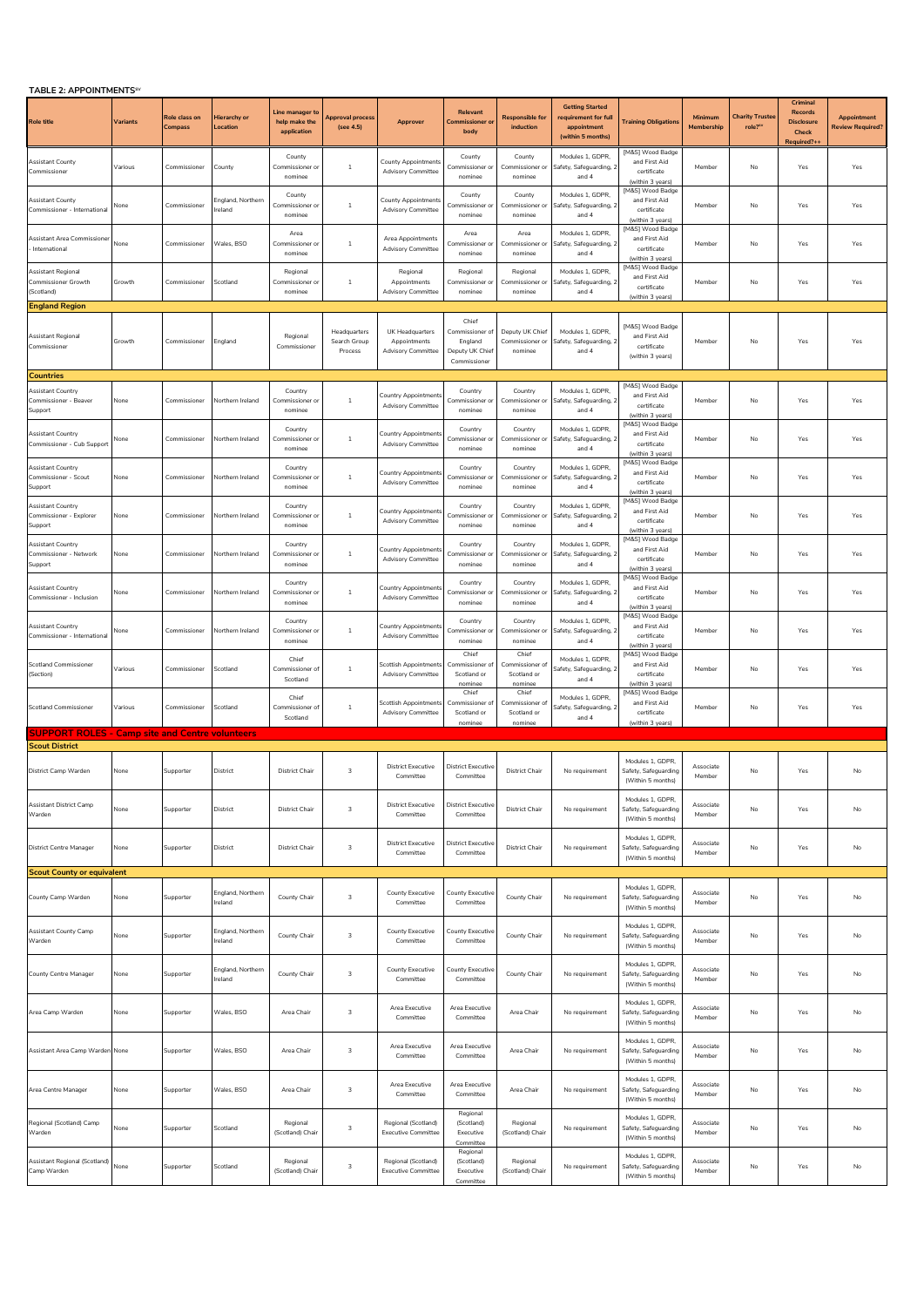| TABLE 2: APPOINTMENTS <sup>5V</sup>                             |                 |                                 |                                                 |                                                     |                               |                                                                  |                                                      |                                                      |                                                                                                                       |                                                                                                                                                                                    |                       |                                 |                                                                 |                                               |
|-----------------------------------------------------------------|-----------------|---------------------------------|-------------------------------------------------|-----------------------------------------------------|-------------------------------|------------------------------------------------------------------|------------------------------------------------------|------------------------------------------------------|-----------------------------------------------------------------------------------------------------------------------|------------------------------------------------------------------------------------------------------------------------------------------------------------------------------------|-----------------------|---------------------------------|-----------------------------------------------------------------|-----------------------------------------------|
| <b>Role title</b>                                               | <b>Variants</b> | Role class on<br><b>Compass</b> | Hierarchy or<br>Location                        | Line manager to<br>help make the<br>application     | Approval process<br>(see 4.5) | Approver                                                         | Relevant<br><b>Commissioner o</b><br>body            | <b>Responsible for</b><br>induction                  | <b>Getting Started</b><br>requirement for full<br>appointment<br>(within 5 months)                                    | <b>Training Obligations</b>                                                                                                                                                        | Minimum<br>Membership | <b>Charity Truste</b><br>role?" | Criminal<br>Records<br><b>Disclosure</b><br>Check<br>Required?+ | <b>Appointment</b><br><b>Review Required?</b> |
| Regional (Scotland) Centre<br>Manager                           | None            | Supporter                       | Scotland                                        | Regional<br>(Scotland) Chair                        | $\overline{\mathbf{3}}$       | Regional (Scotland)<br><b>Executive Committee</b>                | Regional<br>(Scotland)<br>Executive<br>Committee     | Regional<br>(Scotland) Chair                         | No requirement                                                                                                        | Modules 1, GDPR,<br>Safety, Safeguarding<br>(Within 5 months)                                                                                                                      | Associate<br>Member   | No                              | Yes                                                             | No                                            |
| <b>Countries</b>                                                |                 |                                 |                                                 |                                                     |                               |                                                                  |                                                      |                                                      |                                                                                                                       |                                                                                                                                                                                    |                       |                                 |                                                                 |                                               |
| NI Commissioner -<br>Crawfordsburn                              | None            | Supporter                       | Northern Ireland                                | Country<br>Commissioner                             | $\overline{\mathbf{3}}$       | Country Executive<br>Committee                                   | Country Executiv<br>Committee                        | <b>Senior Staff</b><br>Member                        | No requirement                                                                                                        | Modules 1, GDPR,<br>Safety, Safeguarding<br>(Within 5 months)                                                                                                                      | Associate<br>Member   | No                              | Yes                                                             | No                                            |
| Country Camp Warden                                             | None            | Supporter                       | Northern Ireland                                | Country Chair or<br>nominee                         | 3                             | Country Executive<br>Committee                                   | Country Executive<br>Committee                       | Senior Staff<br>Member                               | No requirement                                                                                                        | Modules 1, GDPR,<br>Safety, Safeguarding<br>(Within 5 months)                                                                                                                      | Associate<br>Member   | No                              | Yes                                                             | No                                            |
| Country Centre Manager                                          | None            | Supporter                       | England, Northern<br>Ireland                    | Country Chair or<br>nominee                         | $\overline{\mathbf{3}}$       | Country Executive<br>Committee                                   | Country Executiv<br>Committee                        | Country Chair                                        | No requirement                                                                                                        | Modules 1. GDPR.<br>Safety, Safeguarding<br>(Within 5 months)                                                                                                                      | Associate<br>Member   | No                              | Yes                                                             | No                                            |
| <b>SUPPORT ROLES - Chaplains</b>                                |                 |                                 |                                                 |                                                     |                               |                                                                  |                                                      |                                                      |                                                                                                                       |                                                                                                                                                                                    |                       |                                 |                                                                 |                                               |
| <b>Scout Group</b>                                              |                 |                                 |                                                 |                                                     |                               |                                                                  |                                                      |                                                      |                                                                                                                       |                                                                                                                                                                                    |                       |                                 |                                                                 |                                               |
| Group Chaplain                                                  | None            | Supporter                       | Group                                           | Group Scout<br>Leader                               | $\overline{\mathbf{3}}$       | Group Executive<br>Committee                                     | Group Executive<br>Committee                         | Group Scout<br>Leader                                | No requirement                                                                                                        | Modules 1, GDPR,<br>Safety, Safeguarding<br>(Within 5 months)                                                                                                                      | Associate<br>Member   | No                              | Yes                                                             | No                                            |
| <b>Scout District</b>                                           |                 |                                 |                                                 |                                                     |                               |                                                                  |                                                      |                                                      |                                                                                                                       |                                                                                                                                                                                    |                       |                                 |                                                                 |                                               |
| District Chaplain                                               | None            | Supporter                       | District                                        | District<br>Commissioner                            | $\overline{\mathbf{3}}$       | <b>District Executive</b><br>Committee                           | <b>District Executiv</b><br>Committee                | <b>District Chair</b>                                | No requirement                                                                                                        | Modules 1, GDPR,<br>Safety, Safeguarding<br>(Within 5 months)                                                                                                                      | Associate<br>Member   | No                              | Yes                                                             | No                                            |
| <b>Scout County or equivalent</b>                               |                 |                                 |                                                 |                                                     |                               |                                                                  |                                                      |                                                      |                                                                                                                       |                                                                                                                                                                                    |                       |                                 |                                                                 |                                               |
| County Chaplain                                                 | None            | Supporter                       | England, Northern<br>reland                     | County<br>Commissioner                              | $\overline{\mathbf{3}}$       | County Executive<br>Committee                                    | County Executiv<br>Committee                         | County Chair                                         | No requirement                                                                                                        | Modules 1. GDPR<br>Safety, Safeguarding<br>(Within 5 months)                                                                                                                       | Associate<br>Member   | No                              | Yes                                                             | No                                            |
| Area Chaplain                                                   | None            | Supporter                       | Wales, BSO                                      | Area<br>Commissioner                                | 3                             | Area Executive<br>Committee                                      | Area Executive<br>Committee                          | Area Chair                                           | No requirement                                                                                                        | Modules 1, GDPR,<br>Safety, Safeguarding<br>(Within 5 months)                                                                                                                      | Associate<br>Member   | No                              | Yes                                                             | No                                            |
| Regional (Scotland) Chaplain                                    | None            | Supporter                       | Scotland                                        | Regional<br>(Scotland)<br>Commissioner              | $\overline{\mathbf{3}}$       | Regional (Scotland)<br><b>Executive Committee</b>                | Regional<br>(Scotland)<br>Executive<br>Committee     | Regional<br>(Scotland) Chair                         | No requirement                                                                                                        | Modules 1. GDPR.<br>Safety, Safeguarding<br>(Within 5 months)                                                                                                                      | Associate<br>Member   | No                              | Yes                                                             | No                                            |
| <b>Countries</b>                                                |                 |                                 |                                                 |                                                     |                               |                                                                  |                                                      |                                                      |                                                                                                                       |                                                                                                                                                                                    |                       |                                 |                                                                 |                                               |
| Country Chaplain                                                | None            | Supporter                       | Northern Ireland                                | Country<br>Commissioner                             | $\overline{\mathbf{3}}$       | <b>Country Executive</b><br>Committee                            | Country Executiv<br>Committee                        | Country Chair                                        | No requirement                                                                                                        | Modules 1, GDPR,<br>Safety, Safeguarding<br>(Within 5 months)                                                                                                                      | Associate<br>Member   | No                              | Yes                                                             | No                                            |
| Country Chaplain                                                | None            | Supporter                       | Scotland                                        | Chief<br>Commissioner of<br>Scotland                | $\overline{\mathbf{3}}$       | Scottish Trustee Board                                           | Scottish Trustee<br>Board                            | Chief<br>Commissioner or<br>nominee                  | No requirement                                                                                                        | Modules 1, GDPR,<br>Safety, Safeguarding<br>(Within 5 months)                                                                                                                      | Associate<br>Member   | No                              | $\operatorname{\mathsf{Yes}}$                                   | No                                            |
| <b>SUPPORT ROLES - Communication</b>                            |                 |                                 |                                                 |                                                     |                               |                                                                  |                                                      |                                                      |                                                                                                                       |                                                                                                                                                                                    |                       |                                 |                                                                 |                                               |
| <b>Scout Group</b>                                              |                 |                                 |                                                 |                                                     |                               |                                                                  |                                                      |                                                      |                                                                                                                       |                                                                                                                                                                                    |                       |                                 |                                                                 |                                               |
| Group Communications<br>Manager                                 | None            | Supporter                       | Group (note: not a<br>role in Scotland)         | Group Chair                                         | $\mathsf 3$                   | Group Executive<br>Committee                                     | Group Executive<br>Committee                         | Group Chair                                          | No requirement                                                                                                        | Modules 1. GDPR<br>Safety, Safeguarding<br>(Within 5 months)                                                                                                                       | Associate<br>Member   | No                              | Yes                                                             | No                                            |
| <b>Scout District</b>                                           |                 |                                 |                                                 |                                                     |                               |                                                                  |                                                      |                                                      |                                                                                                                       |                                                                                                                                                                                    |                       |                                 |                                                                 |                                               |
| <b>District Communications</b><br>Manager                       | None            | Supporter                       | District (note: not a<br>ole in Scotland)       | District Chair                                      | $\overline{\mathbf{3}}$       | <b>District Executive</b><br>Committee                           | <b>District Executive</b><br>Committee               | <b>District Chair</b>                                | No requirement                                                                                                        | Modules 1, GDPR,<br>Safety, Safeguarding<br>(Within 5 months)                                                                                                                      | Associate<br>Member   | No                              | No                                                              | No                                            |
| <b>Scout County or equivalent</b>                               |                 |                                 |                                                 |                                                     |                               |                                                                  |                                                      |                                                      |                                                                                                                       |                                                                                                                                                                                    |                       |                                 |                                                                 |                                               |
| <b>County Communications</b><br>Manager                         | None            | Supporter                       | gland, Northern<br>Ireland                      | County<br>Commissioner or<br>nominee                | -1                            | County Appr<br><b>Advisory Committee</b>                         | County<br>Commissioner or<br>nominee                 | County<br>Commissioner or<br>nominee                 | No requirement                                                                                                        | Modules 1, GDPR,<br>Safety, Safeguarding<br>(Within 5 months)                                                                                                                      | Member                | No                              | No                                                              | Yes                                           |
| Area Communications<br>Manager                                  | None            | Supporter                       | Wales, BSO                                      | Area<br>Commissioner of<br>nominee                  | $1\,$                         | Area Appointments<br><b>Advisory Committee</b>                   | Area<br>Commissioner o<br>nominee                    | Area<br>Commissioner or<br>nominee                   | No requirement                                                                                                        | Modules 1, GDPR,<br>Safety, Safeguarding<br>(Within 5 months)                                                                                                                      | Member                | No                              | No                                                              | Yes                                           |
| Assistant Regional<br>Commissioner<br>Communications (Scotland) | None            | Supporter                       | Scotland                                        | Regional<br>(Scotland)<br>Commissioner o<br>nominee | $\mathbf{1}$                  | Regional (Scotland)<br>Appointments<br><b>Advisory Committee</b> | Regional<br>(Scotland)<br>Commissioner or<br>nominee | Regional<br>(Scotland)<br>Commissioner or<br>nominee | Modules 1, GDPR,<br>Safety, Safeguarding, 2<br>and 4                                                                  | [M&S] Wood Badge<br>and First Aid<br>certificate<br>(within 3 years)                                                                                                               | Member                | No                              | Yes                                                             | Yes                                           |
| <b>SUPPORT ROLES - Contingent roles for major events</b>        |                 |                                 |                                                 |                                                     |                               |                                                                  |                                                      |                                                      |                                                                                                                       |                                                                                                                                                                                    |                       |                                 |                                                                 |                                               |
| UK Headquarters - Roles for major events                        |                 |                                 |                                                 |                                                     |                               |                                                                  |                                                      |                                                      |                                                                                                                       |                                                                                                                                                                                    |                       |                                 |                                                                 |                                               |
| Contingent Leader                                               | Name of event   | Leader                          | World Jamborees,<br>Moots and similar<br>events | JK Commissione<br>for Programme                     | $\overline{4}$                | UK Headquarters<br>Appointments<br><b>Advisory Committee</b>     | UK Commissioner<br>for Programme                     | UK Commissioner<br>for Programme                     | Modules 1, GDPR.<br>Safety, Safeguarding<br>and 4 if not completed<br>within 3 years prior to<br>the role start date. | It is strongly<br>recommended that<br>role holders have the<br>relevant Wood Badge<br>and First Aid<br>Certificate prior to<br>appointment, or are<br>close to completing<br>both. | Member                | No                              | Yes                                                             | Yes                                           |
| Deputy Contingent Leader                                        | Name of event   | Leader                          | World Jamborees,<br>Moots and similar<br>events | UK Commissioner<br>for Programme or<br>nominee      | $\overline{4}$                | UK Headquarters<br>Appointments<br><b>Advisory Committee</b>     | UK Commissioner<br>for Programme or<br>nominee       | UK Commissioner<br>for Programme or<br>nominee       | Modules 1, GDPR,<br>Safety, Safeguarding<br>and 4 if not completed<br>within 3 years prior to<br>the role start date. | It is strongly<br>recommended that<br>role holders have the<br>relevant Wood Badge<br>and First Aid<br>Certificate prior to<br>appointment, or are<br>close to completing<br>both. | Member                | No                              | Yes                                                             | Yes                                           |
| Contingent Management<br>Team Member                            | Name of event   | Leader                          | World Jamborees,<br>Moots and similar<br>events | Contingent<br>Leader                                | $\overline{a}$                | UK Headquarters<br>Appointments<br><b>Advisory Committee</b>     | Contingent<br>Leader                                 | Contingent<br>Manager                                | Modules 1, GDPR,<br>Safety, Safeguarding<br>and 4 if not completed<br>within 3 years prior to<br>the role start date. | It is strongly<br>recommended that<br>role holders have the<br>elevant Wood Badge<br>and First Aid<br>Certificate prior to<br>appointment, or are<br>close to completing<br>both.  | Member                | No                              | Yes                                                             | Yes                                           |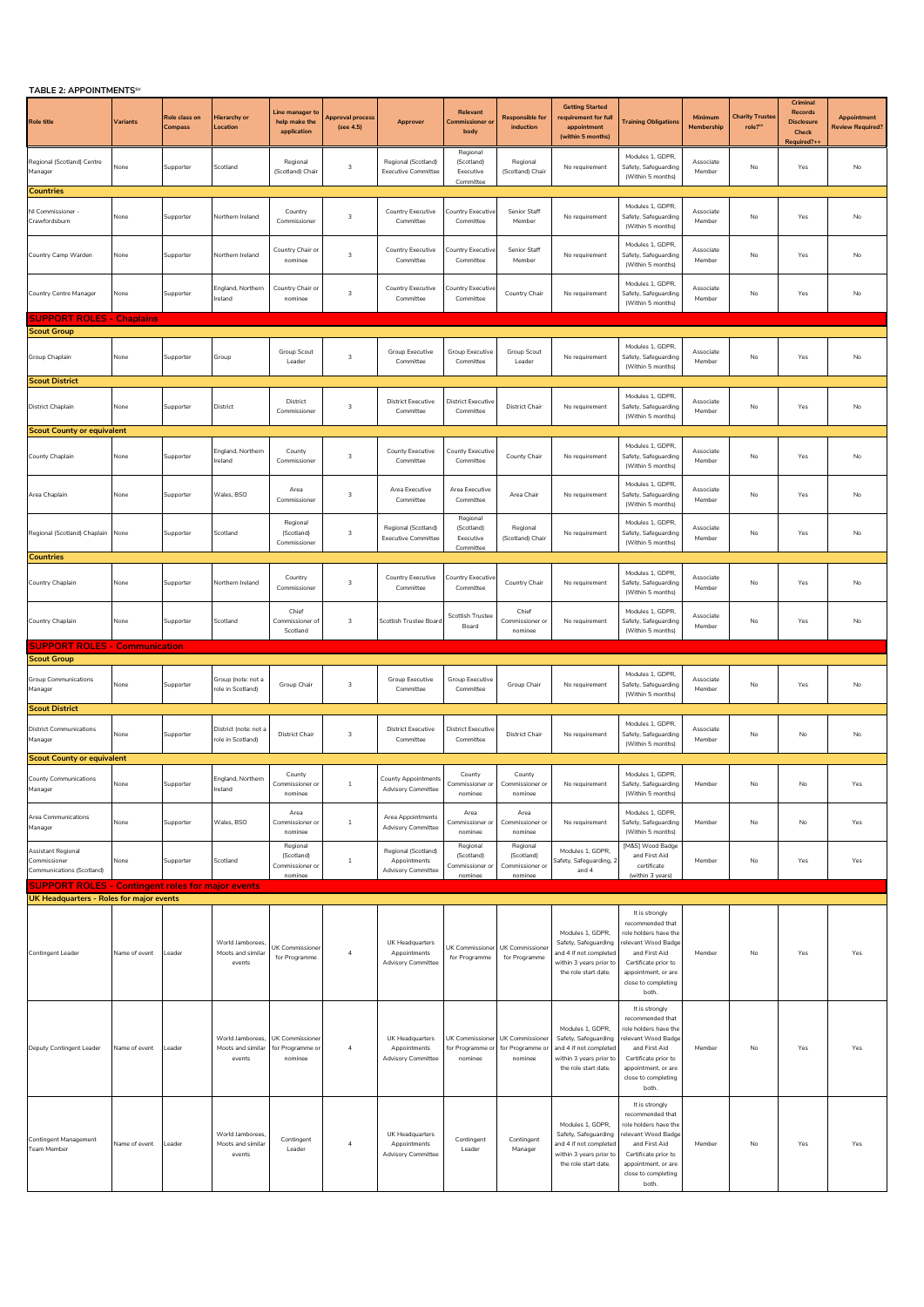| <b>TABLE 2: APPOINTMENTS<sup>5</sup></b>                                    |               |                                 |                                                  |                                                   |                               |                                                           |                                            |                                                   |                                                                                                                       |                                                                          |                       |                                 |                                                                  |                                        |
|-----------------------------------------------------------------------------|---------------|---------------------------------|--------------------------------------------------|---------------------------------------------------|-------------------------------|-----------------------------------------------------------|--------------------------------------------|---------------------------------------------------|-----------------------------------------------------------------------------------------------------------------------|--------------------------------------------------------------------------|-----------------------|---------------------------------|------------------------------------------------------------------|----------------------------------------|
| <b>Role title</b>                                                           | Variants      | Role class on<br><b>Compass</b> | Hierarchy or<br>Location                         | Line manager to<br>help make the<br>application   | Approval process<br>(see 4.5) | Approver                                                  | Relevant<br><b>Commissioner or</b><br>body | <b>Responsible for</b><br>induction               | <b>Getting Started</b><br>requirement for full<br>appointment<br>(within 5 months)                                    | <b>Training Obligations</b>                                              | Minimum<br>Membership | <b>Charity Truste</b><br>role?" | Criminal<br>Records<br><b>Disclosure</b><br>Check<br>Required?++ | Appointment<br><b>Review Required?</b> |
| <b>Contingent Support Team</b><br>Member                                    | Name of event | Leader                          | World Jamborees<br>Moots and similar<br>events   | Contingent<br>Leader                              | $\overline{4}$                | Contingent Leader                                         | Contingent<br>Leader                       | Contingent<br>Manager                             | Modules 1, GDPR,<br>Safety, Safeguarding<br>and 4 if not completed<br>within 3 years prior to<br>the role start date. | No requirement                                                           | Member                | No                              | Yes                                                              | Yes                                    |
| <b>SUPPORT ROLES - Leader roles on District, County &amp; Country Teams</b> |               |                                 |                                                  |                                                   |                               |                                                           |                                            |                                                   |                                                                                                                       |                                                                          |                       |                                 |                                                                  |                                        |
| <b>Scout District</b>                                                       |               |                                 |                                                  | District                                          |                               |                                                           | District                                   | District                                          | Modules 1, GDPR.                                                                                                      | [Section] Wood                                                           |                       |                                 |                                                                  |                                        |
| District Leader - Squirrel<br>Support                                       | None          | eader                           | District                                         | Commissioner o<br>nominee                         | $\,1\,$                       | <b>District Appointments</b><br><b>Advisory Committee</b> | Commissioner<br>nominee                    | Commissioner o<br>nominee                         | Safety, Safeguarding, 2<br>and 4                                                                                      | Badge and First Aid<br>certificate<br>(within 3 years)                   | Member                | No                              | Yes                                                              | Yes                                    |
| District Leader - Beaver<br>Support                                         | None          | Leader                          | District                                         | District<br>Commissioner o<br>nominee             | $\mathbf{1}$                  | <b>District Appointments</b><br><b>Advisory Committee</b> | District<br>Commissioner o<br>nominee      | District<br>Commissioner or<br>nominee            | Modules 1, GDPR,<br>Safety, Safeguarding, 2<br>and 4                                                                  | [Section] Wood<br>Badge and First Aid<br>certificate<br>(within 3 years) | Member                | No                              | Yes                                                              | Yes                                    |
| District Leader - Cub Support None                                          |               | Leader                          | District                                         | District<br>Commissioner of<br>nominee            | $\,1\,$                       | <b>District Appointments</b><br><b>Advisory Committee</b> | District<br>Commissioner or<br>nominee     | District<br>Commissioner or<br>nominee            | Modules 1, GDPR,<br>Safety, Safeguarding, 2<br>and 4                                                                  | [Section] Wood<br>Badge and First Aid<br>certificate<br>(within 3 years) | Member                | No                              | Yes                                                              | Yes                                    |
| District Leader - Scout<br>Support                                          | None          | Leader                          | District                                         | District<br>Commissioner o<br>nominee             | 1                             | <b>District Appointments</b><br><b>Advisory Committee</b> | District<br>Commissioner or<br>nominee     | District<br>Commissioner or<br>nominee            | Modules 1, GDPR,<br>Safety, Safeguarding, 2<br>and 4                                                                  | [Section] Wood<br>Badge and First Aid<br>certificate<br>(within 3 years) | Member                | No                              | Yes                                                              | Yes                                    |
| District Leader - Explorer<br>Support                                       | None          | Leader                          | District (note: not a<br>ole in Scotland)        | <b>District Explorer</b><br>Scout<br>Commissioner | $\,1\,$                       | <b>District Appointments</b><br><b>Advisory Committee</b> | District<br>Commissioner o<br>nominee      | <b>District Explorer</b><br>Scout<br>Commissioner | Modules 1, GDPR,<br>Safety, Safeguarding, 2<br>and 4                                                                  | [Section] Wood<br>Badge and First Aid<br>certificate<br>(within 3 years) | Member                | No                              | Yes                                                              | Yes                                    |
| <b>District Leader</b>                                                      | Various       | Leader                          | District                                         | District<br>Commissioner o<br>nominee             | 1                             | <b>District Appointment</b><br><b>Advisory Committee</b>  | District<br>Commissioner o<br>nominee      | District<br>Commissioner or<br>nominee            | Modules 1, GDPR,<br>Safety, Safeguarding, 2<br>and 4                                                                  | [Section] Wood<br>Badge and First Aid<br>certificate<br>(within 3 years) | Member                | No                              | Yes                                                              | Yes                                    |
| <b>Scout County or equivalent</b>                                           |               |                                 |                                                  |                                                   |                               |                                                           |                                            |                                                   |                                                                                                                       |                                                                          |                       |                                 |                                                                  |                                        |
| County Leader - Squirrel<br>Support                                         | None          | Leader                          | England, Northern<br>reland                      | County<br>Commissioner o<br>nominee               | 1                             | <b>County Appointments</b><br><b>Advisory Committee</b>   | County<br>Commissioner<br>nominee          | County<br>Commissioner of<br>nominee              | Modules 1, GDPR,<br>Safety, Safeguarding, 2<br>and 3                                                                  | [Section] Wood<br>Badge and First Aid<br>certificate<br>(within 3 years) | Member                | No                              | Yes                                                              | Yes                                    |
| Area Leader - Squirrel<br>Support                                           | None          | Leader                          | Wales, BSO                                       | Area<br>Commissioner o<br>nominee                 | $\,$ 1                        | Area Appointments<br><b>Advisory Committee</b>            | Area<br>Commissioner o<br>nominee          | Area<br>Commissioner or<br>nominee                | Modules 1, GDPR,<br>Safety, Safeguarding, 2<br>and 3                                                                  | [Section] Wood<br>Badge and First Aid<br>certificate<br>(within 3 years) | Member                | No                              | Yes                                                              | Yes                                    |
| County Leader - Beaver<br>Support                                           | None          | Leader                          | England, Northern<br>Ireland                     | County<br>Commissioner o<br>nominee               | 1                             | <b>County Appointments</b><br><b>Advisory Committee</b>   | County<br>Commissioner o<br>nominee        | County<br>Commissioner or<br>nominee              | Modules 1, GDPR.<br>Safety, Safeguarding, 2<br>and 3                                                                  | [Section] Wood<br>Badge and First Aid<br>certificate<br>(within 3 years) | Member                | No                              | Yes                                                              | Yes                                    |
| Area Leader - Beaver Support None                                           |               | Leader                          | Wales, BSO                                       | Area<br>Commissioner or<br>nominee                | $\overline{1}$                | Area Appointments<br><b>Advisory Committee</b>            | Area<br>Commissioner or<br>nominee         | Area<br>Commissioner or<br>nominee                | Modules 1, GDPR,<br>Safety, Safeguarding, 2<br>and 3                                                                  | [Section] Wood<br>Badge and First Aid<br>certificate<br>(within 3 years) | Member                | No                              | Yes                                                              | Yes                                    |
| County Leader - Cub Support None                                            |               | Leader                          | England, Northern<br>reland                      | County<br>Commissioner o<br>nominee               | $\,$ 1                        | <b>County Appointments</b><br><b>Advisory Committee</b>   | County<br>Commissioner o<br>nominee        | County<br>Commissioner or<br>nominee              | Modules 1. GDPR.<br>Safety, Safeguarding, 2<br>and 3                                                                  | [Section] Wood<br>Badge and First Aid<br>certificate<br>(within 3 years) | Member                | No                              | Yes                                                              | Yes                                    |
| Area Leader - Cub Support                                                   | None          | Leader                          | Wales, BSO                                       | Area<br>Commissioner o<br>nominee                 | $\overline{1}$                | Area Appointments<br><b>Advisory Committee</b>            | Area<br>Commissioner or<br>nominee         | Area<br>Commissioner or<br>nominee                | Modules 1, GDPR,<br>Safety, Safeguarding, 2<br>and 3                                                                  | [Section] Wood<br>Badge and First Aid<br>certificate<br>(within 3 years) | Member                | No                              | Yes                                                              | Yes                                    |
| County Leader - Scout<br>Support                                            | None          | Leader                          | England, Northern<br>Ireland                     | County<br>Commissioner or<br>nominee              | $\,$ 1                        | <b>County Appointments</b><br><b>Advisory Committee</b>   | County<br>Commissioner or<br>nominee       | County<br>Commissioner or<br>nominee              | Modules 1. GDPR.<br>Safety, Safeguarding, 2<br>and 3                                                                  | [Section] Wood<br>Badge and First Aid<br>certificate<br>(within 3 years) | Member                | No                              | Yes                                                              | Yes                                    |
| Area Leader - Cub Support                                                   | None          | Leader                          | Wales, BSO                                       | Area<br>Commissioner or<br>nominee                | $\overline{1}$                | Area Appointments<br><b>Advisory Committee</b>            | Area<br>Commissioner or<br>nominee         | Area<br>Commissioner or<br>nominee                | Modules 1, GDPR,<br>Safety, Safeguarding, 2<br>and 3                                                                  | [Section] Wood<br>Badge and First Aid<br>certificate<br>(within 3 years) | Member                | No                              | Yes                                                              | Yes                                    |
| County Leader - Explorer<br>Support                                         | None          | Leader                          | England, Northern<br>Ireland                     | County<br>Commissioner o<br>nominee               | 1                             | County Appointments<br><b>Advisory Committee</b>          | County<br>Commissioner or<br>nominee       | County<br>Commissioner or<br>nominee              | Modules 1, GDPR.<br>Safety, Safeguarding, 2<br>and 3                                                                  | [Section] Wood<br>Badge and First Aid<br>certificate<br>(within 3 years) | Member                | No                              | Yes                                                              | Yes                                    |
| Area Leader - Explorer<br>Support                                           | None          | Leader                          | Wales, BSO                                       | Area<br>Commissioner o<br>nominee                 | $\,1\,$                       | Area Appointments<br><b>Advisory Committee</b>            | Area<br>Commissioner o<br>nominee          | Area<br>Commissioner of<br>nominee                | Modules 1, GDPR,<br>Safety, Safeguarding, 2<br>and 3                                                                  | [Section] Wood<br>Badge and First Aid<br>certificate<br>(within 3 years) | Member                | No                              | Yes                                                              | Yes                                    |
| County Leader - Network<br>Support                                          | None          | Leader                          | England, Northern<br>Ireland                     | County<br>Commissioner o<br>nominee               | 1                             | County Appointments<br><b>Advisory Committee</b>          | County<br>Commissioner o<br>nominee        | County<br>Commissioner of<br>nominee              | Modules 1. GDPR.<br>Safety, Safeguarding, 2<br>and 3                                                                  | [Section] Wood<br>Badge and First Aid<br>certificate<br>(within 3 years) | Member                | No                              | Yes                                                              | Yes                                    |
| Area Leader - Network<br>Support                                            | None          | Leader                          | Wales, BSO                                       | Area<br>Commissioner or<br>nominee                | $\overline{1}$                | Area Appointments<br><b>Advisory Committee</b>            | Area<br>Commissioner or<br>nominee         | Area<br>Commissioner of<br>nominee                | Modules 1, GDPR,<br>Safety, Safeguarding, 2<br>and 3                                                                  | [Section] Wood<br>Badge and First Aid<br>certificate<br>(within 3 years) | Member                | No                              | Yes                                                              | Yes                                    |
| County Leader                                                               | Various       | Leader                          | County                                           | County<br>Commissioner of<br>nominee              | $\overline{1}$                | <b>County Appointment</b><br><b>Advisory Committee</b>    | County<br>Commissioner o<br>nominee        | County<br>Commissioner or<br>nominee              | Modules 1. GDPR.<br>Safety, Safeguarding, 2<br>and 3                                                                  | [Section] Wood<br>Badge and First Aid<br>certificate<br>(within 3 years) | Member                | No                              | Yes                                                              | Yes                                    |
| <b>SUPPORT ROLES - Presidents and Vice Presidents</b>                       |               |                                 |                                                  |                                                   |                               |                                                           |                                            |                                                   |                                                                                                                       |                                                                          |                       |                                 |                                                                  |                                        |
| Scout Group                                                                 | None          | Honorary                        |                                                  | Group Chair                                       | $\sqrt{2}$                    | Group Scout Council                                       | Group Scout                                | Group Chair                                       |                                                                                                                       |                                                                          | Associate             | No                              | No                                                               | No                                     |
| Group President                                                             |               |                                 | Group                                            |                                                   |                               | at the AGM<br>Group Scout Council                         | Council<br>Group Scout                     |                                                   | No requirement                                                                                                        | No requirement                                                           | Member<br>Associate   |                                 |                                                                  |                                        |
| <b>Group Vice President</b><br><b>Scout District</b>                        | None          | Honorary                        | Group                                            | Group Chair                                       | $\overline{2}$                | at the AGM                                                | Council                                    | Group Chair                                       | No requirement                                                                                                        | No requirement                                                           | Member                | No                              | No                                                               | No                                     |
| <b>District President</b>                                                   | None          | <b>Honorary</b>                 | District                                         | <b>District Chair</b>                             | $\overline{2}$                | District Scout Council<br>at the AGM                      | <b>District Scout</b><br>Council           | <b>District Chair</b>                             | No requirement                                                                                                        | No requirement                                                           | Associate<br>Membe    | No                              | No                                                               | No                                     |
| <b>District Vice President</b>                                              | None          | Honorary                        | District                                         | <b>District Chair</b>                             | $\overline{2}$                | District Scout Council<br>at the AGM                      | <b>District Scout</b><br>Council           | <b>District Chair</b>                             | No requirement                                                                                                        | No requirement                                                           | Associate<br>Member   | No                              | No                                                               | No                                     |
| <b>Scout County or equivalent</b>                                           |               |                                 |                                                  |                                                   |                               | <b>County Scout Council</b>                               | County Scout                               |                                                   |                                                                                                                       |                                                                          | Associate             |                                 |                                                                  |                                        |
| <b>County President</b>                                                     | None          | Honorary                        | England, Northern<br>reland<br>England, Northern | County Chair                                      | $\overline{2}$                | at the AGM<br>County Scout Council                        | Council<br>County Scout                    | County Chair                                      | No requirement                                                                                                        | No requirement                                                           | Member<br>Associate   | No                              | No                                                               | No                                     |
| <b>County Vice President</b>                                                | None          | Honorary                        | reland                                           | County Chair                                      | $\sqrt{2}$                    | at the AGM<br>Area Scout Council at                       | Council<br>Area Scout                      | County Chair                                      | No requirement                                                                                                        | No requirement                                                           | Member<br>Associate   | No                              | No                                                               | No                                     |
| Area President                                                              | None          | <b>Honorary</b>                 | Wales, BSO                                       | Area Chair                                        | $\overline{2}$                | the AGM<br>Area Scout Council at                          | Council<br>Area Scout                      | Area Chair                                        | No requirement                                                                                                        | No requirement                                                           | Member<br>Associate   | No                              | No                                                               | No                                     |
| Area Vice President                                                         | None          | <b>Honorary</b>                 | Wales, BSO                                       | Area Chair                                        | $\overline{2}$                | the AGM<br><b>Regional Scout</b>                          | Council<br>Regional Scout                  | Area Chair                                        | No requirement                                                                                                        | No requirement                                                           | Member<br>Associate   | No                              | No                                                               | No                                     |
| Regional President (Scotland)                                               | None          | Honorary                        | Scotland                                         | Regional Chair                                    | $\overline{2}$                | Council at AGM                                            | Council                                    | Regional Chair                                    | No requirement                                                                                                        | No requirement                                                           | Member<br>Associate   | No                              | No                                                               | No                                     |
| Regional Vice President<br>(Scotland)                                       | None          | Honorary                        | Scotland                                         | Regional Chair                                    | $\overline{2}$                | Regional Scout<br>Council at AGM                          | Regional Scout<br>Council                  | Regional Chair                                    | No requirement                                                                                                        | No requirement                                                           | Member                | No                              | No                                                               | No                                     |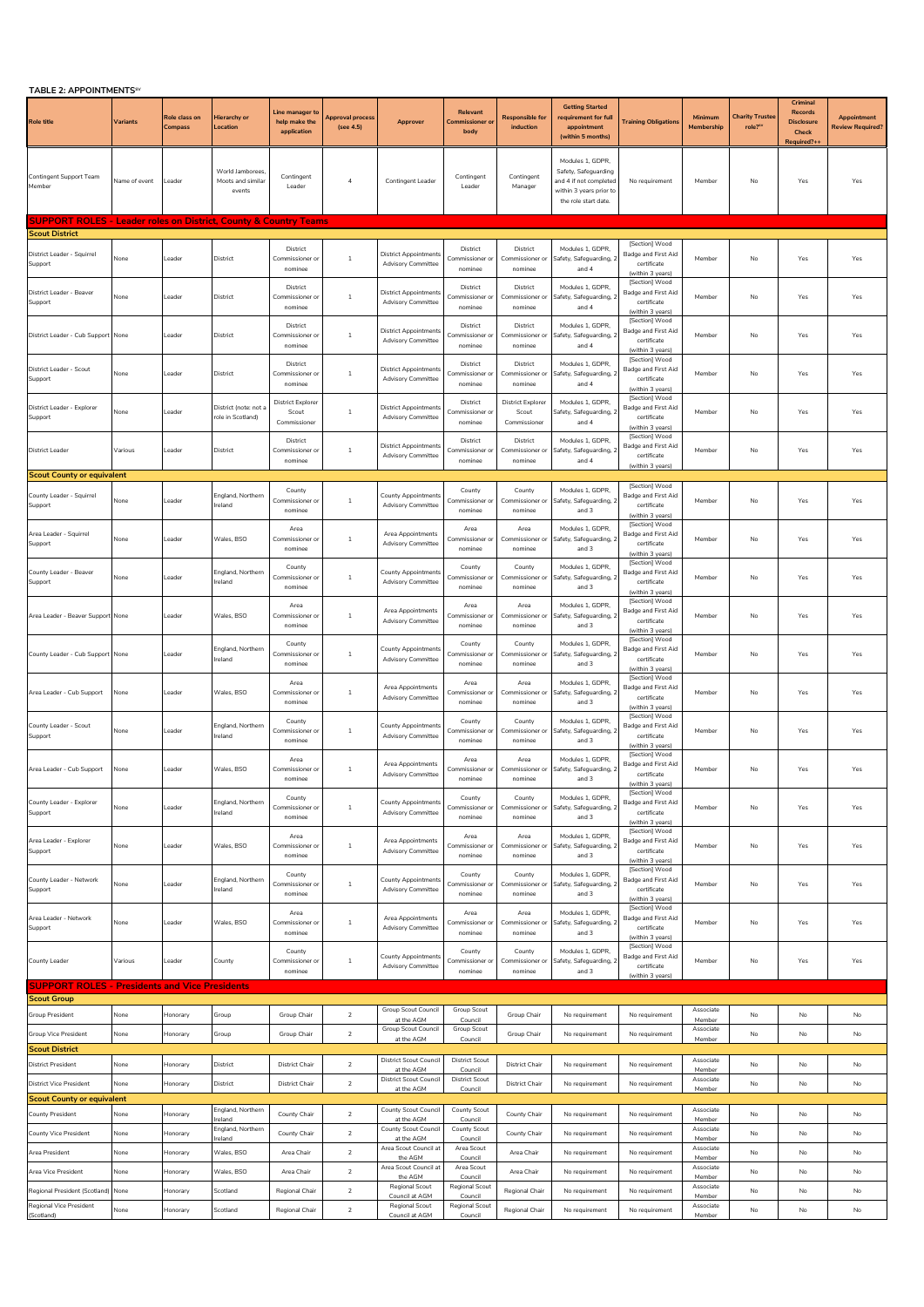| TABLE 2: APPOINTMENTS <sup>SV</sup>                   |          |                          |                                                       |                                                                    |                              |                                                                                |                                                                                   |                                                                             |                                                                                    |                                                                                   |                       |                                  |                                                                        |                                       |
|-------------------------------------------------------|----------|--------------------------|-------------------------------------------------------|--------------------------------------------------------------------|------------------------------|--------------------------------------------------------------------------------|-----------------------------------------------------------------------------------|-----------------------------------------------------------------------------|------------------------------------------------------------------------------------|-----------------------------------------------------------------------------------|-----------------------|----------------------------------|------------------------------------------------------------------------|---------------------------------------|
| Role title                                            | Variants | Role class on<br>Compass | Hierarchy or<br>Location                              | Line manager to<br>help make the<br>application                    | pproval process<br>(see 4.5) | Approver                                                                       | Relevant<br>Commissioner or<br>body                                               | Responsible for<br>induction                                                | <b>Getting Started</b><br>requirement for full<br>appointment<br>(within 5 months) | <b>Training Obligations</b>                                                       | Minimum<br>Membership | <b>Charity Trustee</b><br>role?" | Criminal<br><b>Records</b><br><b>Disclosure</b><br>Check<br>Required?+ | Appointment<br><b>Review Required</b> |
| Country                                               |          |                          |                                                       |                                                                    |                              |                                                                                |                                                                                   |                                                                             |                                                                                    |                                                                                   |                       |                                  |                                                                        |                                       |
| Country President                                     | None     | Honorary                 | Northern Ireland,<br>Vales, Scotland                  | Country Chair                                                      |                              | Country Scout Counci<br>at its AGM                                             | ountry Scout<br>ouncil                                                            | Country Chair                                                               | No requirement                                                                     | No requirement                                                                    | Member                | No                               | No                                                                     | No                                    |
| Country Vice President                                | None     | Honorary                 | Northern Ireland.<br>Wales, Scotland                  | Country Chair                                                      |                              | Country Scout Counci<br>at its AGM                                             | Country Scout<br>Council                                                          | Country Chair                                                               | No requirement                                                                     | No requirement                                                                    | Associate<br>Member   | No                               | No                                                                     | No                                    |
| Headquarters                                          |          |                          |                                                       |                                                                    |                              |                                                                                |                                                                                   |                                                                             |                                                                                    |                                                                                   |                       |                                  |                                                                        |                                       |
| President                                             | None     | Honorary                 | leadquarters                                          | n/a                                                                | n/a                          | The Patron                                                                     | The Patron                                                                        | Chair of UK Boar                                                            | No requirement                                                                     | No requirement                                                                    | Member                | No.                              | No                                                                     | No                                    |
| Vice President                                        | None     | Honorary                 | leadquarters                                          | Chair of UK<br>Board                                               | $\boldsymbol{4}$             | TSA Scout Council at<br>the AGM                                                | <b>TSA Scout</b><br>Council                                                       | Chair of UK Board                                                           | No requirement                                                                     | No requirement                                                                    | Member                | No                               | No                                                                     | No                                    |
| <b>SUPPORT ROLES - Safety and Safeguarding</b>        |          |                          |                                                       |                                                                    |                              |                                                                                |                                                                                   |                                                                             |                                                                                    |                                                                                   |                       |                                  |                                                                        |                                       |
| <b>Scout County or equivalent</b>                     |          |                          |                                                       |                                                                    |                              |                                                                                |                                                                                   |                                                                             |                                                                                    |                                                                                   |                       |                                  |                                                                        |                                       |
| County Safeguarding Adviser                           | None     | Advisor                  | England, Northern<br>Ireland                          | County<br>Commissioner or<br>eauivalen <sup>.</sup>                | $\mathbf{1}$                 | <b>County Commissioner</b><br>or equivalent                                    | County<br>Commissioner or                                                         | County<br>Commissioner or<br>equivalent                                     | Module 1, Safety,<br>Safeguarding and<br>GDPR<br>Module 1, Safety,                 | None                                                                              | Associate<br>Member   | No                               | No                                                                     | Yes                                   |
| Area Safeguarding Adviser                             | None     | Advisor                  | Wales, BSO                                            | Area<br>Commissioner o<br>equivalent                               | $\mathbf{1}$                 | Area Commissioner o<br>equivalent                                              | Area<br>Commissioner or<br>equivalent                                             | Area<br>Commissioner o<br>equivalent                                        | Safeguarding and<br>GDPR                                                           | None                                                                              | Associate<br>Member   | No                               | No                                                                     | Yes                                   |
| Region (Scotland)<br>Safeguarding Adviser             | None     | Advisor                  | Scotland                                              | Region (Scotland<br>Commissioner o<br>equivalent                   | 1                            | Region (Scotland)<br>Commissioner or<br>equivalent                             | Region (Scotland<br>Commissioner or<br>equivalent                                 | Region (Scotland)<br>Commissioner o<br>equivalent                           | Module 1, Safety,<br>Safeguarding and<br>GDPR                                      | None                                                                              | Associate<br>Member   | No                               | No                                                                     | Yes                                   |
| County Safety Adviser                                 | None     | Advisor                  | England, Northern<br>Ireland                          | County<br>Commissioner o<br>equivalent                             | $\mathbf{1}$                 | County Commissioner<br>or equivalent                                           | County<br>Commissioner or<br>equivalent                                           | County<br>Commissioner o<br>equivalent                                      | Module 1, Safety,<br>Safeguarding and<br>GDPR                                      | None                                                                              | Associate<br>Member   | No                               | No                                                                     | Yes                                   |
| Area Safety Adviser                                   | None     | Advisor                  | Wales, BSO                                            | Area<br>Commissioner or<br>equivalent                              | $\mathbf{1}$                 | Area Commissioner or<br>equivalent                                             | Area<br>Commissioner or<br>equivalent                                             | Area<br>Commissioner or<br>equivalent                                       | Module 1, Safety,<br>Safeguarding and<br>GDPR                                      | None                                                                              | Associate<br>Member   | No                               | No                                                                     | Yes                                   |
| Region (Scotland) Safety<br>Adviser                   | None     | Advisor                  | Scotland                                              | Region (Scotland<br>Commissioner o<br>equivalent                   | $\mathbf{1}$                 | Region (Scotland)<br>Commissioner or<br>equivalent                             | Region (Scotland<br>Commissioner or<br>equivalent                                 | Region (Scotland)<br>Commissioner or<br>equivalent                          | Module 1, Safety,<br>Safeguarding and<br>GDPR                                      | None                                                                              | Associate<br>Member   | No                               | No                                                                     | Yes                                   |
| <b>SUPPORT ROLES - Scout Active Support Units</b>     |          |                          |                                                       |                                                                    |                              |                                                                                |                                                                                   |                                                                             |                                                                                    |                                                                                   |                       |                                  |                                                                        |                                       |
| <b>Scout Group</b><br>Scout Active Support<br>Manager | None     | Manager                  | Group                                                 | Group Scout<br>Leader                                              | $\mathbf{1}$                 | <b>District Appointments</b><br><b>Advisory Committee</b>                      | District<br>Commissioner or<br>nominee                                            | Group Scout<br>Leader                                                       | Modules 1, GDPR,<br>Safety, Safeguarding, 2<br>and 4                               | [M&S] Wood Badge<br>and First Aid<br>certificate                                  | Member                | No                               | Yes                                                                    | Yes                                   |
| <b>Scout Active Support</b><br>Co-ordinator           | None     | Supporter                | Group                                                 | The Group's<br><b>Scout Active</b><br>Support Manage               | $\mathbf{1}$                 | <b>District Appointments</b><br><b>Advisory Committee</b>                      | District<br>Commissioner or<br>nominee                                            | The Group's Scou<br>Active Support<br>Manager                               | No requirement                                                                     | (within 3 years)<br>Modules 1, GDPR,<br>Safety, Safeguarding<br>(Within 5 months) | Associate<br>Member   | No                               | Yes                                                                    | Yes                                   |
| Scout Active Support<br>Member                        | None     | Supporter                | Group                                                 | The Group's<br><b>Scout Active</b><br>upport Manage                | None                         | The Group's Scout<br>Active Support<br>Manager                                 | The Group's<br><b>Scout Active</b><br>Support Manage                              | The Group's Scou<br><b>Active Support</b><br>Manager                        | No requirement                                                                     | Modules 1, GDPR,<br>Safety, Safeguarding<br>(Within 5 months)                     | Associate<br>Member   | No                               | Yes                                                                    | No                                    |
| <b>Scout District</b>                                 |          |                          |                                                       |                                                                    |                              |                                                                                |                                                                                   |                                                                             |                                                                                    |                                                                                   |                       |                                  |                                                                        |                                       |
| <b>Scout Active Support</b><br><b>Manager</b>         | None     | Manager                  | District                                              | District<br>Commissioner or<br>nominee                             | $\mathbf{1}$                 | <b>District Appointments</b><br><b>Advisory Committee</b>                      | District<br>Commissioner or<br>nominee                                            | District<br>Commissioner or<br>nominee                                      | Modules 1, GDPR,<br>Safety, Safeguarding, 2<br>and 4                               | [M&S] Wood Badge<br>and First Aid<br>certificate<br>(within 3 years)              | Member                | No                               | Yes                                                                    | Yes                                   |
| Scout Active Support<br>Co-ordinator                  | None     | Supporter                | District                                              | The District's<br><b>Scout Active</b><br>Support Manage            | $\mathbf{1}$                 | <b>District Appointments</b><br><b>Advisory Committee</b>                      | District<br>Commissioner or<br>nominee                                            | The District's<br><b>Scout Active</b><br>Support Manager                    | No requirement                                                                     | Modules 1, GDPR,<br>Safety, Safeguarding<br>(Within 5 months)                     | Associate<br>Member   | No                               | Yes                                                                    | Yes                                   |
| <b>Scout Active Support</b><br>Member                 | None     | Supporter                | District                                              | The District's<br>Scout Active<br>Support Manage<br>or nominee     | None                         | The District's Scout<br>Active Support<br>Manager or nominee                   | The District's<br>Scout Active<br>Support Manage<br>or nominee                    | The District's<br>Scout Active<br>Support Manager<br>or nominee             | No requirement                                                                     | Modules 1, GDPR,<br>Safety, Safeguarding<br>(Within 5 months)                     | Associate<br>Member   | No                               | Yes                                                                    | No                                    |
| <b>Scout County or equivalent</b>                     |          |                          |                                                       |                                                                    |                              |                                                                                |                                                                                   |                                                                             |                                                                                    |                                                                                   |                       |                                  |                                                                        |                                       |
|                                                       |          |                          | England, Northern                                     | County/Area                                                        |                              | County/Area/Region(S                                                           | County/Area/Regi                                                                  | County/Area/Regi                                                            | Modules 1, GDPR,                                                                   | [M&S] Wood Badge                                                                  |                       |                                  |                                                                        |                                       |
| <b>Scout Active Support</b><br>iriaye                 | None     | Manager                  | reland, Scotland,<br>Wales, BSO                       | Commissioner or<br>nominee                                         | 1                            | cotland) Appointments<br><b>Advisory Committee</b>                             | on (Scotland)<br>nominee                                                          | on (Scotland)<br>nominee                                                    | Safety, Safeguarding, 2<br>and 4                                                   | and First Aid<br>rtificat<br>(within 3 years)                                     | Member                | No                               | Yes                                                                    | Yes                                   |
| <b>Scout Active Support</b><br>Co-ordinator           | None     | Supporter                | England, Northern<br>reland, Scotland,<br>Wales, BSO  | County Scout<br>Active Support<br>Manager                          | $\mathbf{1}$                 | County/Area/Region(S<br>cotland) Appointments<br><b>Advisory Committee</b>     | County/Area/Reg<br>onal (Scotland)<br>Commissioner or<br>nominee                  | The<br>County/Area/Regi<br>on (Scotland)<br>Scout Active<br>Support Manager | No requirement                                                                     | Modules 1, GDPR,<br>Safety, Safeguarding<br>(Within 5 months)                     | Associate<br>Member   | No                               | Yes                                                                    | Yes                                   |
| <b>Scout Active Support</b><br>Member                 | None     | Supporter                | England, Northern<br>Ireland, Scotland,<br>Wales, BSO | County/Area<br><b>Scout Active</b><br>Support Manage<br>or nominee | None                         | County/Area/Region<br>(Scotland) Scout<br>Active Support<br>Manager or nominee | County/Area/Reg<br>on (Scotland)<br>Scout Active<br>Support Manager<br>or nominee | County/Area/Regi<br>on (Scotland)<br>Scout Active<br>Support Manager        | No requirement                                                                     | Modules 1, GDPR,<br>Safety, Safeguarding<br>(Within 5 months)                     | Associate<br>Member   | No                               | Yes                                                                    | No                                    |
| Country                                               |          |                          |                                                       |                                                                    |                              |                                                                                |                                                                                   |                                                                             |                                                                                    | [M&S] Wood Badge                                                                  |                       |                                  |                                                                        |                                       |
| <b>Scout Active Support</b><br>Manager                | None     | Manager                  | Wales, Northern<br>Ireland                            | Chief<br>Commissioner o<br>nominee                                 | $\mathbf{1}$                 | Chief Commissioner o<br>nominee                                                | Chief<br>Commissioner or<br>nominee                                               | Chief<br>Commissioner or<br>nominee                                         | Modules 1, GDPR,<br>Safety, Safeguarding, 2<br>and 4                               | and First Aid<br>certificate<br>(within 3 years)                                  | Member                | No                               | Yes                                                                    | Yes                                   |
| <b>Scout Active Support</b><br>Manager                | None     | Manager                  | Scotland                                              | Chief<br>Commissioner of<br>Scotland or<br>nominee                 | $\mathbf{1}$                 | <b>Scottish Appointments</b><br><b>Advisory Committee</b>                      | Chief<br>Commissioner o<br>Scotland or<br>nominee                                 | Chief<br>Commissioner of<br>Scotland or<br>nominee                          | Modules 1, GDPR,<br>Safety, Safeguarding, 2<br>and 4                               | [M&S] Wood Badge<br>and First Aid<br>certificate<br>(within 3 years)              | Member                | No                               | Yes                                                                    | Yes                                   |
| Scout Active Support Co-<br>ordinator                 | None     | Supporter                | Wales, Northern<br>reland                             | Country Active<br>Support Manage<br>or nominee                     | $\mathbf{1}$                 | Chief Commissioner or<br>nominee                                               | Chief<br>Commissioner or<br>nominee                                               | Country Active<br>Support Manager<br>or nominee                             | No requirement                                                                     | Modules 1. GDPR.<br>Safety, Safeguarding<br>(Within 5 months)                     | Associate<br>Member   | No                               | Yes                                                                    | Yes                                   |
| Scout Active Support Co-<br>ordinator                 | None     | Supporter                | Scotland                                              | Country Active<br>Support Manage<br>or nominee                     | $\mathbf{1}$                 | Scottish Appointments<br><b>Advisory Committee</b>                             | (Scotland) Scout<br>Active Support<br>Manager                                     | Country Active<br>Support Manager<br>or nominee                             | No requirement                                                                     | Modules 1, GDPR,<br>Safety, Safeguarding<br>(Within 5 months)                     | Associate<br>Member   | No                               | Yes                                                                    | Yes                                   |
| <b>Scout Active Support</b><br>member                 | None     | Supporter                | <b>Nales, Northern</b><br>reland, Scotland            | Country Active<br>Support Manage<br>or nominee                     | None                         | Country Active<br>Support Manager or<br>nominee                                | Chief<br>Commissioner or<br>nominee                                               | Country Active<br>Support Manager<br>or nominee                             | No requirement                                                                     | Modules 1, GDPR,<br>Safety, Safeguarding<br>(Within 5 months)                     | Associate<br>Member   | No                               | Yes                                                                    | No                                    |
| <b>Headquarters</b>                                   |          |                          |                                                       |                                                                    |                              |                                                                                |                                                                                   |                                                                             |                                                                                    | [M&S] Wood Badge                                                                  |                       |                                  |                                                                        |                                       |
| <b>Scout Active Support</b><br>Manager                | None     | Manager                  | <b>Vational SASUs</b>                                 | JK Commissione<br>or nominee                                       | $\overline{a}$               | UK Headquarters<br>Appointments<br><b>Advisory Committee</b>                   | JK Commissione<br>or nominee                                                      | UK Commissioner<br>or nominee                                               | Modules 1, GDPR,<br>Safety, Safeguarding, 2<br>and 4                               | and First Aid<br>certificate<br>(within 3 years)                                  | Member                | $\mathsf{No}$                    | Yes                                                                    | Yes                                   |

Scout Active Support Co-ordinator

None Supporter National SASUs

(National) Scout Active Support Manager

4

UK Headquarters Appointments Advisory Committee

UK Commissioner or nominee

(National) Scout Active Support Manager

No requirement

Modules 1, GDPR, Safety, Safeguarding (Within 5 months)

Associate Member

No Yes Yes